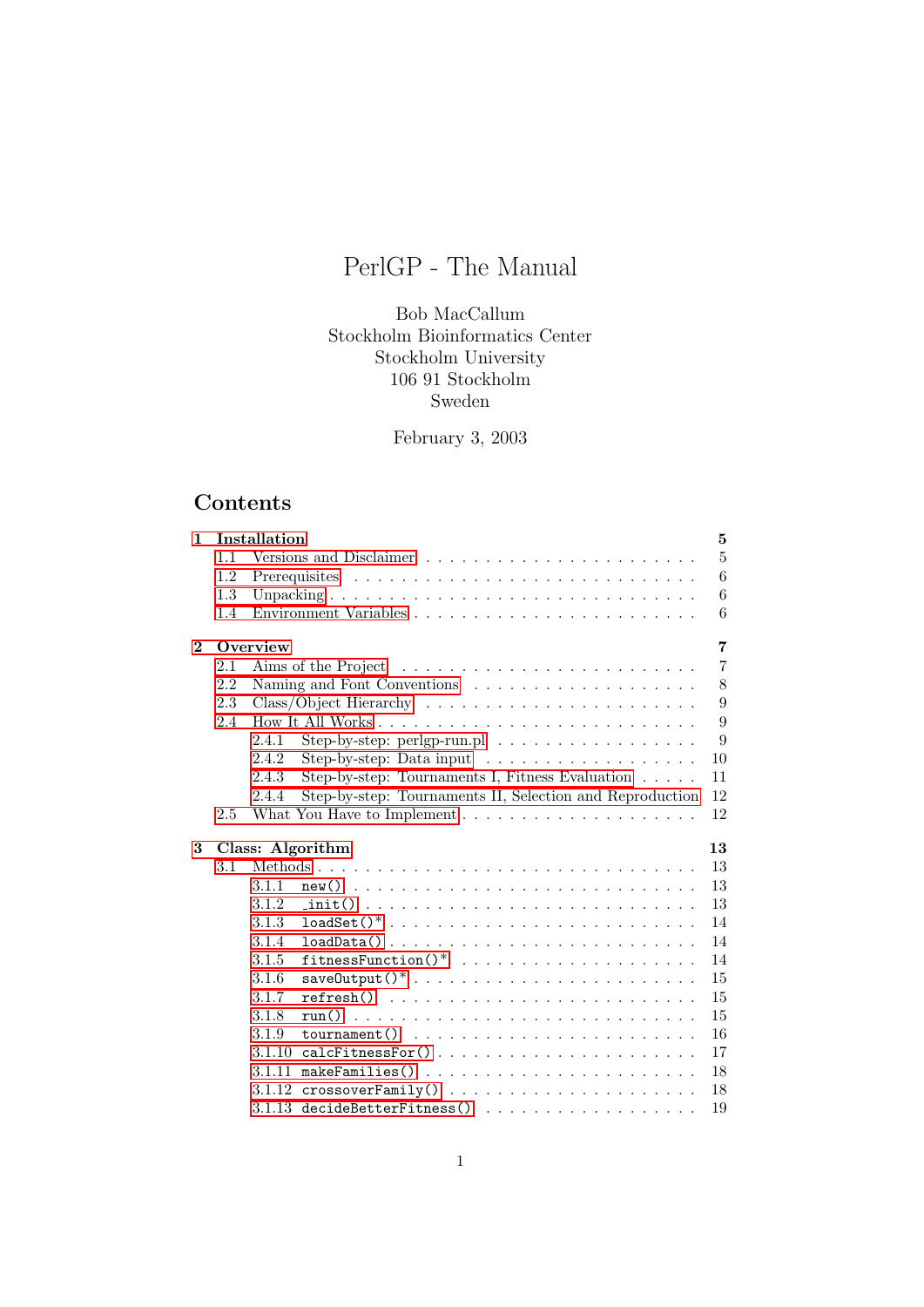|   |     |       | $3.1.14$ stopCondition()<br>19                                                                                      |
|---|-----|-------|---------------------------------------------------------------------------------------------------------------------|
|   |     |       | $3.1.15$ extraLogInfo()<br>19                                                                                       |
|   |     |       | 19                                                                                                                  |
|   | 3.2 |       | 20                                                                                                                  |
|   |     | 3.2.1 | 20                                                                                                                  |
|   |     | 3.2.2 | 20                                                                                                                  |
|   |     | 3.2.3 |                                                                                                                     |
|   |     |       | 21                                                                                                                  |
|   |     | 3.2.4 | 21                                                                                                                  |
|   |     | 3.2.5 | 21                                                                                                                  |
|   |     | 3.2.6 | 21                                                                                                                  |
|   |     | 3.2.7 | 22                                                                                                                  |
|   |     | 3.2.8 | 22                                                                                                                  |
|   |     | 3.2.9 | 22                                                                                                                  |
|   |     |       | 22                                                                                                                  |
|   |     |       | 22                                                                                                                  |
|   |     |       | 23                                                                                                                  |
|   |     |       | 23                                                                                                                  |
|   |     |       | 23                                                                                                                  |
|   |     |       | 23                                                                                                                  |
|   |     |       | 24                                                                                                                  |
|   |     |       | 24                                                                                                                  |
|   |     |       | 24                                                                                                                  |
|   |     |       | 24                                                                                                                  |
|   |     |       | 24                                                                                                                  |
|   |     |       | 25<br>$3.2.21$ RecentTrainingOutputFile                                                                             |
|   |     |       | 25                                                                                                                  |
|   |     |       | 25                                                                                                                  |
|   |     |       | 25                                                                                                                  |
|   |     |       | $3.2.25$ BestTestingOutputFile<br>25                                                                                |
|   |     |       | 26                                                                                                                  |
|   |     |       | 26                                                                                                                  |
|   |     |       | 26                                                                                                                  |
|   |     |       | 26                                                                                                                  |
|   |     |       | 3.2.30 PopulationBackupInterval<br>26                                                                               |
|   |     |       | 27                                                                                                                  |
|   |     |       | 27                                                                                                                  |
|   |     |       | 27<br>$3.2.33$ AlarmTime                                                                                            |
|   |     |       | 27                                                                                                                  |
|   |     |       |                                                                                                                     |
| 4 |     |       | Class: Individual<br>28                                                                                             |
|   | 4.1 |       | 28                                                                                                                  |
|   |     | 4.1.1 | 28                                                                                                                  |
|   |     | 4.1.2 | $\text{init()}$<br>28                                                                                               |
|   |     | 4.1.3 | 28                                                                                                                  |
|   |     | 4.1.4 | 28                                                                                                                  |
|   |     | 4.1.5 | 29                                                                                                                  |
|   |     | 4.1.6 | $evaluateOutput() *$<br>29                                                                                          |
|   |     | 4.1.7 | 30                                                                                                                  |
|   |     | 4.1.8 | $\csc{c}$ $\csc{c}$<br>30                                                                                           |
|   |     | 4.1.9 | $_{{\text{start\_crossover}}}() \n\t\ldots \n\t\ldots \n\t\ldots \n\t\ldots \n\t\ldots \n\t\ldots \n\t\ldots$<br>31 |
|   |     |       |                                                                                                                     |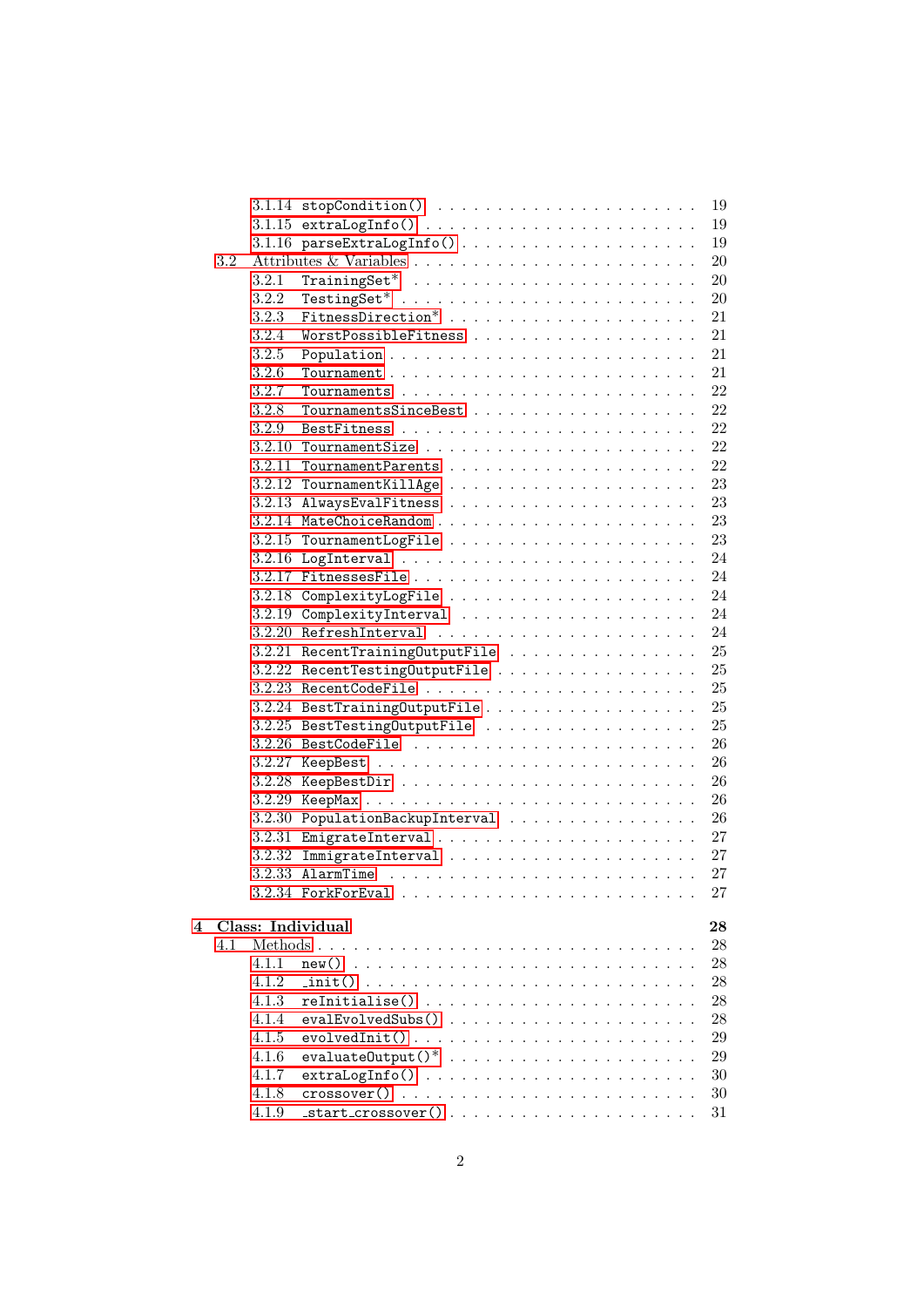|     | 4.1.10 | $\text{crossover}()$<br>31                                                                                                                                                                                                                    |
|-----|--------|-----------------------------------------------------------------------------------------------------------------------------------------------------------------------------------------------------------------------------------------------|
|     |        | 32                                                                                                                                                                                                                                            |
|     |        | 32                                                                                                                                                                                                                                            |
|     | 4.1.13 | 33                                                                                                                                                                                                                                            |
|     |        | 33<br>4.1.14 point_mutate() $\ldots \ldots \ldots \ldots \ldots \ldots \ldots$                                                                                                                                                                |
|     | 4.1.15 | 33<br>$\_random\_node()$                                                                                                                                                                                                                      |
|     |        | 34<br>$4.1.16$ macro_mutate()                                                                                                                                                                                                                 |
|     | 4.1.17 | 34                                                                                                                                                                                                                                            |
|     | 4.1.18 | 34                                                                                                                                                                                                                                            |
|     |        | $35\,$                                                                                                                                                                                                                                        |
|     | 4.1.20 | $35\,$                                                                                                                                                                                                                                        |
|     | 4.1.21 | $35\,$                                                                                                                                                                                                                                        |
|     | 4.1.22 | 36<br>$encapsulate\_subtree()$                                                                                                                                                                                                                |
|     | 4.1.23 | 36<br>$simplify() \ldots \ldots \ldots \ldots \ldots \ldots \ldots \ldots \ldots$                                                                                                                                                             |
|     | 4.1.24 | 37                                                                                                                                                                                                                                            |
|     | 4.1.25 | 37                                                                                                                                                                                                                                            |
|     | 4.1.26 | 37                                                                                                                                                                                                                                            |
|     | 4.1.27 | $37\,$                                                                                                                                                                                                                                        |
|     | 4.1.28 | $tree_type_size()$<br>$38\,$                                                                                                                                                                                                                  |
|     | 4.1.29 | $38\,$                                                                                                                                                                                                                                        |
|     | 4.1.30 | $38\,$                                                                                                                                                                                                                                        |
|     |        | $38\,$                                                                                                                                                                                                                                        |
|     |        | $39\,$                                                                                                                                                                                                                                        |
|     |        | $4.1.33$ load()<br>$39\,$                                                                                                                                                                                                                     |
|     |        | $39\,$                                                                                                                                                                                                                                        |
|     | 4.1.35 | 40                                                                                                                                                                                                                                            |
|     |        | 40                                                                                                                                                                                                                                            |
|     | 4.1.37 | 40                                                                                                                                                                                                                                            |
|     |        | $4.1.38$ init_tree()<br>41                                                                                                                                                                                                                    |
|     | 4.1.39 | 41                                                                                                                                                                                                                                            |
|     | 4.1.40 | 41                                                                                                                                                                                                                                            |
|     | 4.1.41 | 41                                                                                                                                                                                                                                            |
|     | 4.1.42 | $initFitness() \ldots \ldots \ldots \ldots \ldots \ldots \ldots \ldots \ldots$<br>42                                                                                                                                                          |
|     | 4.1.43 | 42                                                                                                                                                                                                                                            |
|     |        | 42                                                                                                                                                                                                                                            |
|     |        | 43                                                                                                                                                                                                                                            |
|     |        | $4.1.46$ getSize()<br>43                                                                                                                                                                                                                      |
|     |        | $43\,$                                                                                                                                                                                                                                        |
|     | 4.1.48 | 43<br>Age()<br>the contract of the contract of the contract of the contract of the contract of the contract of the contract of the contract of the contract of the contract of the contract of the contract of the contract of the contract o |
|     | 4.1.49 | 44                                                                                                                                                                                                                                            |
|     | 4.1.50 | 44                                                                                                                                                                                                                                            |
|     | 4.1.51 | 44                                                                                                                                                                                                                                            |
| 4.2 |        | 45                                                                                                                                                                                                                                            |
|     | 4.2.1  | NodeMutationProb<br>45                                                                                                                                                                                                                        |
|     | 4.2.2  | 45                                                                                                                                                                                                                                            |
|     | 4.2.3  | 45                                                                                                                                                                                                                                            |
|     | 4.2.4  | PointMutationFrac<br>45                                                                                                                                                                                                                       |
|     | 4.2.5  | NumericMutationFrac<br>46                                                                                                                                                                                                                     |
|     | 4.2.6  | 46                                                                                                                                                                                                                                            |
|     | 4.2.7  | 46                                                                                                                                                                                                                                            |
|     |        |                                                                                                                                                                                                                                               |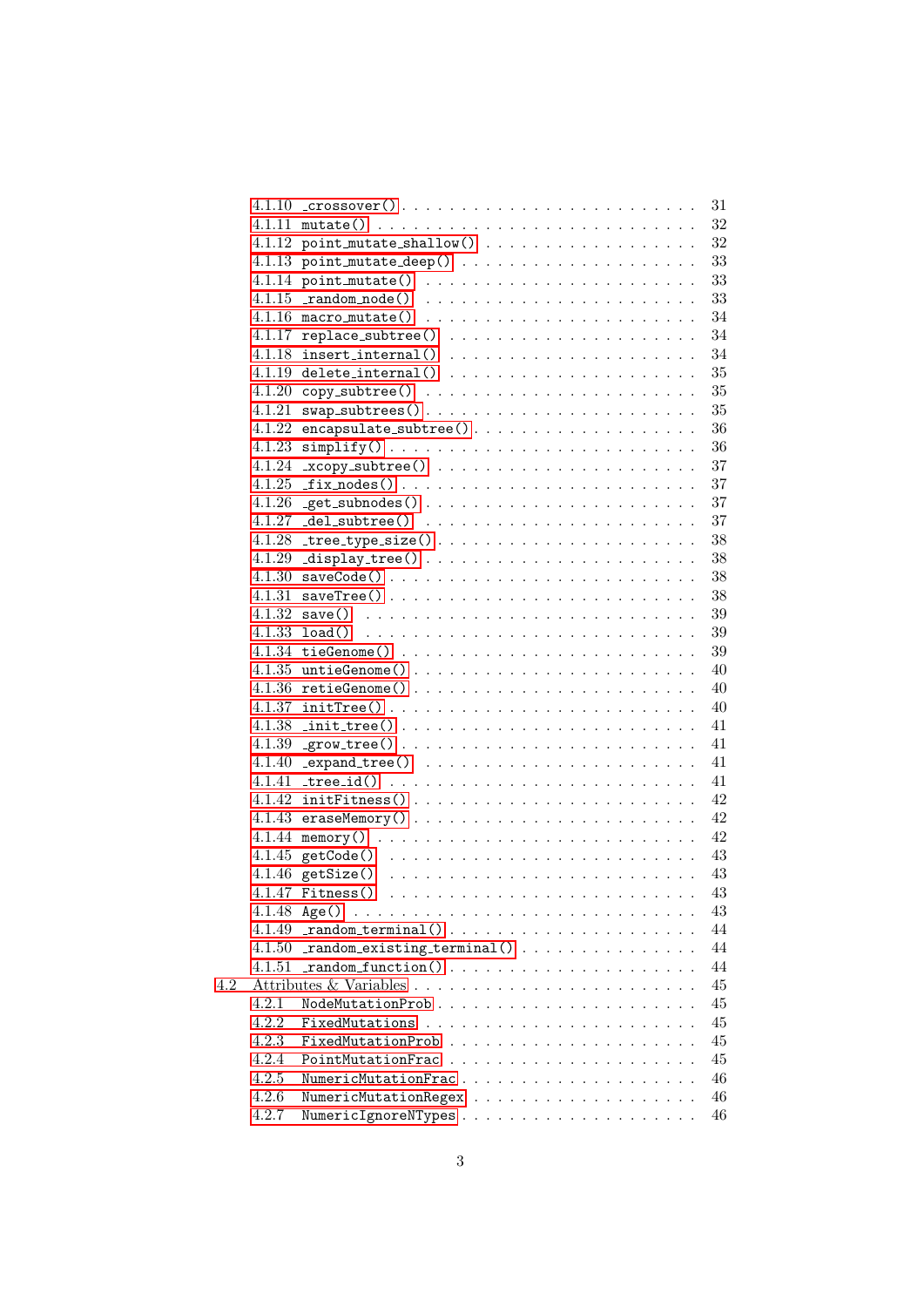|   |     | 4.2.8  | 46                                    |
|---|-----|--------|---------------------------------------|
|   |     |        | 47                                    |
|   |     |        | 47                                    |
|   |     |        | 47                                    |
|   |     |        | 47                                    |
|   |     |        | 48<br>4.2.13 EncapsulateIgnoreNTypes  |
|   |     |        | 48                                    |
|   |     |        | 48<br>4.2.15 UseEncapsTerminalsFrac   |
|   |     |        | 48                                    |
|   |     |        | 49                                    |
|   |     |        | 49                                    |
|   |     |        | 49                                    |
|   |     |        | 49                                    |
|   |     |        | 50                                    |
|   |     |        | 50                                    |
|   |     |        | 50                                    |
|   |     |        | 50                                    |
|   |     |        | 51                                    |
|   |     |        | 51                                    |
|   |     |        | 51                                    |
|   |     |        | 51                                    |
|   |     |        | 52                                    |
|   |     |        | 52                                    |
|   |     |        | 52                                    |
|   |     |        | 52                                    |
|   |     |        | 53                                    |
|   |     |        | 53<br>4.2.34 UseExistingTerminalsFrac |
|   |     |        | 53                                    |
|   |     |        | 53                                    |
|   |     |        | 53                                    |
|   |     |        | 54                                    |
|   |     |        | 54                                    |
|   |     |        | 54                                    |
|   |     |        |                                       |
| 5 |     |        | 54<br><b>Class: Population</b>        |
|   | 5.1 |        |                                       |
|   |     | 5.1.1  |                                       |
|   |     |        |                                       |
|   |     | 5.1.3  | 55                                    |
|   |     | 5.1.4  | 55                                    |
|   |     | 5.1.5  | 55                                    |
|   |     | 5.1.6  | 56<br>$\texttt{backup}()$             |
|   |     | 5.1.7  | 56                                    |
|   |     | 5.1.8  | 56                                    |
|   |     | 5.1.9  | 57                                    |
|   |     | 5.1.10 | initFitnesses()<br>57                 |
|   |     | 5.1.11 | 57                                    |
|   |     | 5.1.12 | 58                                    |
|   |     |        | 58                                    |
|   | 5.2 |        | 58                                    |
|   |     |        |                                       |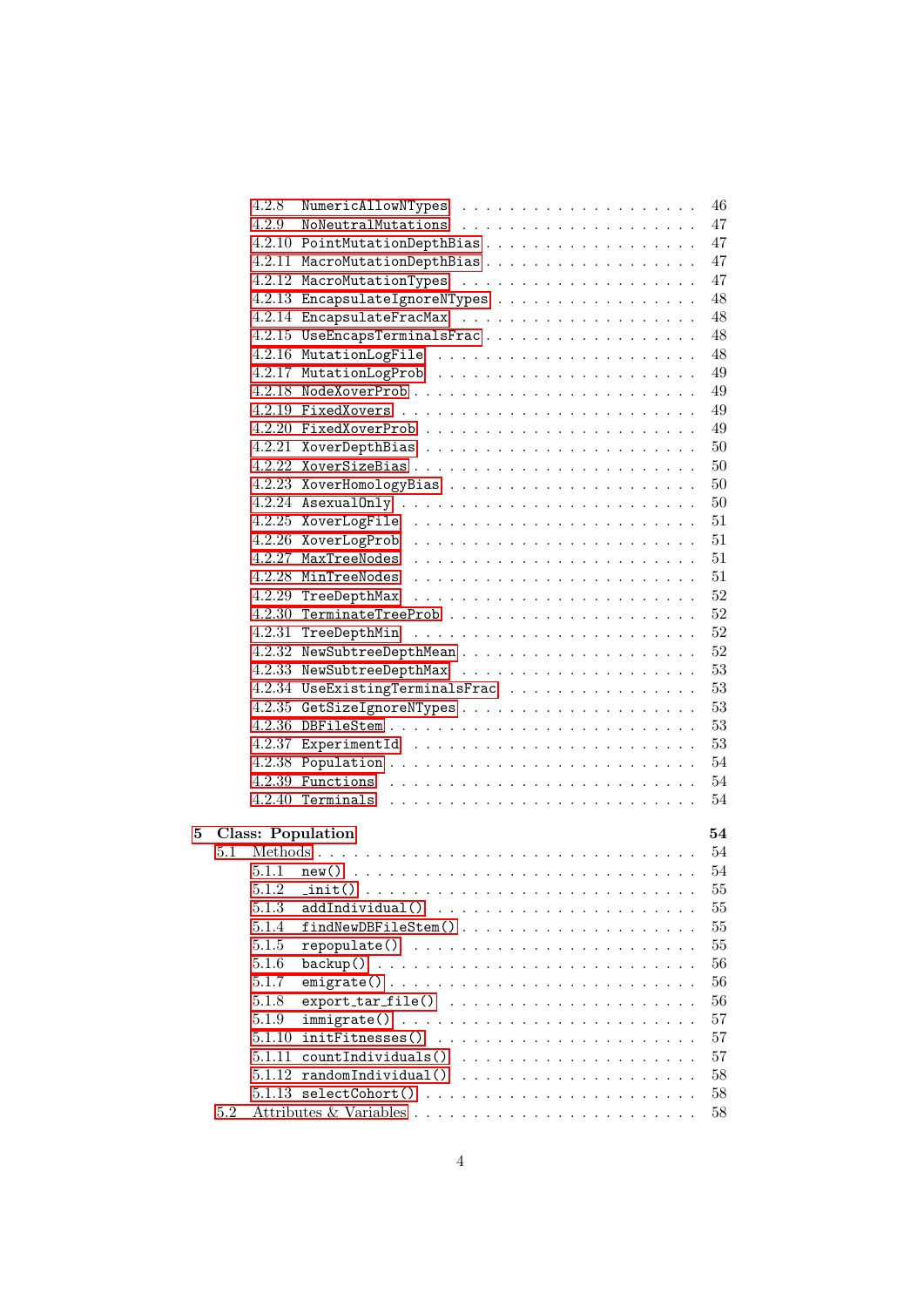|   |                              | 5.2.1                           |                                                                            |  |  | 58 |  |  |  |  |  |
|---|------------------------------|---------------------------------|----------------------------------------------------------------------------|--|--|----|--|--|--|--|--|
|   |                              | 5.2.2                           |                                                                            |  |  | 58 |  |  |  |  |  |
|   |                              | 5.2.3                           |                                                                            |  |  | 58 |  |  |  |  |  |
|   |                              | 5.2.4                           | PopulationDir                                                              |  |  | 59 |  |  |  |  |  |
|   |                              | 5.2.5                           |                                                                            |  |  | 59 |  |  |  |  |  |
| 6 |                              |                                 | Universal Base Class: PerlGPObject                                         |  |  | 59 |  |  |  |  |  |
|   | 6.1                          |                                 |                                                                            |  |  | 59 |  |  |  |  |  |
|   |                              | 6.1.1                           |                                                                            |  |  | 59 |  |  |  |  |  |
|   |                              | 6.1.2                           | $\texttt{AUTOLOAD}()$ (get and set attributes)                             |  |  | 59 |  |  |  |  |  |
|   |                              | 6.1.3                           | $optionalParams() \ldots \ldots \ldots \ldots \ldots \ldots \ldots \ldots$ |  |  | 60 |  |  |  |  |  |
|   |                              | 6.1.4                           |                                                                            |  |  | 60 |  |  |  |  |  |
|   | 6.2                          |                                 |                                                                            |  |  | 61 |  |  |  |  |  |
|   |                              | 6.2.1                           |                                                                            |  |  | 61 |  |  |  |  |  |
| 7 |                              | 61<br><b>Grammar</b> definition |                                                                            |  |  |    |  |  |  |  |  |
|   | 7.1                          |                                 | Tree-as-Hash-Table Genotype Representation                                 |  |  | 62 |  |  |  |  |  |
|   | 7.2                          |                                 |                                                                            |  |  | 62 |  |  |  |  |  |
|   | 7.3                          |                                 | Random Initialisation of Programs                                          |  |  | 63 |  |  |  |  |  |
| 8 | 64<br><b>Utility Scripts</b> |                                 |                                                                            |  |  |    |  |  |  |  |  |
|   | 8.1                          |                                 |                                                                            |  |  | 64 |  |  |  |  |  |
|   | 8.2                          |                                 |                                                                            |  |  | 65 |  |  |  |  |  |
|   | 8.3                          |                                 |                                                                            |  |  | 65 |  |  |  |  |  |
|   | 8.4                          |                                 |                                                                            |  |  | 65 |  |  |  |  |  |
|   | 8.5                          |                                 |                                                                            |  |  | 65 |  |  |  |  |  |
|   | 8.6                          |                                 |                                                                            |  |  | 66 |  |  |  |  |  |
|   | 8.7                          |                                 |                                                                            |  |  | 66 |  |  |  |  |  |
|   | 8.8                          |                                 |                                                                            |  |  | 66 |  |  |  |  |  |
| 9 | Demos                        |                                 |                                                                            |  |  | 67 |  |  |  |  |  |
|   | 9.1                          |                                 |                                                                            |  |  | 67 |  |  |  |  |  |
|   |                              | 9.1.1                           |                                                                            |  |  | 67 |  |  |  |  |  |
|   |                              | 9.1.2                           | PerlGP approach $\ldots \ldots \ldots \ldots \ldots \ldots \ldots \ldots$  |  |  | 67 |  |  |  |  |  |
|   | 9.2                          |                                 | Symbolic regression of sine function $\ldots \ldots \ldots \ldots \ldots$  |  |  | 68 |  |  |  |  |  |
|   |                              | 9.2.1                           | Problem definition $\ldots \ldots \ldots \ldots \ldots \ldots \ldots$      |  |  | 68 |  |  |  |  |  |
|   |                              | 9.2.2                           | PerlGP approach $\ldots \ldots \ldots \ldots \ldots \ldots \ldots \ldots$  |  |  | 68 |  |  |  |  |  |
|   | 9.3                          |                                 |                                                                            |  |  | 69 |  |  |  |  |  |
|   |                              | 9.3.1                           |                                                                            |  |  | 69 |  |  |  |  |  |
|   |                              | 9.3.2                           | PerlGP approach $\ldots \ldots \ldots \ldots \ldots \ldots \ldots \ldots$  |  |  | 69 |  |  |  |  |  |

# <span id="page-4-0"></span>1 Installation

## <span id="page-4-1"></span>1.1 Versions and Disclaimer

This is version 1.001 of the PerlGP manual, which refers to version 1.0.0 of PerlGP, released on 03 Feb 2003. While every effort has been made to keep the manual up to date and accurate, it is not guaranteed to be free of errors and omissions. The author is not responsible for any losses or inconvenience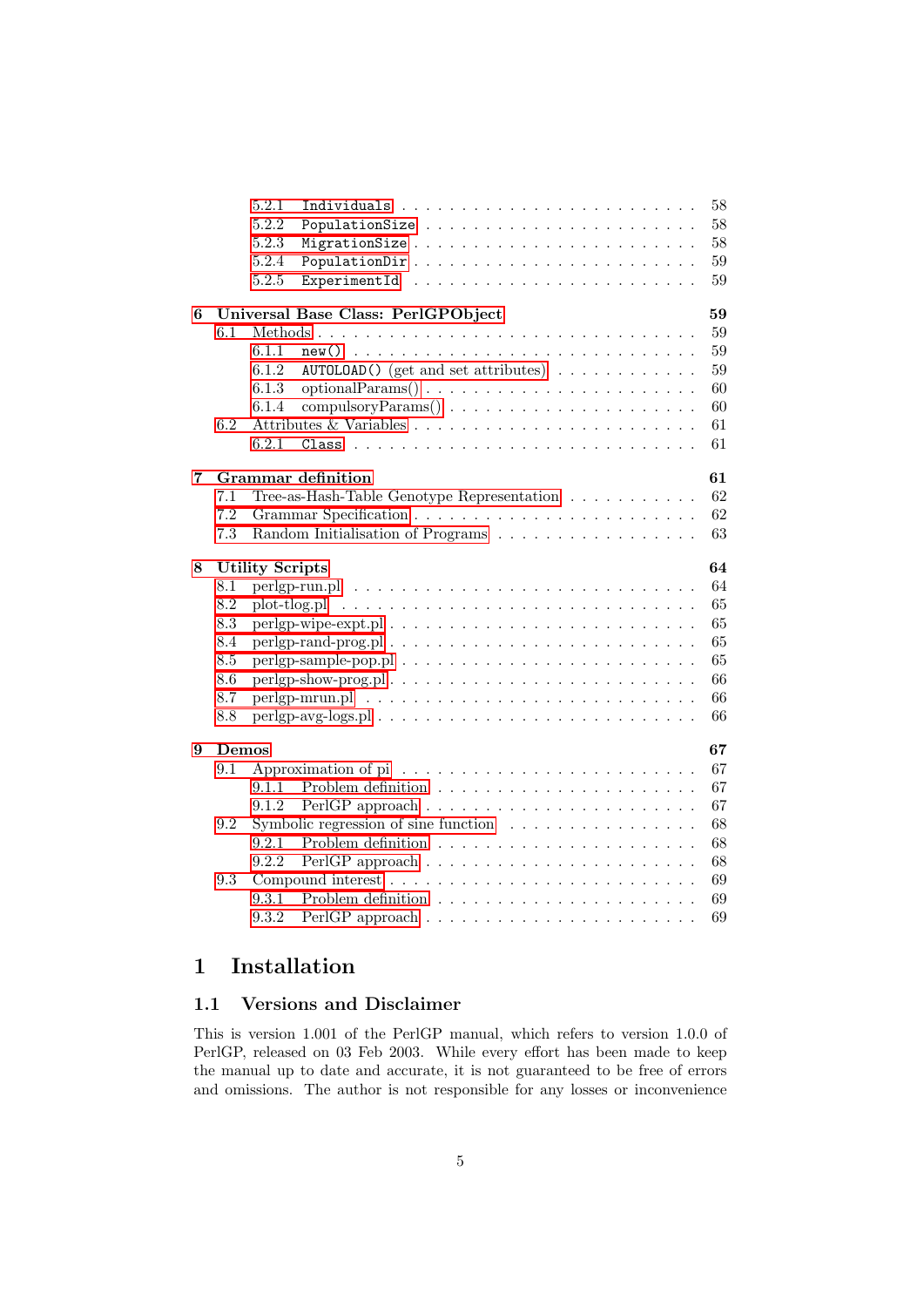caused by such errors. All reports of errors and suggestions for improvement or clarification are welcome. This manual is copyright Bob MacCallum 2003.

### <span id="page-5-0"></span>1.2 Prerequisites

You are strongly advised to install the plotting program gnuplot on your system (http://www.gnuplot.info). That's all you need I think, apart from Perl of course. Perl 5.6.1 or higher is recommended, but 5.6.0 works too (you may experience memory leaks).

PerlGP is currently only tested under Linux, but it should work on all Unixlike systems (it used to run on IRIX a few years ago, and in MacPerl even longer ago).

### <span id="page-5-1"></span>1.3 Unpacking

After obtaining the file perlgp-X.Y.Z.tar.gz (where X, Y and Z are version numbers), unpack it with one of the following command sequences on most Unix-like systems:

```
linux> tar xzf perlgp-X.Y.Z.tar.gz
or
  unix1> gtar xzf perlgp-X.Y.Z.tar.gz
or
 unix2> gunzip perlgp-X.Y.Z.tar.gz
 unix2> tar xf perlgp-X.Y.Z.tar
```
Then cd into the newly created directory named perlgp-X.Y.Z and follow the instructions in the README file for starting to work with the PerlGP system. Before you download, you may take a look at this README file in the following section.

### <span id="page-5-2"></span>1.4 Environment Variables

Here follows a copy of the README file to give you an idea of the preparation needed to get PerlGP ready for use. I hope you agree that it is not much work. For the latest instructions, always refer to the README file in the latest distribution.

```
-----------------
The PerlGP system - author/copyright: Bob MacCallum 2002
-----------------
To run the demos, first set the following environment variables
(preferably in your shell startup file)
##############################
# PerlGP environment variables (bash style)
# where you unpacked the PerlGP package
PERLGP_BASE=~/perlgp
```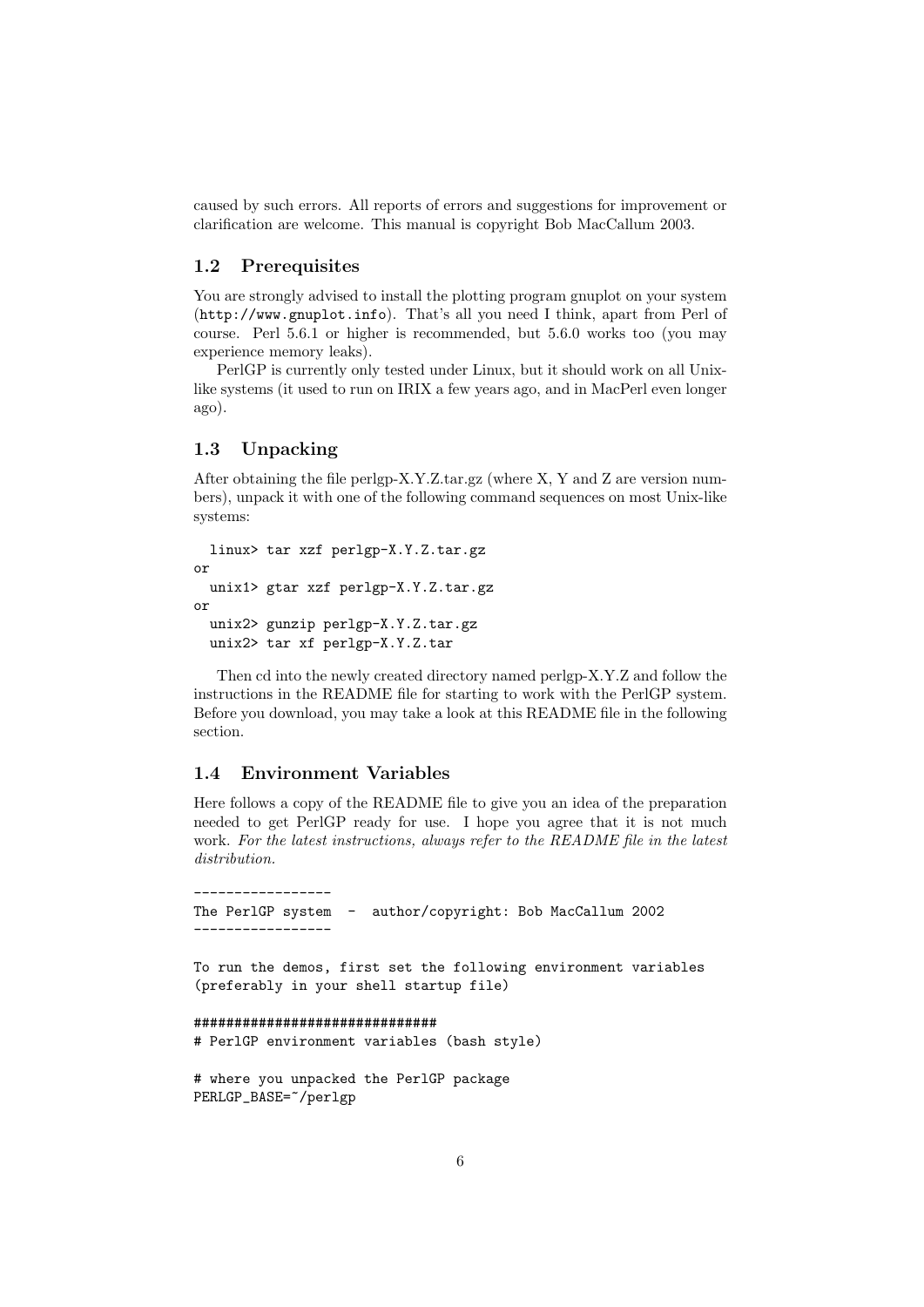```
# probably don't need to change these two
PERLGP_LIB=$PERLGP_BASE/lib
PERLGP_BIN=$PERLGP_BASE/bin
## for best results, add $PERLGP_BIN to your PATH ##
# a LOCAL temporary directory (you'll need to clean up manually afterwards)
PERLGP_SCRATCH=/scratch
# a network directory for storing 'checkpoint/restart' populations and
# migrants between machines. leave empty if you're not doing this
PERLGP_POPS=
# if you use a queueing system, give the name of the environment
# variable which contains the job id
PERLGP_JOBID=
#
##############################
```
then you simply go into a demo directory and type

perlgp-run.pl

(preferably backgrounding it)

for more, see the README files in the demo directories.

# <span id="page-6-0"></span>2 Overview

### <span id="page-6-1"></span>2.1 Aims of the Project

One early aim in this project was to create a GP system using some of Perl's most convenient and well developed features (namely hash tables and regular expressions) rather than make a Perl clone of existing implementations. The initial goal was to evolve string manipulation code for protein secondary structure prediction, but through time the emphasis has shifted more towards making a robust GP system for general use.

This GP implementation has always tried to follow the evolution of biological organisms. It does not start from a baseline, such as Koza's work, but uses many borrowed and a few original ideas. The first release of this software contains code for running tournament based genetic algorithm on a population of tree-encoded programs. However, the object-oriented design allows exchange of components, for example a generational GA or Monte Carlo approach for the search algorithm, and other representations of individuals. Object method overloading lets you easily customise the algorithms to suit your needs.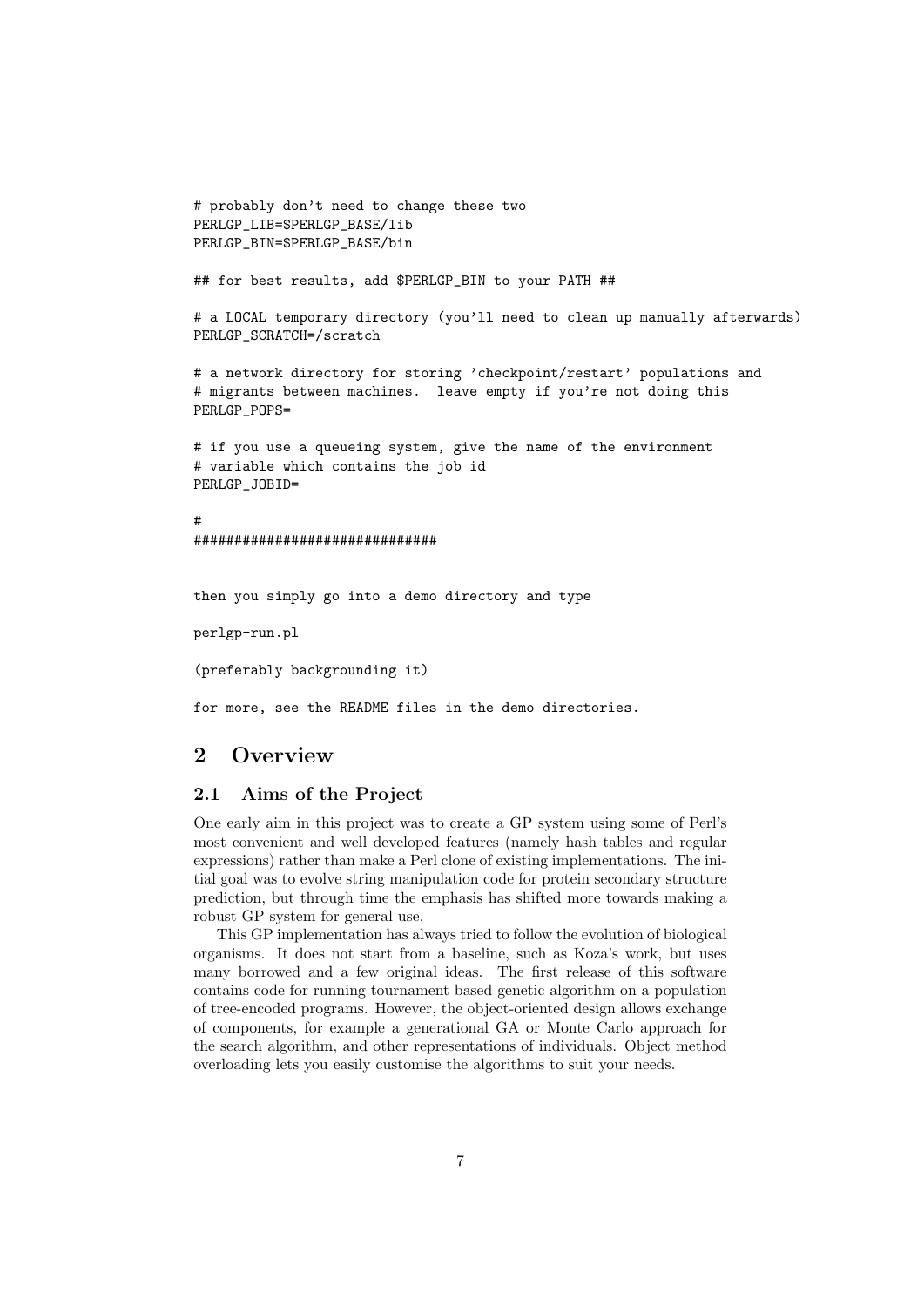### <span id="page-7-0"></span>2.2 Naming and Font Conventions

I have tried to be consistent with naming, particularly during the recent reorganisation in preparation for going open source. However, at this stage the project was around 4 years old and there are some exceptions to the rules. The following table should explain all the font usage in this manual:

| Thing                      | Example           | Description                                                                                                                     | <b>Exceptions</b>                                                                          |
|----------------------------|-------------------|---------------------------------------------------------------------------------------------------------------------------------|--------------------------------------------------------------------------------------------|
| Perl program<br>or package | perlgp-run.pl     | normal font, with<br>trailing .pl or .pm                                                                                        |                                                                                            |
| File or<br>directory name  | 'results/best.pl' | normal font, in<br>single quotes                                                                                                | see text                                                                                   |
| Environment<br>variable    | PERLGP_LIB        | normal capitals, no \$                                                                                                          |                                                                                            |
| Public object<br>method    | loadSet()         | typewriter font,<br>trailing $($ , no<br>underscores,<br>capitalised words,<br>except first word,<br>which is usually a<br>verb | Fitness(), Age(),<br>mutation operators                                                    |
| Private object<br>method   | $init-tree()$     | typewriter font,<br>leading underscore,<br>usually all<br>lowercase with<br>underscores<br>between words                        |                                                                                            |
| Mutation<br>operator       | copy_subtree()    | typewriter font,<br>lowercase with<br>underscores,<br>trailing $()$                                                             |                                                                                            |
| Other Perl<br>functions    | eval()            | typewriter font,<br>trailing $()$                                                                                               |                                                                                            |
| Object<br>attribute        | AlarmTime         | typewriter font, no<br>underscores,<br>capitalised words                                                                        | don't forget the get<br>and set forms:<br>\$self->KeepBest()<br>and<br>\$self->KeepBest(5) |
| Variables                  | fitness           | italics                                                                                                                         |                                                                                            |
| Data types                 | <b>NUMBER</b>     | small capitals                                                                                                                  |                                                                                            |

Finally, some subroutines and methods take a hash table as their argument. This is a way of having "named" arguments, which don't have to be given in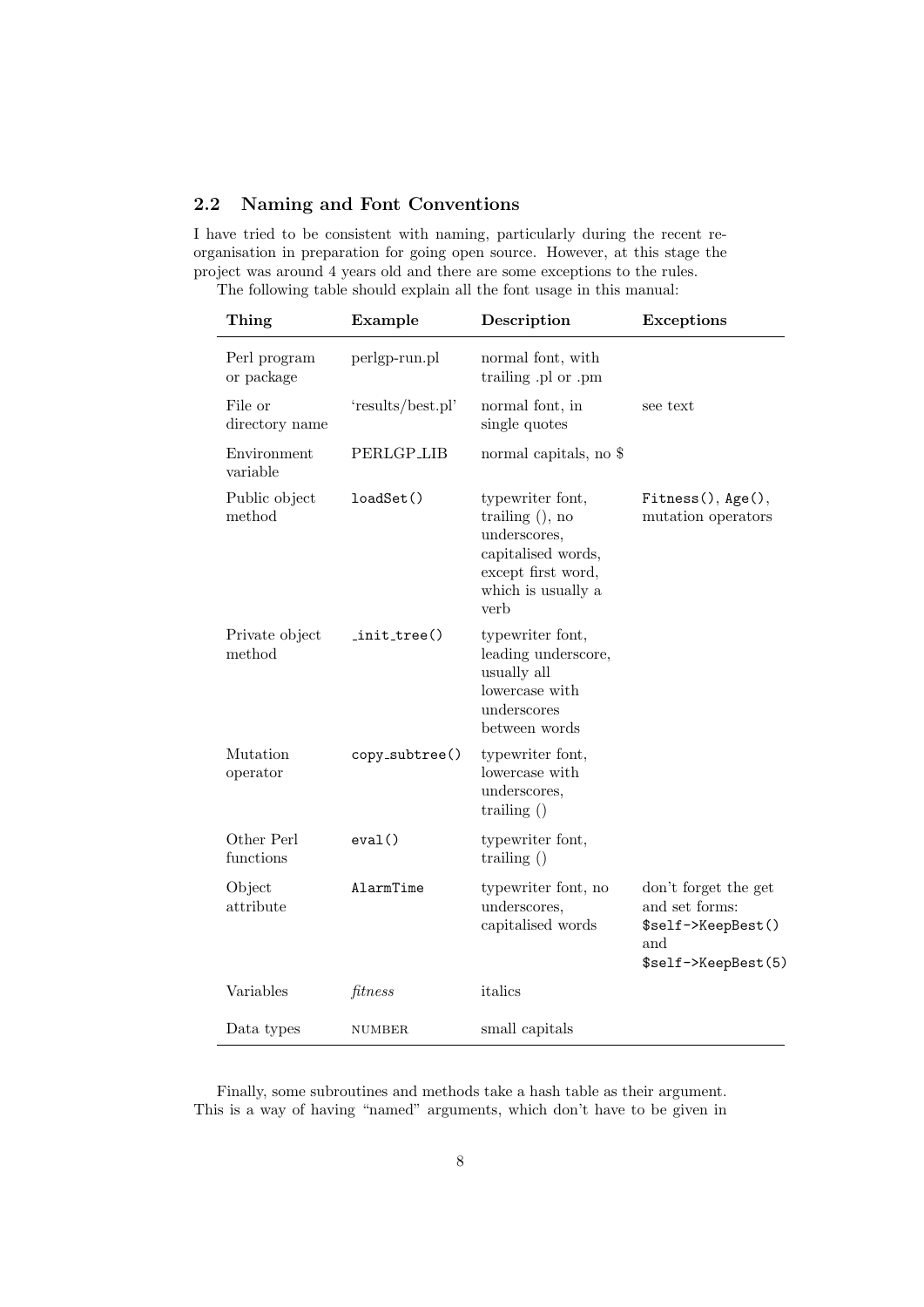any particular order (and can be left out if not required). In the manual, this is presented as:

 $A\eta\eta$ uments: ArgName1 => TYPE1, ArgName2 => TYPE2

Be extremely careful typing these argument names, because if you spell them wrong, it will probably silently ignore it.

The type called ATTRIBUTE-HASH is just a hash where the keys are valid Attribute names, and the values are the values you want them to have.

Non absolute file names are always relative to the current "experiment directory", which is the directory which contains the Algorithm.pm, Individual.pm and so on.



<span id="page-8-0"></span>2.3 Class/Object Hierarchy

The classes above the dotted line are the "user servicable parts", you don't need to edit the classes below this, but you might need to look at them from time to time (they live in PERLGP LIB).

### <span id="page-8-1"></span>2.4 How It All Works

Here I will take you through the perlgp-run.pl script and the sine curve fitting example, also discussed in Section [9.2.](#page-67-0) Some code is excluded for clarity. This script is always run from the "experiment directory", the one containing your locally modified Algorithm, Individual and Population classes (see Section [2.5\)](#page-11-1).

### <span id="page-8-2"></span>2.4.1 Step-by-step: perlgp-run.pl

```
#!/usr/bin/perl -w
use lib '.', $ENV{PERLGP_LIB} || die "
  PERLGP_LIB undefined
  please see README file concerning shell environment variables\n\n";
```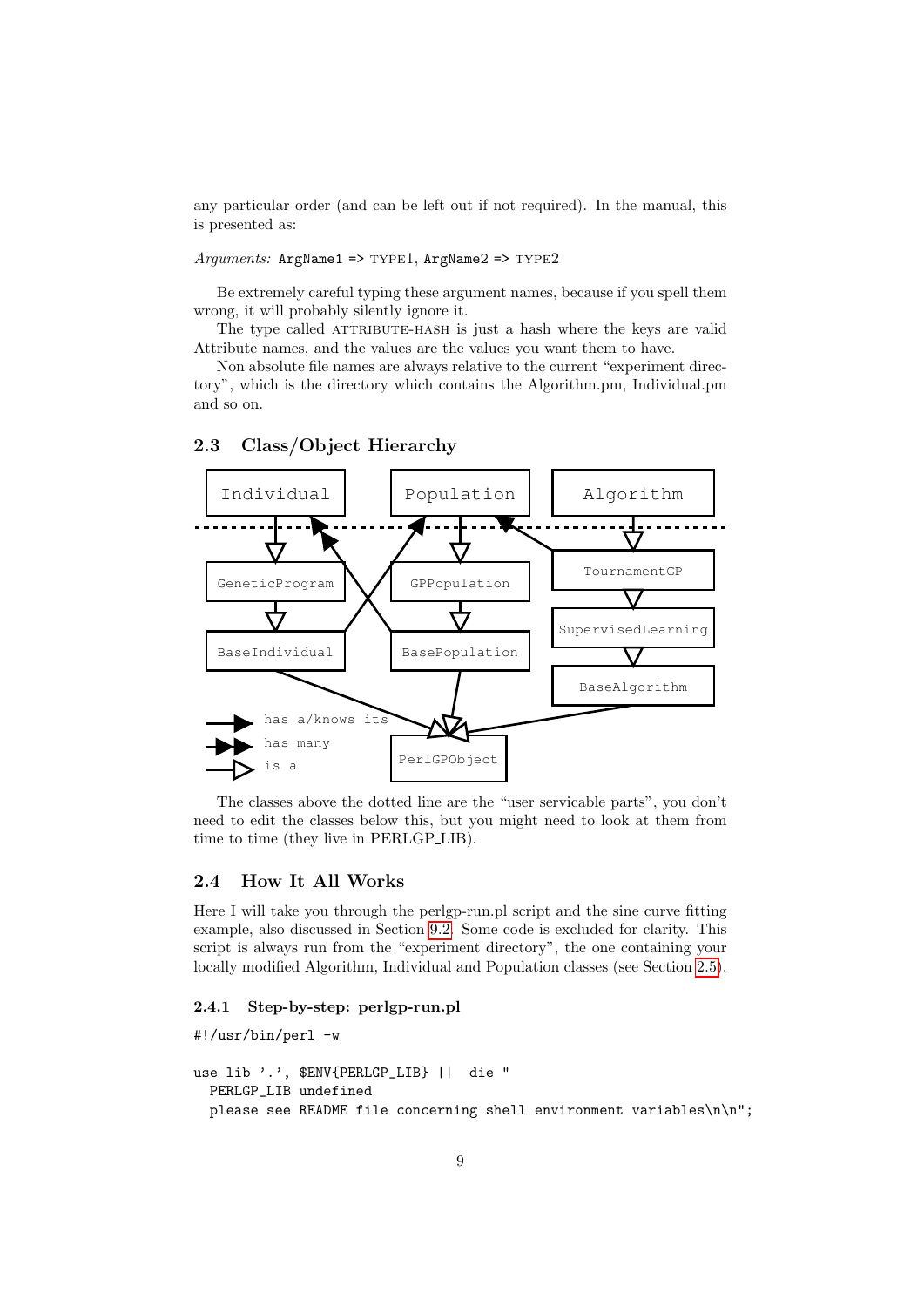```
use Population;
use Individual;
use Algorithm;
use Cwd;
```
my (\$exptid) =  $cwd() = m:([^(]/]+)$ \$:;

Here we make sure that the current directory and PERLGP LIB are in the Perl include path. Then the three main classes are loaded and the experiment id is extracted from the trailing part of the current directory. In this case \$exptid would be 'sin'.

```
my $population = new Population( ExperimentId => $exptid );
$population->repopulate();
```
Then we make a new Population object with this experiment id, and ask it to repopulate itself from disk (only does something if this is a restarted run).

```
while ($population->countIndividuals() < $population->PopulationSize()) {
  $population->addIndividual(new Individual( Population => $population,
                                               ExperimentId \Rightarrow $exptid,
                        DBFileStem => $population->findNewDBFileStem()));
```
}

This bit fills up the Population with brand new Individuals, until it is full. Note that they are told the identity of their parent Population, but this isn't used by the Individuals in the standard PerlGP system.

```
my $algorithm = new Algorithm( Population => $population );
```
Now we create an Algorithm object which does need to know about a Population, because this is the Population that the (genetic) Algorithm will manipulate.

### \$algorithm->run();

Then we ask the algorithm object to run itself, and this is the last thing that perlgp-run.pl does. So you can see that perlgp-run.pl is just a wrapper which constructs some objects and tells them to get on with it...

### <span id="page-9-0"></span>2.4.2 Step-by-step: Data input

Now into TournamentGP.pm we go... The run() method is basically a for loop around calls to the tournament() method. But first, the data is loaded if needed with

```
$self->loadData() unless ($self->TrainingData());
```
In other words, if the TrainingData attribute is undefined, then loadData() is called (which as you will see, will set both TrainingData and TestingData).

loadData() is just a wrapper to call the user-defined loadSet() method on training and testing data. In the sine curve example, the data is read from files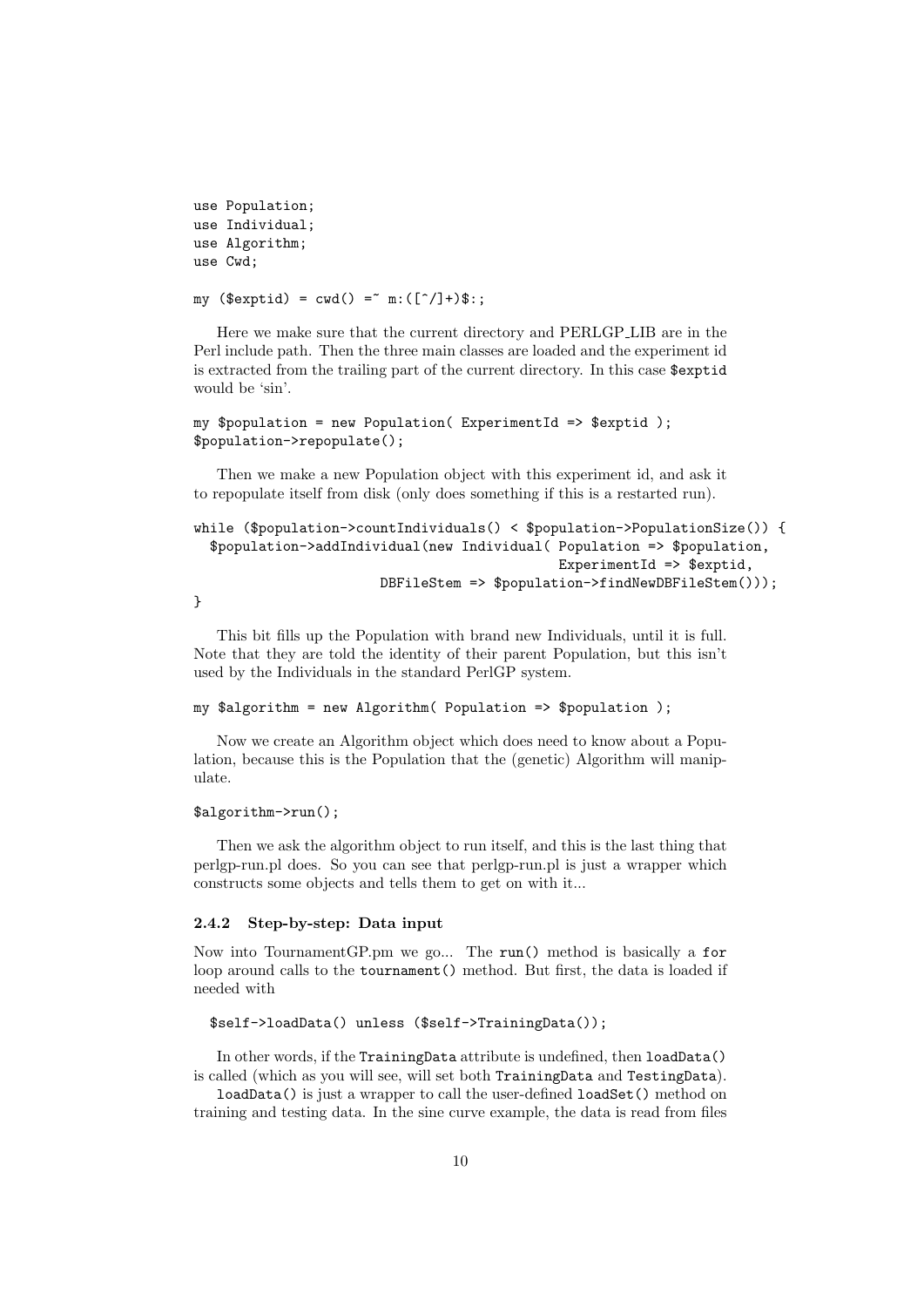TrainingSet and TestingSet (there is no real need for this, the data could be generated on-the-fly, but it is more transparent).

If you look at loadSet() in Algorithm.pm in the sin demo directory, you'll see that an array is filled as the input file is read. Each element represents one training point and an 'x' and "known" 'y' value are stored in an anonymous hash (wasteful but transparent). loadSet() returns a reference to this array, and this scalar reference will be stored in the attribute TrainingData or TestingData. We have now loaded up the data structures for training and testing data into the Algorithm object.

```
sub loadSet {
 my ($self, $file) = 0;
 my @set;
  open(FILE, $file) || die "can't read data set $file\n";
  while (<FILE>) {
   my ($x, $y) = split;
    push @set, { 'x'=>$x, 'y'=>$y };
  }
  close(FILE);
 return \@set;
}
```
#### <span id="page-10-0"></span>2.4.3 Step-by-step: Tournaments I, Fitness Evaluation

So remember that run() calls tournament() many times. The most important steps in tournament() are outlined below.

First a group of Individuals is selected from the Population at random:

```
my @cohort = $self->Population()->selectCohort($self->TournamentSize());
```
Then for each Individual in the cohort, the fitness on the training examples is calculated (simplified):

```
my $fitness = $ind->Fitness();
if (not defined $fitness) { # fitness is not cached
  $ind->reInitialise(); # evaluate evolved subroutines
  $fitness = $self->calcFitnessFor($ind, $self->TrainingData());
  $ind->Fitness($fitness); # set new fitness
}
```
The method reInitialise() calls evalEvolvedSubs() which expands the code tree into Perl code and evaluates it, which redefines object methods for the Individual including, importantly, evaluateOutput().

The method calcFitnessFor() is a wrapper which calls evaluateOutput() on the Individual object and then calls the Algorithm method fitnessFunction() on the output.

Let's take a closer look at evaluateOutput(). You can get a copy by either looking at Grammar.pm or running perlgp-rand-prog.pl, which will generate a random version from the grammar.

```
sub evaluateOutput {
 mv ($self, $data) = @ ;
```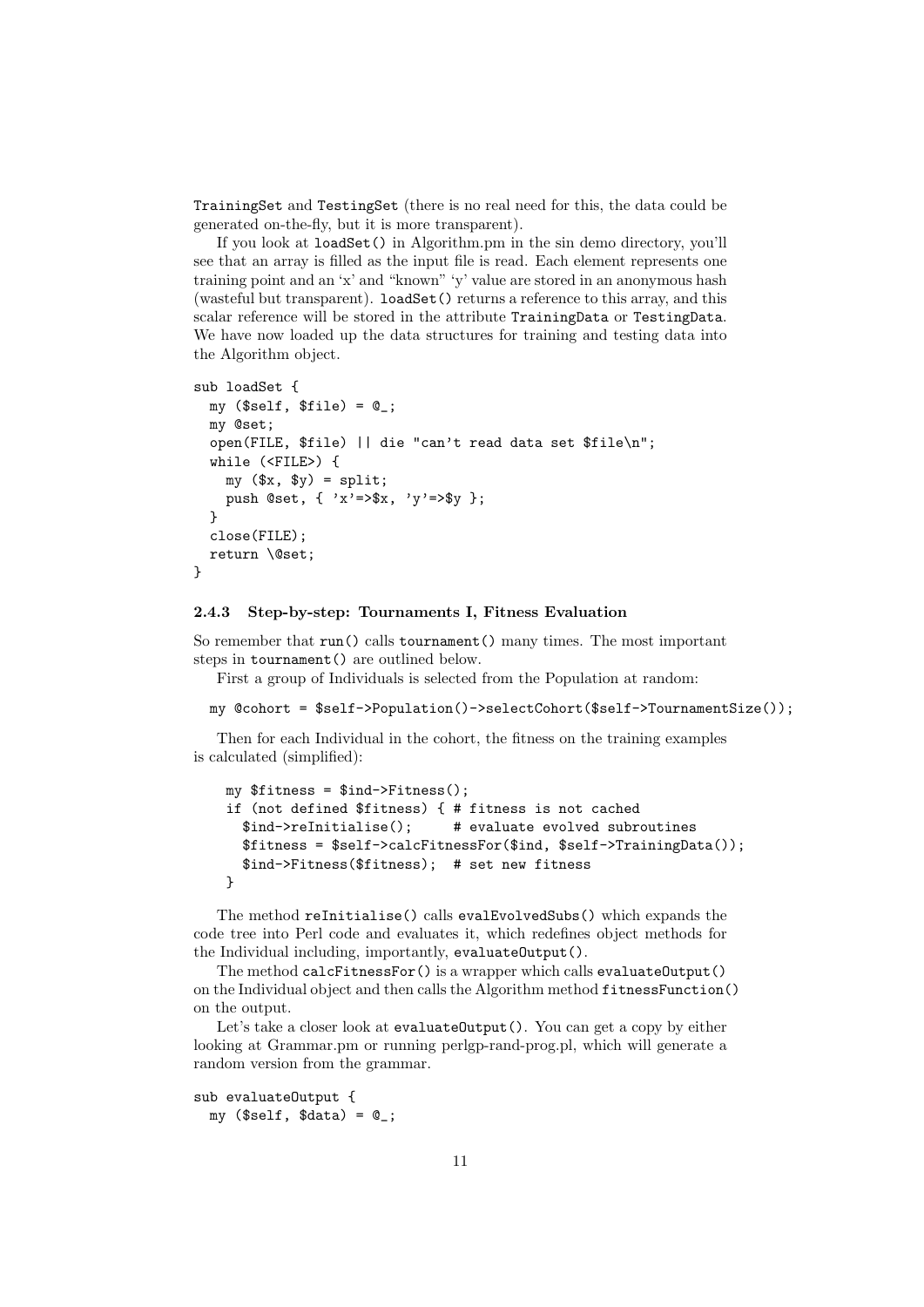```
my ($x, $y, $z, @output);
  foreach $input (@$data) {
    x = $input->{x};
    # begin evolved bit
    y = (2 + (x - pdiv(5,2)));
    # end evolved bit
    push Coutput, \{ 'y' => $y \};}
 return \@output;
}
```
Note that this has some similarities to loadSet(); mainly in the way it fills an array with anonymous hashes and returns a reference to it. This argument passed to this method is the data structure that loadSet() returned. The data structure returned by evaluateOutput() is then passed to the fitness function.

In most cases, fitnessFunction() also requires the "correct answer" too. You will see that in this example, loadSet() loads the "known"  $y$  value into the input data structure. It is critical that the  $y$  value is not accessed by the evolving code, otherwise the trivial result  $y = y$  would occur, and we would be wasting our time. So long as  $y$  is not mentioned in the grammar, this will not occur. The main point here is that the input data structure is not purely input in nature, it will often also contain the known or observed output too. The use of the word "input" here is not perfect, and I apologise.

The only requirement that PerlGP makes on the data structures passed between these methods is that it must be a scalar variable. You will usually use a reference to an array or a hash, but look in the pi demo (Section [9.1\)](#page-66-1) where you will see that the scalar is a number.

#### <span id="page-11-0"></span>2.4.4 Step-by-step: Tournaments II, Selection and Reproduction

Now that we have a fitness value for every Individual in the tournament, the rest is standard. The tournament members are sorted on fitness and the best ones get a chance to reproduce (by calling the Individual method crossover()) and replace the worst ones. The offspring are mutated.

### <span id="page-11-1"></span>2.5 What You Have to Implement

Data I/O Algorithm.pm: loadSet(), saveOutput()

Fitness Algorithm.pm: fitnessFunction()

- Grammar Grammar.pm: Functions and Terminals to produce Perl code which defines Individual::evaluateOutput() or other object methods or subroutines. All explained in Section [7.](#page-60-2)
- Functions Individual.pm: Perhaps you need to define some special functions, like protected division. If your grammar didn't produce a definition for evaluateOutput() then you need to define it here.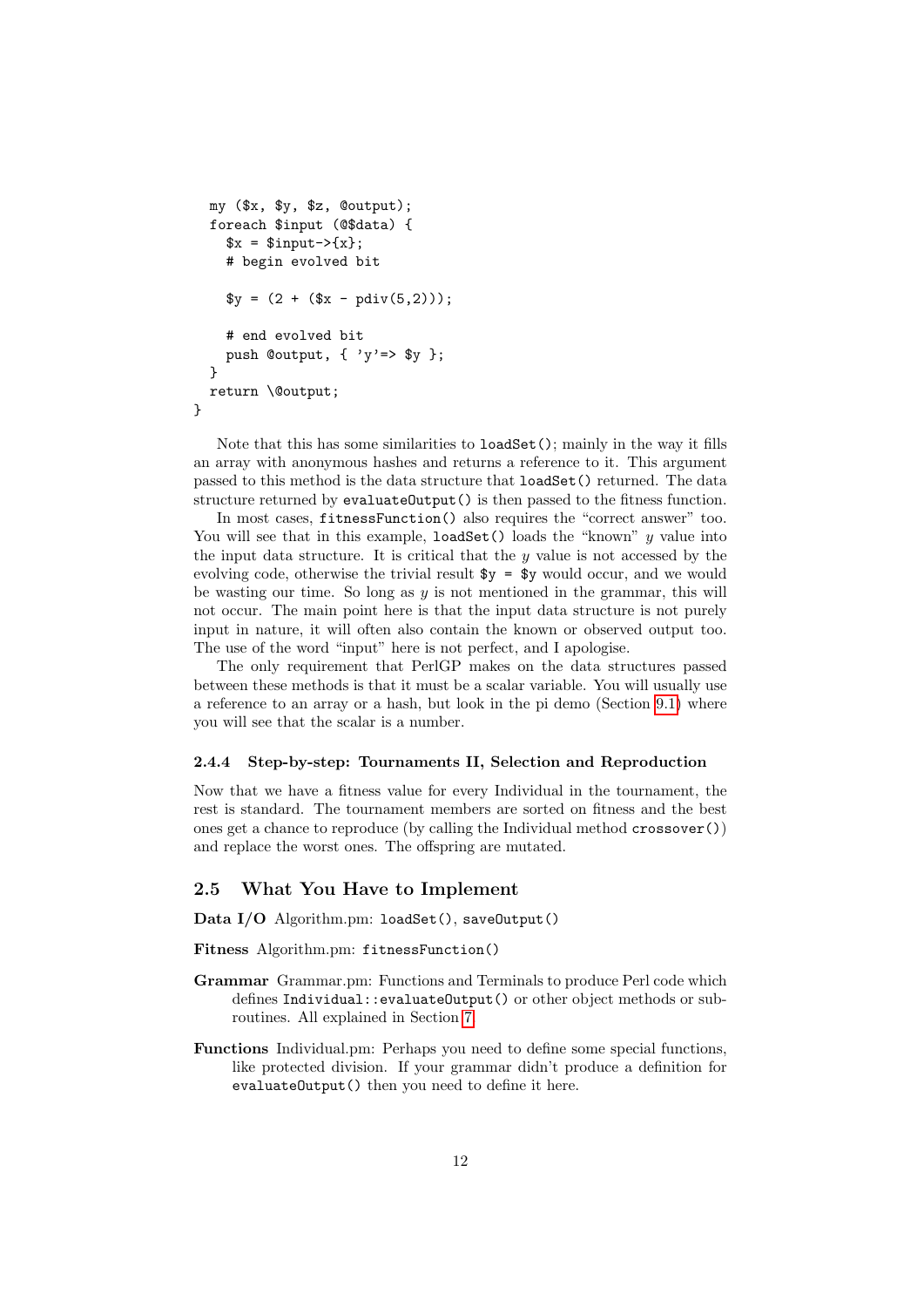# <span id="page-12-0"></span>3 Class: Algorithm

The following sections refer to the TournamentGP implementation of the Algorithm object, unless otherwise stated.

### <span id="page-12-1"></span>3.1 Methods

Methods marked with  $*$  must be implemented in Algorithm.pm for each new application/experiment. These are the routines for reading/writing data, fitness function etc.

### <span id="page-12-2"></span>3.1.1 new()

 $A\mathit{rquments:}$  Population => OBJECT, ATTRIBUTE-HASH (optional) Return value: OBJECT Defined in: PerlGPObject.pm Mainly called by: perlgp-run.pl Usually calls:  $\text{init}()$ Relevant attributes: all

This is the constructor, but you probably don't need to call it directly, except in specialist applications. A Population object must be given in the argument hash. Other attributes may also be specified in the argument hash, but note that the "usual" way to set these attributes is to edit Algorithm.pm in the experiment directory.

### <span id="page-12-3"></span>3.1.2 init()

Arguments: ATTRIBUTE-HASH Return value: void Defined in: Algorithm.pm, TournamentGP.pm, SupervisedLearning.pm Mainly called by: constructor Usually calls: \_init() cascade (see below) Relevant attributes: all, and in particular: BestFitness, WorstPossibleFitness, FitnessDirection, TournamentLogFile, Tournament

This method sets the attributes. You should customise the object attributes by editing the init() method in Algorithm.pm. Default settings can be found in TournamentGP.pm and SupervisedLearning.pm. The \_init() methods are called in a cascade in the following order  $\text{Algorithm}::init()$ . TournamentGP:: init(), SupervisedLearning:: init(). Attributes set at the beginning of the cascade override those defined at the end.

TournamentGP:: init() performs some other initialisation. If WorstPossibleFitness has not already been defined in Algorithm.pm, it is set to zero or an arbitrarily large number (1e99) according to the FitnessDirection. The attribute/variable BestFitness is used to store the fitness of the fittest Individual during the run, and is initialised to WorstPossibleFitness. If the file 'results/tournament.log' file exists (for example after a restart), Tournament (the current tournament number) and BestFitness are updated from the values in last line in this file. If the 'results'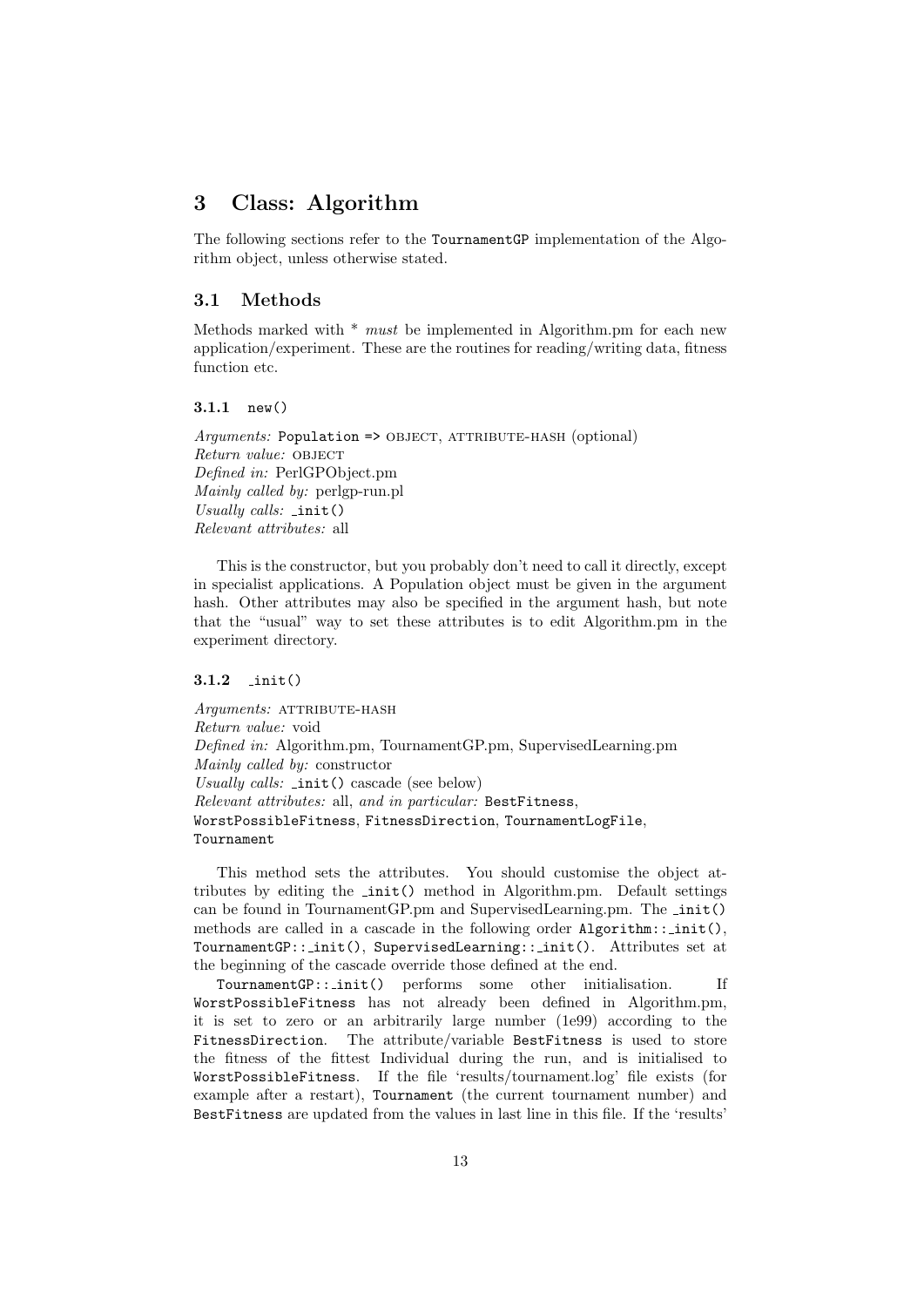directory does not exist it is created, likewise the directory KeepBestDir if required.

### <span id="page-13-0"></span>3.1.3 loadSet()\*

Arguments: STRING filename Return value: SCALAR (usually a reference to training/testing data structure) Defined in: Algorithm.pm Mainly called by: loadData() Usually calls: Relevant attributes:

You must redefine this method to load up training or testing data into a suitable data structure, and return a scalar variable (which is usually going to be a reference to a more complex data structure). If your data is in files then you can use filename; see Section [3.1.4](#page-13-1) for more details, and see the sine curve fitting demo in Section [9.2](#page-67-0) for an example. You don't have to read from a file of course; see the pi demo in Section [9.1](#page-66-1) for an example.

#### <span id="page-13-1"></span>3.1.4 loadData()

Arguments: none Return value: void Defined in: SupervisedLearning.pm Mainly called by: run(), refresh() Usually calls: loadSet() Relevant attributes: TrainingSet, TestingSet, TrainingData, TestingData

A simple wrapper to call loadSet() twice, once each on the training and testing data. The filenames passed to loadSet() are the attributes TrainingSet and TestingSet. The two return values (usually references to data structures) are stored in the attributes TrainingData and TestingData.

### <span id="page-13-2"></span>3.1.5 fitnessFunction()\*

 $Arguments: Input => SCALAR, Output => SCALAR, TimeTake = > NUMBER,$ CodeSize => NUMBER Return value: number Defined in: Algorithm.pm Mainly called by: calcFitnessFor() Usually calls: Relevant attributes: FitnessDirection

Calculates the fitness given the Input data (which should also contain the desired/true output value), and the Output data (which is generated by Individual::evaluateOutput()). The Input and Output scalars will usually be references to data structures containing multiple data points, which you will have to loop through (see Section [9.2](#page-67-0) for an example). You may ignore CodeSize and TimeTaken. The fitness value may go "up" or "down" as you wish, but you must set the attribute FitnessDirection accordingly.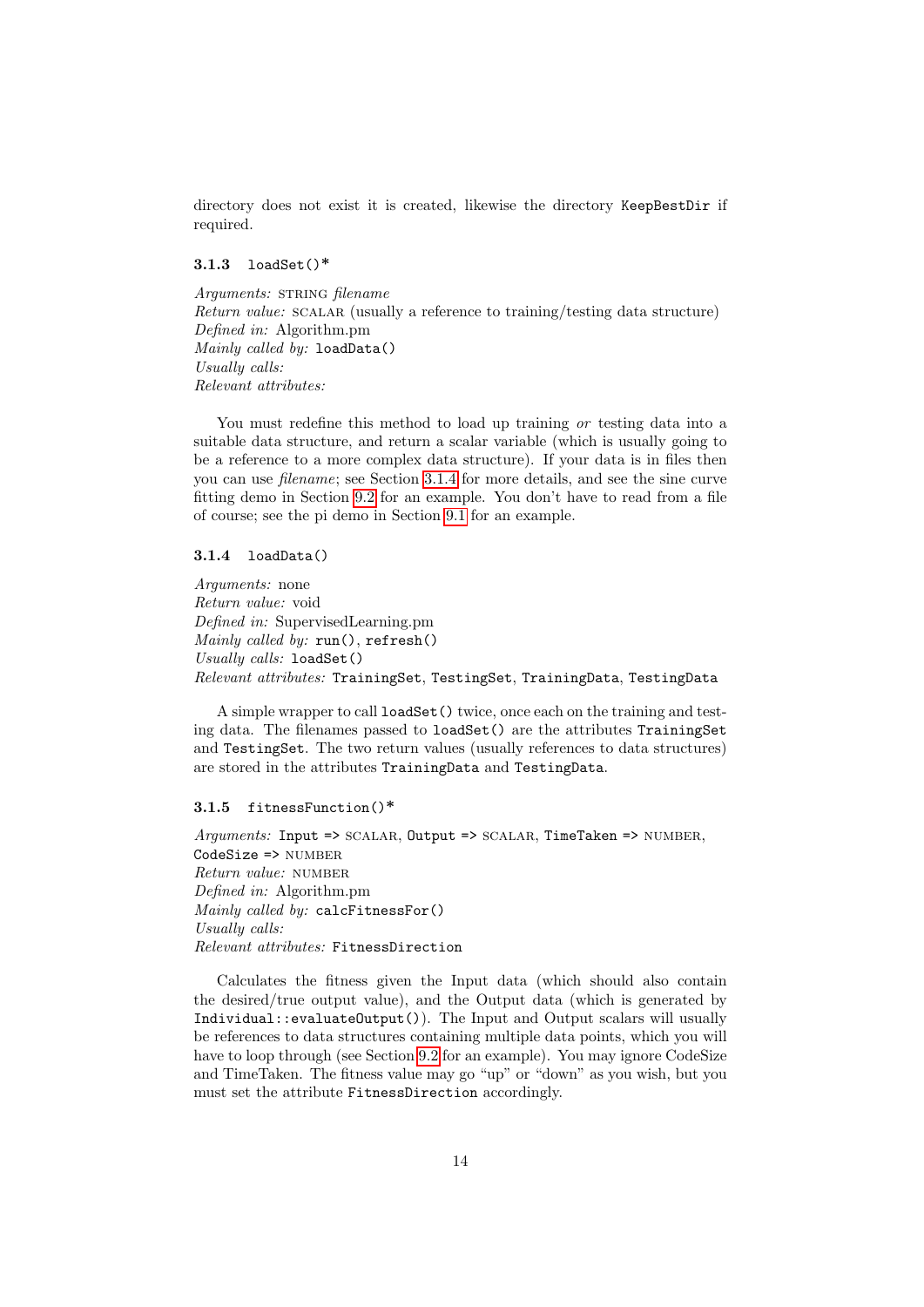### <span id="page-14-0"></span>3.1.6 save $Output()^*$

 $Arguments: Filename \implies \text{FILENAME}, \text{Input} \implies \text{SCALAR}, \text{Output} \implies \text{SCALAR},$  $Indivial \Rightarrow OBJECT (optional)$ Return value: void Defined in: Algorithm.pm Mainly called by: tournament() Usually calls: Relevant attributes:

This method saves the output (usually from the best-of-tournament Individual) in filename for further offline analysis, for example plotting a regression curve. Both Input and Output data are required as in Section [3.1.5,](#page-13-2) so that input variables, output variables and the desired/true outputs can be saved. If the Individual object is passed to this function, you can print out some information about that too. See the sine curve demo in Section [9.2](#page-67-0) for an example of how to implement this method.

This method should perhaps have been put in the Individual class, but it was put in the Algorithm class alongside loadSet() which also deals with data formatting.

#### <span id="page-14-1"></span>3.1.7 refresh()

Arguments: none Return value: void Defined in: TournamentGP.pm Mainly called by: run() Usually calls: Relevant attributes: RefreshInterval, BestFitness

Redefine this method in Algorithm.pm if you want to re-read or modify the training/testing data at certain intervals (see attribute RefreshInterval). The sine demo in Section [9.2](#page-67-0) uses this technique. The default refresh() does nothing. It is usually a good idea to reset BestFitness if the training data changes.

### <span id="page-14-2"></span>3.1.8 run()

Arguments: none Return value: void Defined in: TournamentGP.pm Mainly called by: perlgp-run.pl Usually calls:  $t$  cornament(), loadData(), refresh(), stopCondition(), Population:: {backup(),immigrate(),emigrate()} Relevant attributes: Tournaments, Tournament, RefreshInterval, ComplexityInterval, ComplexityLogFile, PopulationBackupInterval, EmigrateInterval, ImmigrateInterval

This method will try to call the tournament() method Tournaments times, regardless of the starting tournament number (in the case of a restart). If RefreshInterval is non-zero, refresh() is called before any tournaments are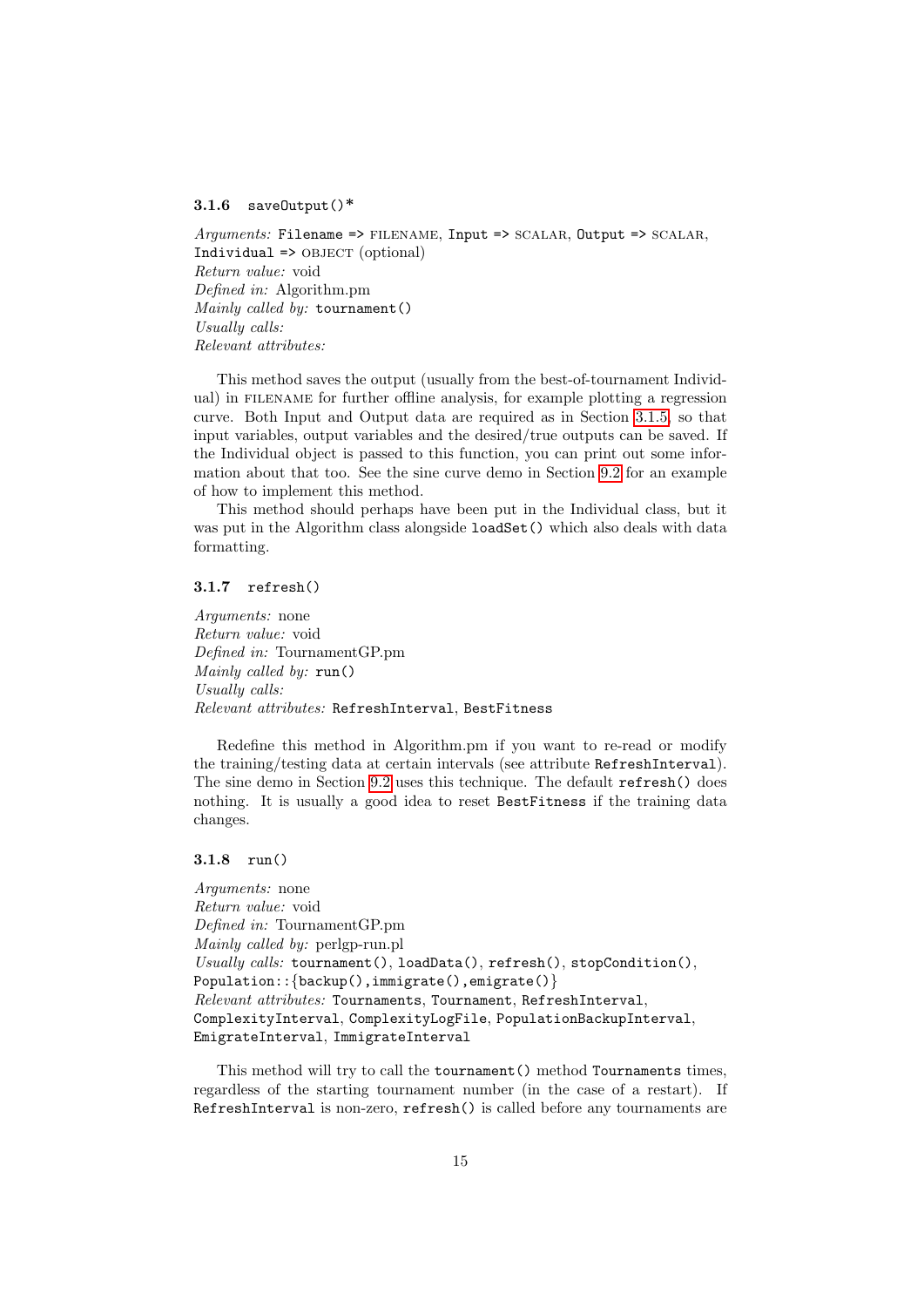performed. Then loadData is called if TrainingData has not already been loaded.

Before each call to tournament(), refresh() is called if the tournament number (Tournament) modulus RefreshInterval equals zero. Afterward each tournament, if stopCondition() returns true, the main loop is terminated, and no more tournaments will be performed.

The ComplexityLogFile is updated every ComplexityInterval tournaments with size in characters of the Perl code of a random 10% of the population after compression with gzip. This gives an estimate of the complexity of the population of evolved programs. The 10% sample is made using perlgp-samplepop.pl.

At intervals of PopulationBackupInterval, the Population object belonging to this Algorithm object is told to perform a backup. Immigration and emigration are handled similarly. See Section [5](#page-53-3) for more details.

### <span id="page-15-0"></span>3.1.9 tournament()

Arguments: none Return value: void Defined in: TournamentGP.pm Mainly called by: run() Usually calls: Population::selectCohort(), Individual::reInitialise(), calcFitnessFor(), makeFamilies(), crossoverFamily(), extraLogInfo(), save0utput() Relevant attributes: TournamentSize, TournamentKillAge, ForkForEval, BestFitness, TournamentsSinceBest, WorstPossibleFitness, LogInterval

This is where it all happens. First a cohort<sup>[1](#page-15-1)</sup> of size TournamentSize is generated by calling the Population's selectCohort() method. The Individuals in the cohort whose Age is greater than or equal to TournamentKillAge are removed and labelled "old", and those that remain are called "young".

The fitnesses of each young Individual are either retrieved from memory (see Section [4.1.44](#page-41-2) and AlwaysEvalFitness) or calculated afresh with a call to calcFitnessFor(). Before calcFitnessFor() is invoked, the reInitialise() method is called on the Individual, to redefine any evolved methods, such as evaluateOutput(). This is important, because otherwise all Individuals would generate the same outputs.

There is an option to restrict run-time with an alarm() call (see calcFitnessFor and AlarmTime). Sometimes this causes instability in Perl when the alarm call arrives (particularly when it interrupts the evaluation of regular expressions). A work-around is to do the fitness calculation in a forked process by setting the ForkForEval attribute. Before any fitness evaluation is performed, the fitness of the Individual is set to WorstPossibleFitness, in case something goes wrong during forking or as a result of alarm calls.

The Age of each young Individual is incremented by one every tournament.

The young Individuals are sorted by fitness, so that the best Individuals are at the top of the list. The old Individuals are added back to the bottom of the list. The method makeFamilies() is called to convert the sorted cohort into an array of "families" each containing four individuals: two parents and

<span id="page-15-1"></span><sup>1</sup>Cohort: "A band of warriors" according to the Concise Oxford Dictionary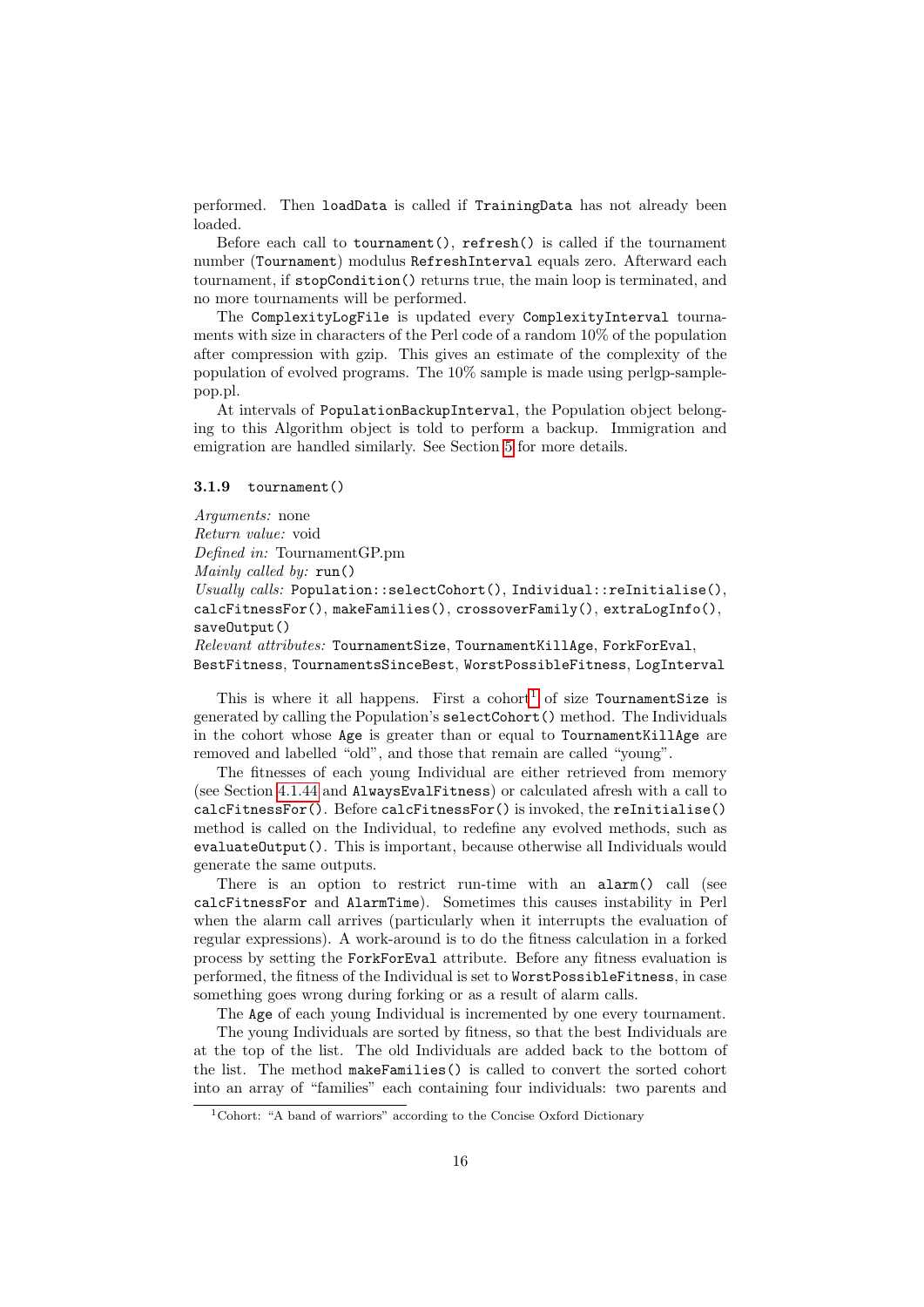<span id="page-16-1"></span>Table 1: Descriptions of columns in 'results/tournament.log'

| description<br>column |                                                         |
|-----------------------|---------------------------------------------------------|
| 1                     | unix time when log was updated                          |
| $\mathfrak{D}$        | tournament number                                       |
| 3                     | BestFitness - best (training) fitness seen so far       |
| 4                     | (training) Fitness of best-of-tournament Individual     |
| 5.                    | test set fitness for the same Individual as in column 4 |
| 6                     | result of best-of-tournament Individual::Age()          |
| 7                     | result of best-of-tournament Individual::getSize()      |

two unfit Individuals which will be replaced when the parents reproduce (see crossoverFamily()).

A number of log-files are created or appended every LogInterval tournaments. The most important is 'results/tournament.log', where a summary of the run's progress through time is stored. Table [1](#page-16-1) explains the format of this file. Additional columns can be specified by redefining extraLogInfo() for both the Algorithm and Individual objects. The output of the best-of-tournament Individual for both training and testing data are saved using saveOutput() (to 'results/recent.training.output' and 'results/recent.testing.output') and the Perl code is also written to a file ('results/recent.pl').

If the best-of-tournament Individual has better fitness than BestFitness (this usually means this is the best Individual seen so far), the files discussed above are always saved (as 'results/best.\*'), even if logging is not being done this tournament. BestFitness is updated and the counter TournamentsSinceBest is reset to zero.

### <span id="page-16-0"></span>3.1.10 calcFitnessFor()

Arguments: OBJECT individual, SCALAR inputdata Return value (array context): NUMBER fitness, SCALAR outputdata Return value (scalar context): NUMBER fitness Defined in: TournamentGP.pm Mainly called by: tournament() Usually calls: Individual::evaluateOutput(), fitnessFunction() Relevant attributes: WorstPossibleFitness, AlarmTime

This method just runs *individual*->evaluateOutput() on *inputdata* and then runs fitnessFunction() on the returned output. There are a few extra details; firstly, if AlarmTime is non-zero, a system alarm call is set for AlarmTime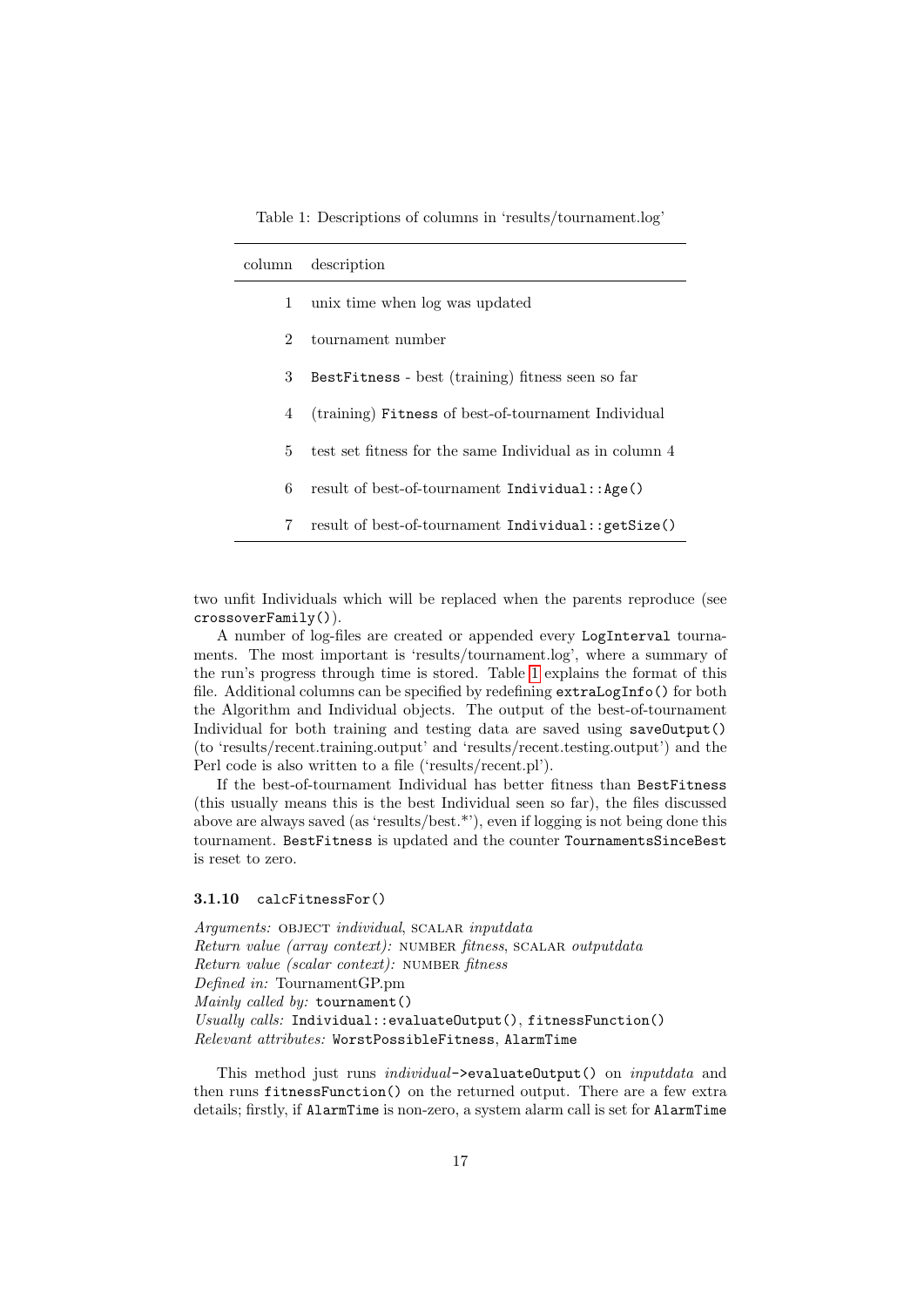seconds. The call to evaluateOutput() is protected within an eval  $\{\}$  block, so that run-time errors or alarm calls do not terminate the entire GP run, but just the evaluation within the block. The call to evaluateOutput() is also timed using the times() Perl function/system call, which gives precision to around 0.01s. The elapsed time is passed to fitnessFunction(). The result of individual->getSize() is also passed to fitnessFunction().

### <span id="page-17-0"></span>3.1.11 makeFamilies()

Arguments: ARRAYREF cohort, ARRAYREF families Return value: void (but families is filled) Defined in: TournamentGP.pm Mainly called by: tournament() Usually calls: Relevant attributes: TournamentParents, MateChoiceRandom

The argument cohort is a reference to an array of Individuals (which are presumably sorted by fitness and age). This method generates "families" containing two potential parents and two Individuals which will be replaced by their offspring. First we remove the first TournamentParents elements from cohort and put them in an array called parents. Likewise we take the last TournamentParents elements from *cohort* and put them in an array called rip (from Rest In Peace). Then while these two arrays each contain at least two elements, we generate families as follows:

- take Parent 1 from top of parents
	- $-$  default: take Parent 2 from top of parents
	- $-$  if MateChoiceRandom is non-zero: take Parent 2 from any topbiased position in *parents* (using the rand(rand()) approach, see source code for details).
- take (potential) Child 1 from top of  $rip$
- take Child 2 from top of  $rip$

The array pointed to by families is filled with references to four-member arrays containing Parents  $1\&2$  and Children  $1\&2$ . This routine does not check that families is empty.

### <span id="page-17-1"></span>3.1.12 crossoverFamily()

Arguments: ARRAYREF family Return value: void Defined in: TournamentGP.pm Mainly called by: tournament() Usually calls: Individual::crossover(), Individual::mutate() Relevant attributes:

This method takes a single family (generated by makeFamilies()) and initiates the crossover mechanism (which is a method in the Individual class).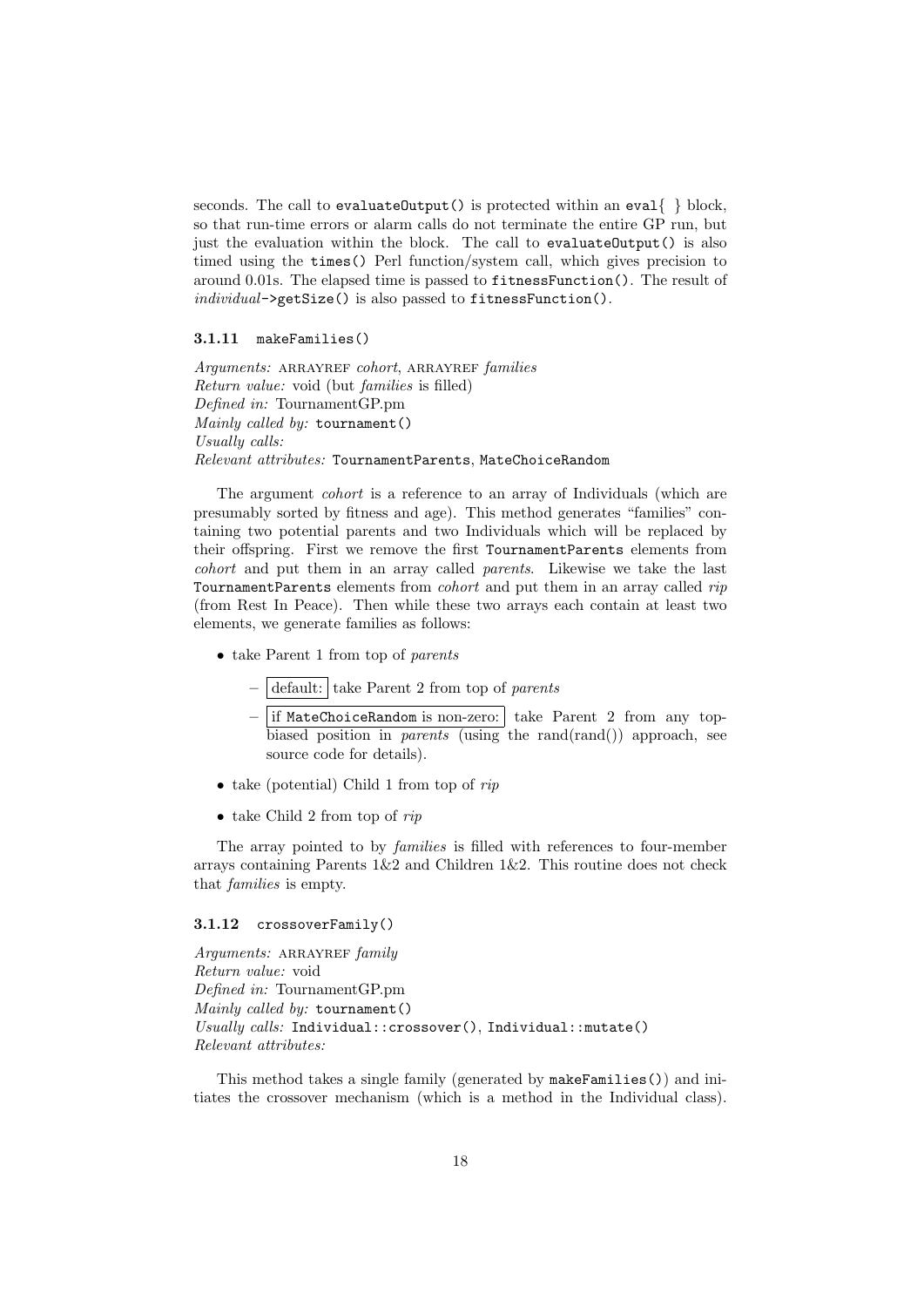The two offspring from the crossover overwrite the two Individuals which were selected to "die" and mutate() is called on each offspring.

However, crossover is not performed if the fitnesses of the two parents are numerically identical. If they are identical then the second parent is subjected to mutation, and the two Individuals that would have been replaced by offspring survive.

### <span id="page-18-0"></span>3.1.13 decideBetterFitness()

Arguments: NUMBER fitness1, NUMBER fitness2 Return value: boolean Defined in: TournamentGP.pm Mainly called by: tournament() Usually calls: Relevant attributes: FitnessDirection

A simple wrapper which returns true if *fitness1* is greater than *fitness2* if the FitnessDirection is 'up'. If the direction is 'down' then less-than is used.

### <span id="page-18-1"></span>3.1.14 stopCondition()

Arguments: none Return value: boolean Defined in: TournamentGP.pm Mainly called by: run() Usually calls: Relevant attributes:

As supplied, this method always returns false, so a run will continue until Tournaments have been completed. If you override it to perfom some check, perhaps on BestFitness, then you can cleanly stop the run when some criteria have been met. Make sure you are not running perlgp-run.pl with the -loop option, or it will just start again!

### <span id="page-18-2"></span>3.1.15 extraLogInfo()

Arguments: none Return value: STRING text Defined in: TournamentGP.pm Mainly called by: tournament() Usually calls: Relevant attributes:

If you need need more info about the progress of your Algorithm in 'results/tournament.log', then override this method to return a string which will be printed out in the log. See parseExtraLogInfo() before you implement this function.

### <span id="page-18-3"></span>3.1.16 parseExtraLogInfo()

Arguments: STRING lastline Return value: void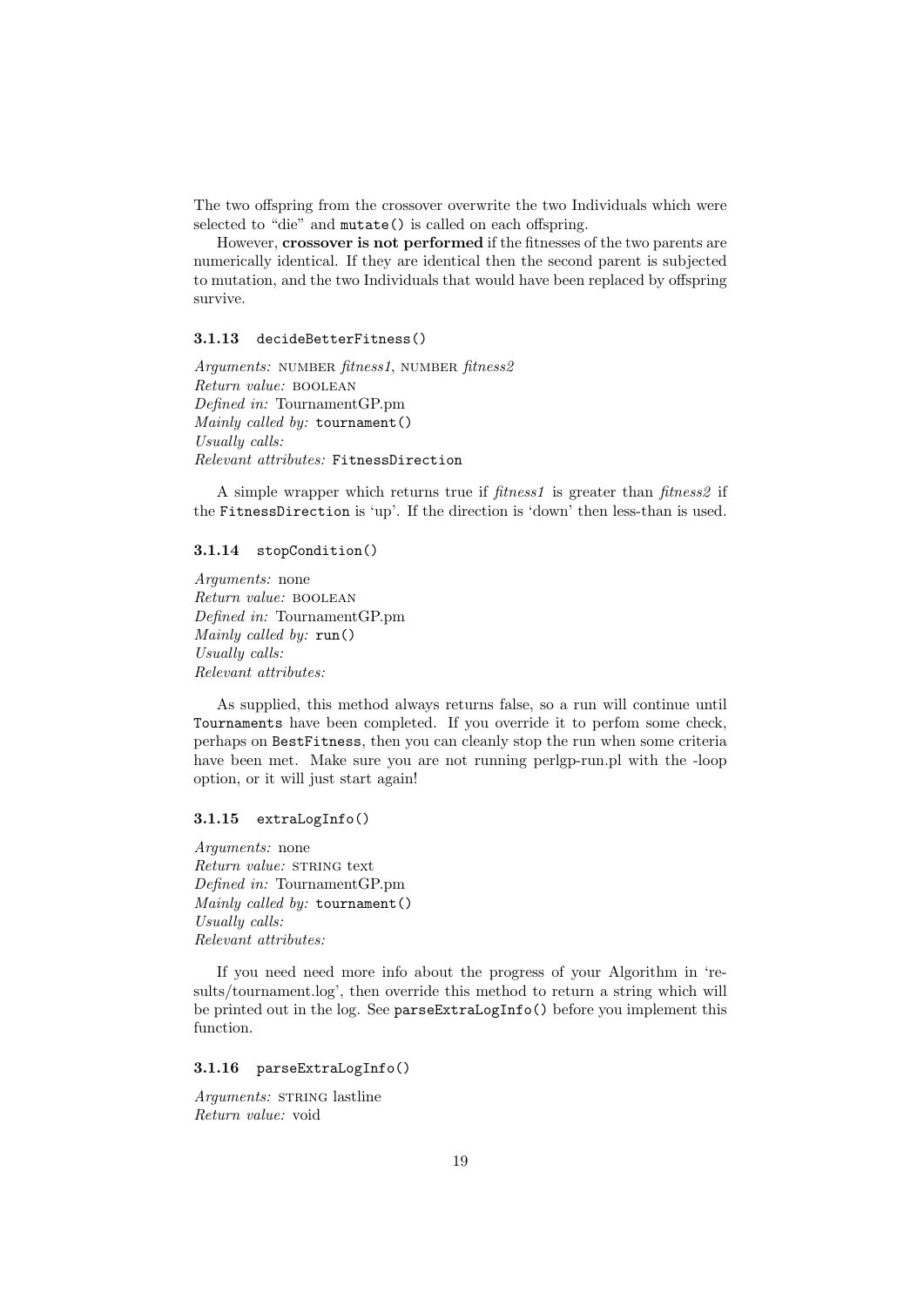Defined in: Tournament.pm  $\textit{Mainly called by:}$  TournamentGP:: \_init() Usually calls: Relevant attributes:

If you have restartable runs and you have special variables/attributes that need to persist between restarts, then you can re-initialise them from the values last written to 'results/tournament.log' by overriding this method. First make sure that the attributes are written to 'results/tournament.log' by overriding extraLogInfo(), but make sure each value is preceded by a unique string. Then implement parseExtraLogInfo() to recover those values from the last line of the log file as in the example below:

```
sub extraLogInfo {
 my $self = shift;
  return sprintf "SpecialAttrib %3d", $self->SpecialAttrib();
}
sub parseExtraLogInfo {
 my ($self, $lastline) = 0;
  if ($lastline = \sqrt{s+SpecialAttrib\sqrt{s}+(\d+)}) {
    $self->SpecialAttrib($1);
 }
}
```
See Section [6.1.2](#page-58-5) on the dual use of attribute names as method names if the use of SpecialAttrib() is not clear to you.

### <span id="page-19-0"></span>3.2 Attributes & Variables

Attributes marked with  $*$  must be defined in Algorithm:: init() for each new application/experiment.

#### <span id="page-19-1"></span>3.2.1 TrainingSet\*

Data type: STRING Default: none Defined in: Algorithm.pm Mainly used in: loadData() See also: TestingSet

This is the name of the file which contains the training data and is eventually passed to loadSet().

#### <span id="page-19-2"></span>3.2.2 TestingSet\*

Data type: STRING Default: none Defined in: Algorithm.pm Mainly used in: loadData() See also: TrainingSet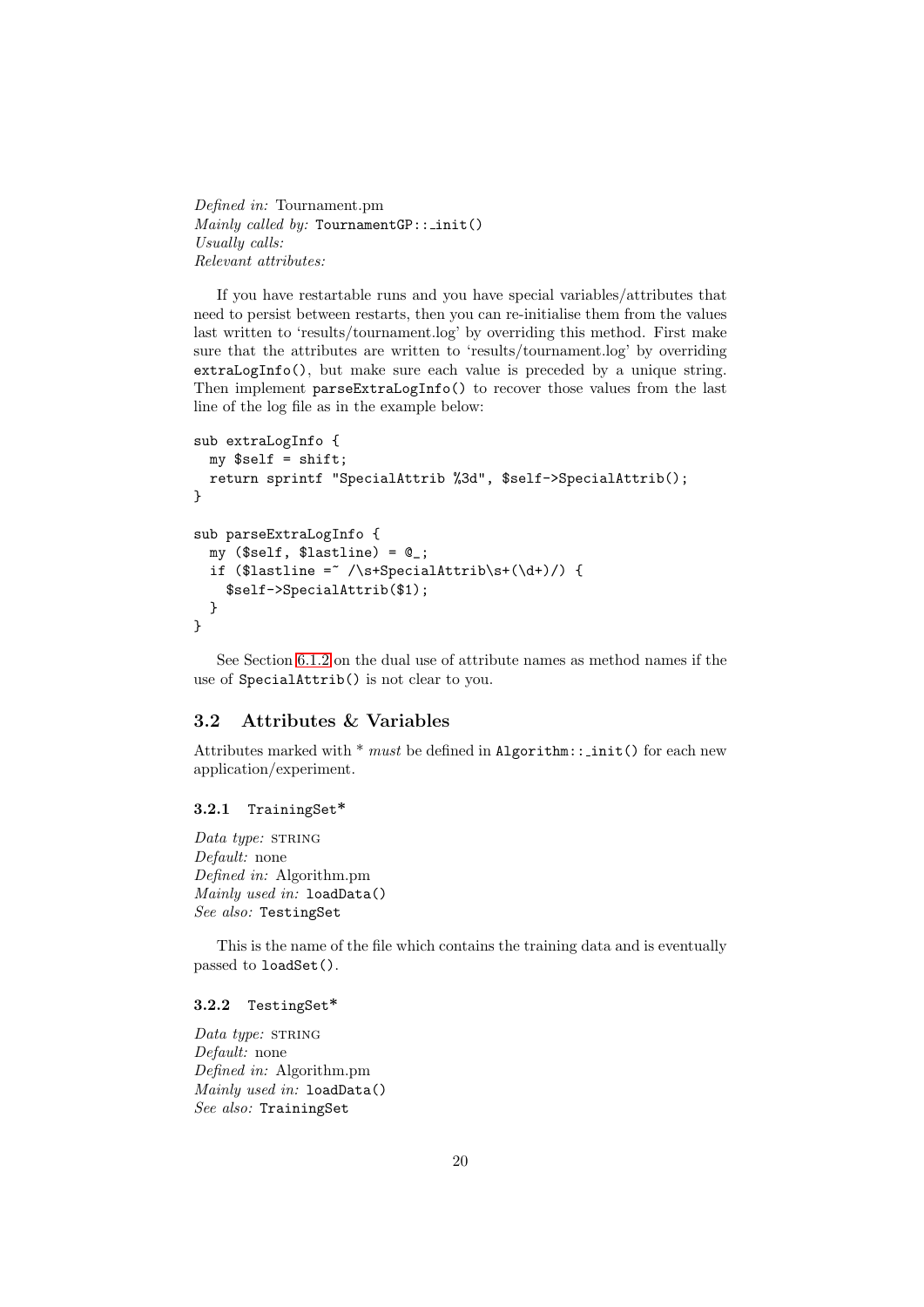This is the name of the file which contains the testing data and is eventually passed to loadSet().

### <span id="page-20-0"></span>3.2.3 FitnessDirection\*

 $Data$  type: STRING Default: none Defined in: Algorithm.pm Mainly used in: tournament() See also: WorstPossibleFitness

May take the values 'up' or 'down' depending how your fitness measure works. Set it to 'up' if a big number means good fitness, and 'down' otherwise.

#### <span id="page-20-1"></span>3.2.4 WorstPossibleFitness

Data type: NUMBER Default: 0 or 1e99 Defined in: TournamentGP.pm Mainly used in: tournament(), calcFitnessFor() See also: FitnessDirection

This is set automatically in  $T$ ournamentGP:: init() if you don't provide a value for it. See Section [3.1.2.](#page-12-3)

### <span id="page-20-2"></span>3.2.5 Population

 $Data type: OBJECT$ Default: none Defined in: perlgp-run.pl Mainly used in: tournament() See also:

Each Algorithm object has a Population object, and this is where it is stored.

#### <span id="page-20-3"></span>3.2.6 Tournament

Data type: NUMBER Default: 1 Defined in: TournamentGP.pm Mainly used in: run(), tournament() See also: Tournaments

This variable contains the current tournament number. In the case of restarted runs, it is initialised to the value in the last line of 'results/tournament.log' (see Table [1\)](#page-16-1), otherwise it defaults to 1. It is incremented in run().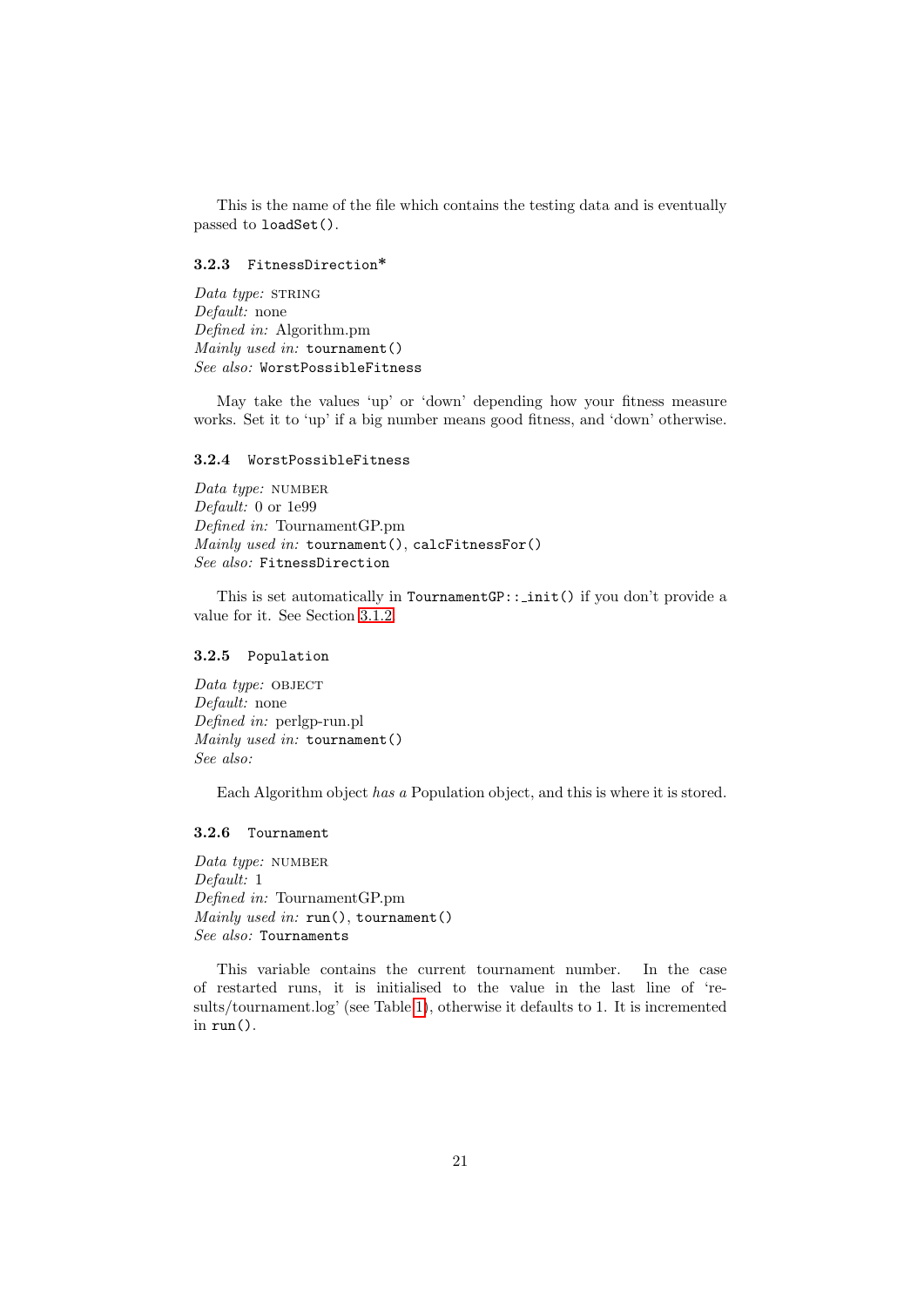#### <span id="page-21-0"></span>3.2.7 Tournaments

Data type: NUMBER Default: 1000 Defined in: TournamentGP.pm Mainly used in: run() See also: Tournament

This is the number of tournaments that run() tries to run, regardless of the initial value of Tournament (in the case of a restart).

### <span id="page-21-1"></span>3.2.8 TournamentsSinceBest

Data type: NUMBER Default: 0 Defined in: TournamentGP.pm Mainly used in: tournament() See also: BestFitness

This is a counter, like Tournament which is incremented every tournament, however this is reset to zero when a new best-of-run (fitness better than BestFitness) Individual is found.

### <span id="page-21-2"></span>3.2.9 BestFitness

Data type:  $NUMBER$ Default: value of WorstPossibleFitness Defined in: TournamentGP.pm Mainly used in: tournament() See also: WorstPossibleFitness

This variable holds the fitness of the best-of-run Individual and is used for checking to see when a new best-of-run Individual is found. On restarts it is reinitialised from 'results/tournament.log'. The term "best-of-run" may not always mean exactly that; if for example the refresh() routine is used to dynamically change the training data.

#### <span id="page-21-3"></span>3.2.10 TournamentSize

Data type: NUMBER Default: 50 Defined in: TournamentGP.pm Mainly used in: tournament() See also: TournamentParents

The number of Individuals chosen for each tournament.

### <span id="page-21-4"></span>3.2.11 TournamentParents

Data type: NUMBER Default: 20 Defined in: TournamentGP.pm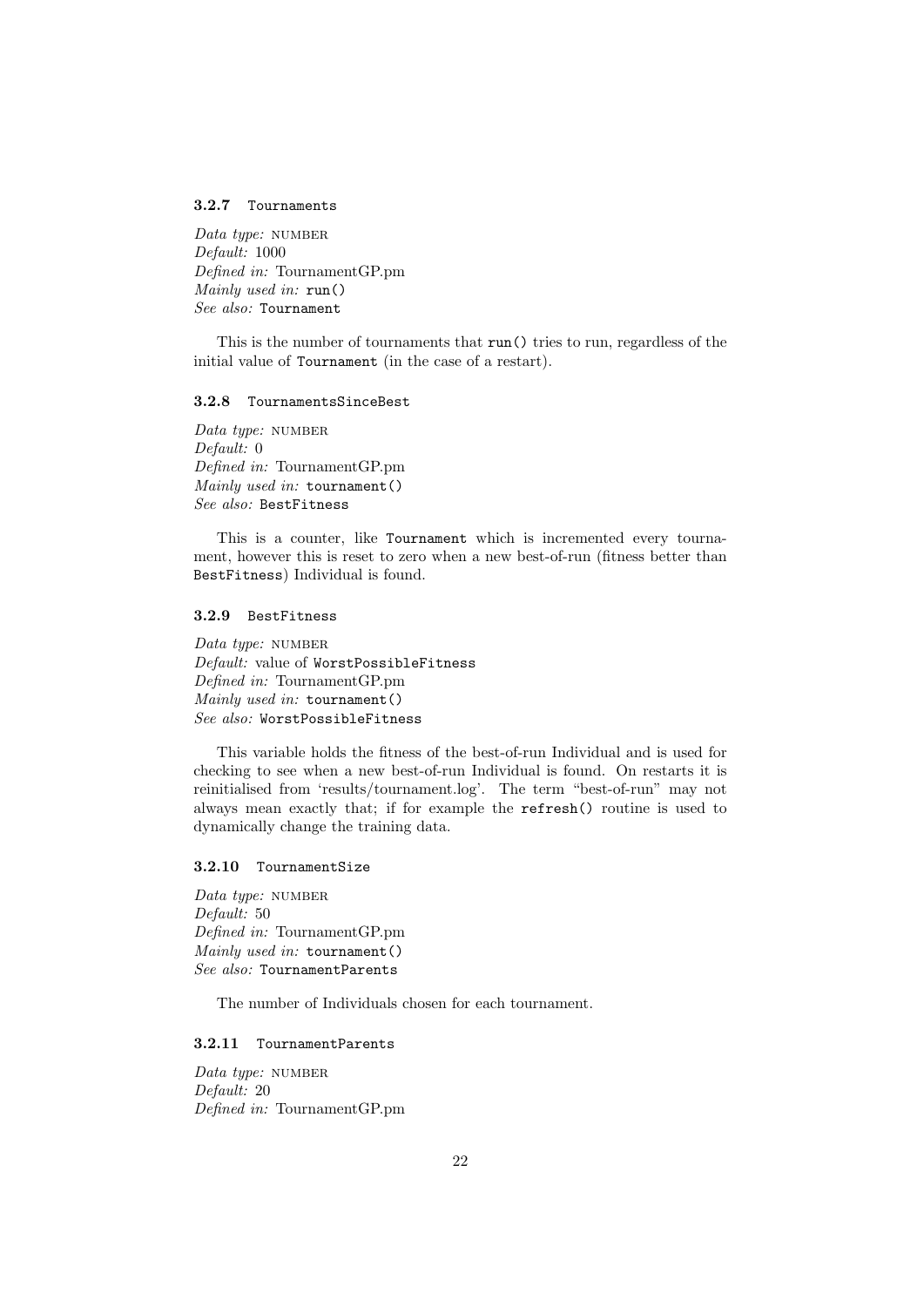Mainly used in: makeFamilies() See also: TournamentSize

The number of parents given the chance to reproduce during a tournament. It's a good idea if this is an even number, and is less than or equal to half of TournamentSize.

### <span id="page-22-0"></span>3.2.12 TournamentKillAge

Data type: NUMBER Default: 2 Defined in: TournamentGP.pm Mainly used in: tournament() See also:

Individuals in a tournament which have taken part in TournamentKillAge or more tournaments are not sorted on fitness, but are automatically placed at the bottom of the list. This ensures constant turnover and is the opposite of elitism. If you find that your population is never "getting off the ground", consider raising this to 4 or maybe more. You can think of TournamentKillAge as the number of attempts allowed for each Individual to produce viable offspring.

### <span id="page-22-1"></span>3.2.13 AlwaysEvalFitness

Data type: BOOLEAN Default: 0 Defined in: TournamentGP.pm Mainly used in: tournament() See also:

When true, forces re-evaluation of fitnesses every tournament (and does not take the value from memory to save time).

#### <span id="page-22-2"></span>3.2.14 MateChoiceRandom

Data type: BOOLEAN Default: 0 Defined in: TournamentGP.pm Mainly used in: makeFamilies() See also:

When true, the second parent (the first is always taken from the top of the fitness-sorted list of Individuals) is taken from a random position in the list, but this position is biased towards the top.

#### <span id="page-22-3"></span>3.2.15 TournamentLogFile

Data type: STRING Default: 'results/tournament.log' Defined in: TournamentGP.pm Mainly used in: tournament() See also: LogInterval

The name of the main log file.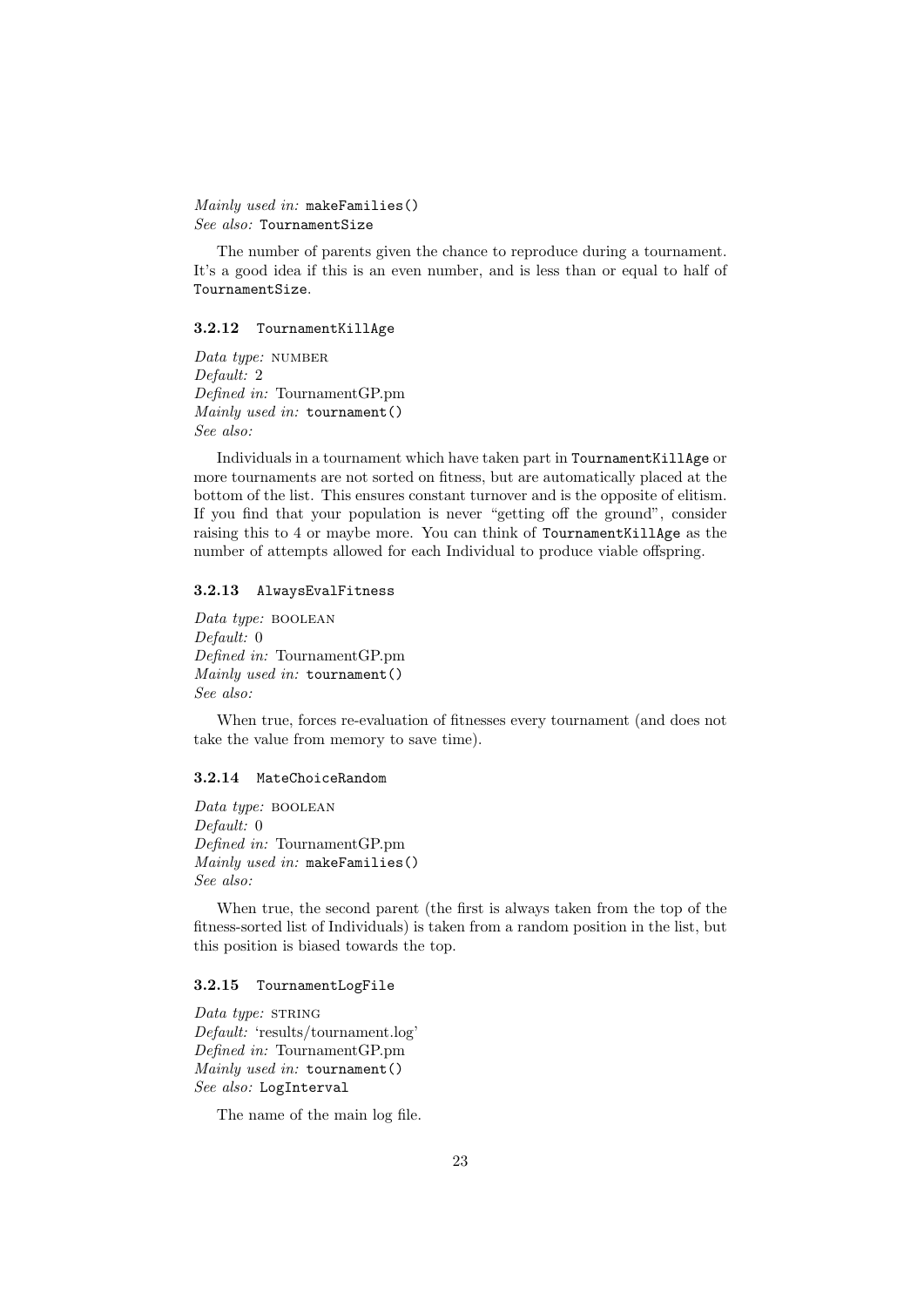#### <span id="page-23-0"></span>3.2.16 LogInterval

Data type: NUMBER Default: 10 Defined in: TournamentGP.pm Mainly used in: tournament() See also: TournamentLogFile, FitnessesFile, RecentTrainingOutputFile, RecentTestingOutputFile, RecentCodeFile

How often TournamentLogFile, FitnessesFile and some other log files are written.

### <span id="page-23-1"></span>3.2.17 FitnessesFile

Data type: STRING Default: 'results/fitnesses' Defined in: TournamentGP.pm Mainly used in: tournament() See also: LogInterval

The log file where the sorted fitnesses of the Individuals in the last tournament are saved. The file does not contain the fitnesses of the Individuals older than TournamentKillAge.

### <span id="page-23-2"></span>3.2.18 ComplexityLogFile

Data type: STRING Default: 'results/complexity.log' Defined in: TournamentGP.pm Mainly used in: run() See also: ComplexityInterval

The log file where population complexity information is saved.

### <span id="page-23-3"></span>3.2.19 ComplexityInterval

Data type: NUMBER Default: 50 Defined in: TournamentGP.pm Mainly used in: run() See also: ComplexityLogFile

How often ComplexityLogFile is written.

### <span id="page-23-4"></span>3.2.20 RefreshInterval

Data type: NUMBER Default: 0 Defined in: TournamentGP.pm Mainly used in: run() See also: refresh()

If non-zero, how often the refresh() method is called.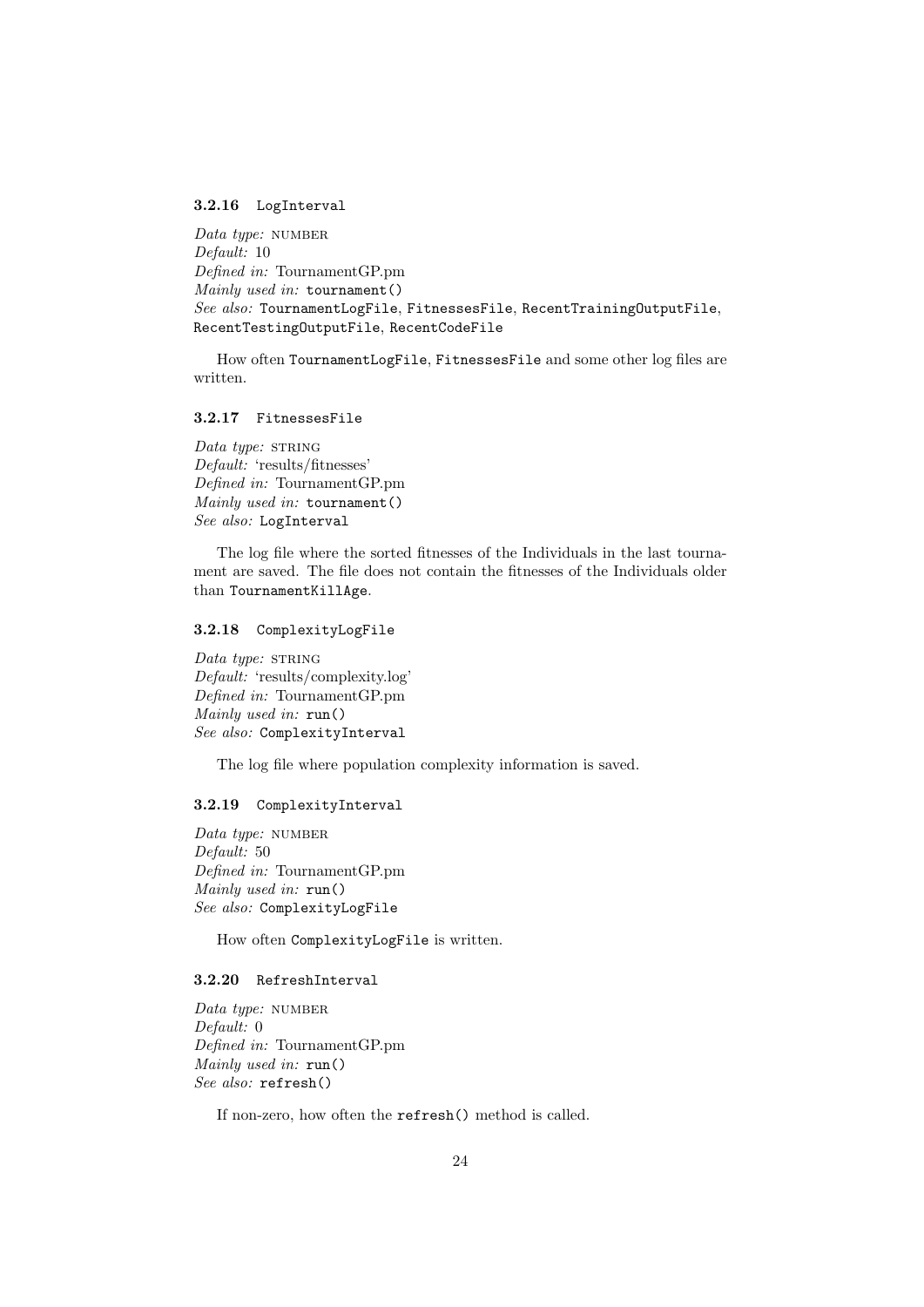#### <span id="page-24-0"></span>3.2.21 RecentTrainingOutputFile

Data type:  $STRING$ Default: 'results/recent.training.output' Defined in: TournamentGP.pm Mainly used in: tournament() See also: LogInterval

The file where the training data output from the recent best-of-tournament Individual is written (using the saveOutput() method).

#### <span id="page-24-1"></span>3.2.22 RecentTestingOutputFile

Data type: STRING Default: 'results/recent.testing.output' Defined in: TournamentGP.pm Mainly used in: tournament() See also: LogInterval

The file where the testing data output from the recent best-of-tournament Individual is written (using the saveOutput() method).

### <span id="page-24-2"></span>3.2.23 RecentCodeFile

Data type:  $STRING$ Default: 'results/recent.pl' Defined in: TournamentGP.pm Mainly used in: tournament() See also: LogInterval

The file where the Perl code of the recent best-of-tournament Individual is written.

#### <span id="page-24-3"></span>3.2.24 BestTrainingOutputFile

Data type: STRING Default: 'results/best.training.output' Defined in: TournamentGP.pm Mainly used in: tournament() See also:

The file where the training data output from the best-of-run Individual is written (using the saveOutput() method).

### <span id="page-24-4"></span>3.2.25 BestTestingOutputFile

Data type: STRING Default: 'results/best.testing.output' Defined in: TournamentGP.pm Mainly used in: tournament() See also:

The file where the testing data output from the best-of-run Individual is written (using the saveOutput() method).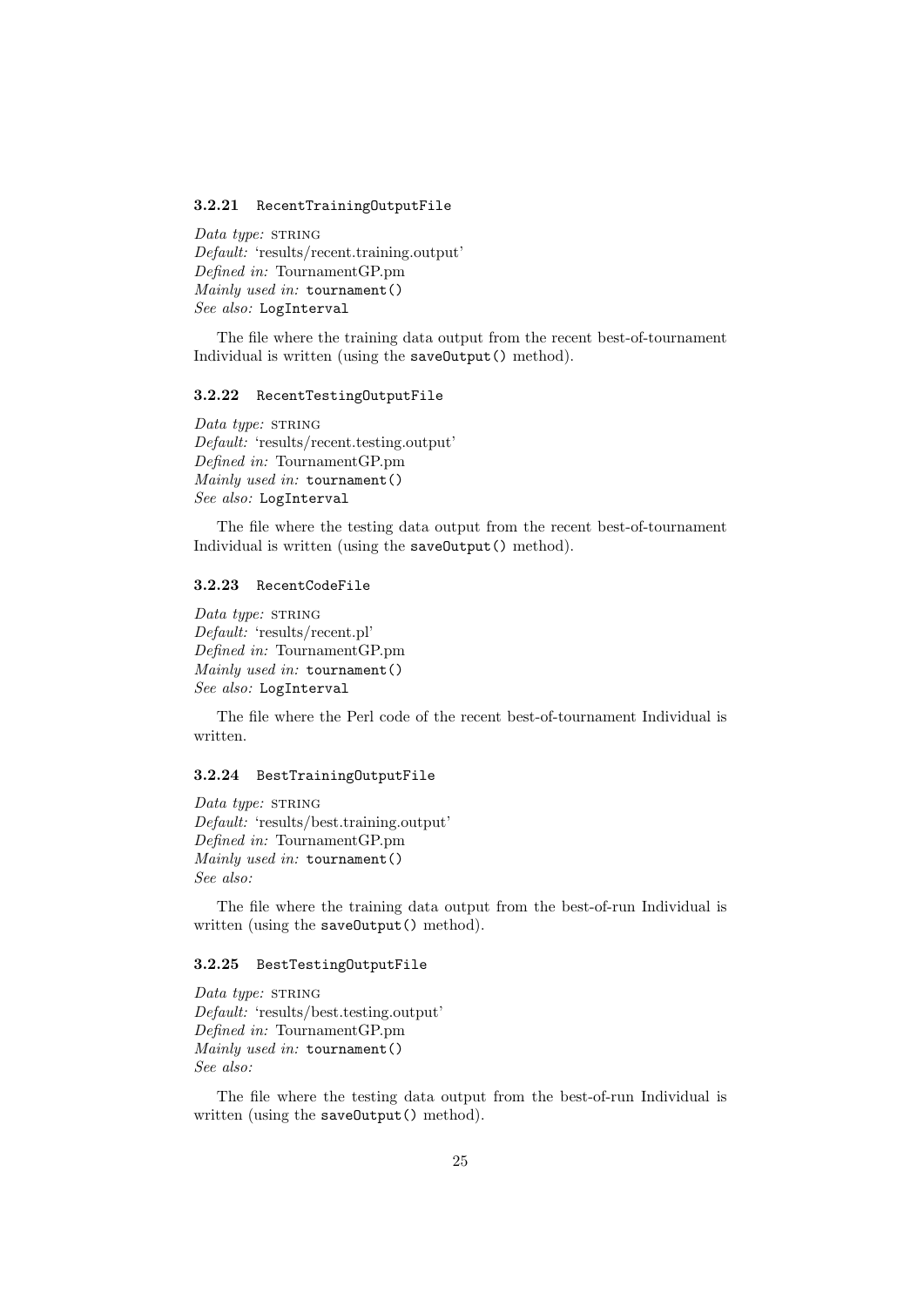### <span id="page-25-0"></span>3.2.26 BestCodeFile

Data type:  $STRING$ Default: 'results/best.pl' Defined in: TournamentGP.pm Mainly used in: tournament() See also:

The file where the Perl code of the best-of-run Individual is written.

### <span id="page-25-1"></span>3.2.27 KeepBest

Data type: BOOLEAN Default: 1 Defined in: TournamentGP.pm Mainly used in: tournament() See also: KeepBestDir, KeepMax

If non-zero, all the best-of-run Individuals are saved in KeepBestDir.

### <span id="page-25-2"></span>3.2.28 KeepBestDir

Data type: STRING Default: 'results/keptbest' Defined in: TournamentGP.pm Mainly used in: tournament() See also: KeepBest, KeepMax

The directory in which the complete history of best-of-run Individuals may be saved.

#### <span id="page-25-3"></span>3.2.29 KeepMax

Data type: NUMBER Default: 100 Defined in: TournamentGP.pm Mainly used in: to0urnament() See also: KeepBest, KeepBestDir

If non-zero, the maximum number of best-of-run Individuals saved in KeepBestDir. Older Individuals are removed when the limit is reached (to save disk space).

### <span id="page-25-4"></span>3.2.30 PopulationBackupInterval

Data type: NUMBER Default: 0 Defined in: TournamentGP.pm Mainly used in: run() See also: environment variable PERLGP POPS

If non-zero, how often is a tar.gz file of the complete population saved to the directory PERLGP POPS.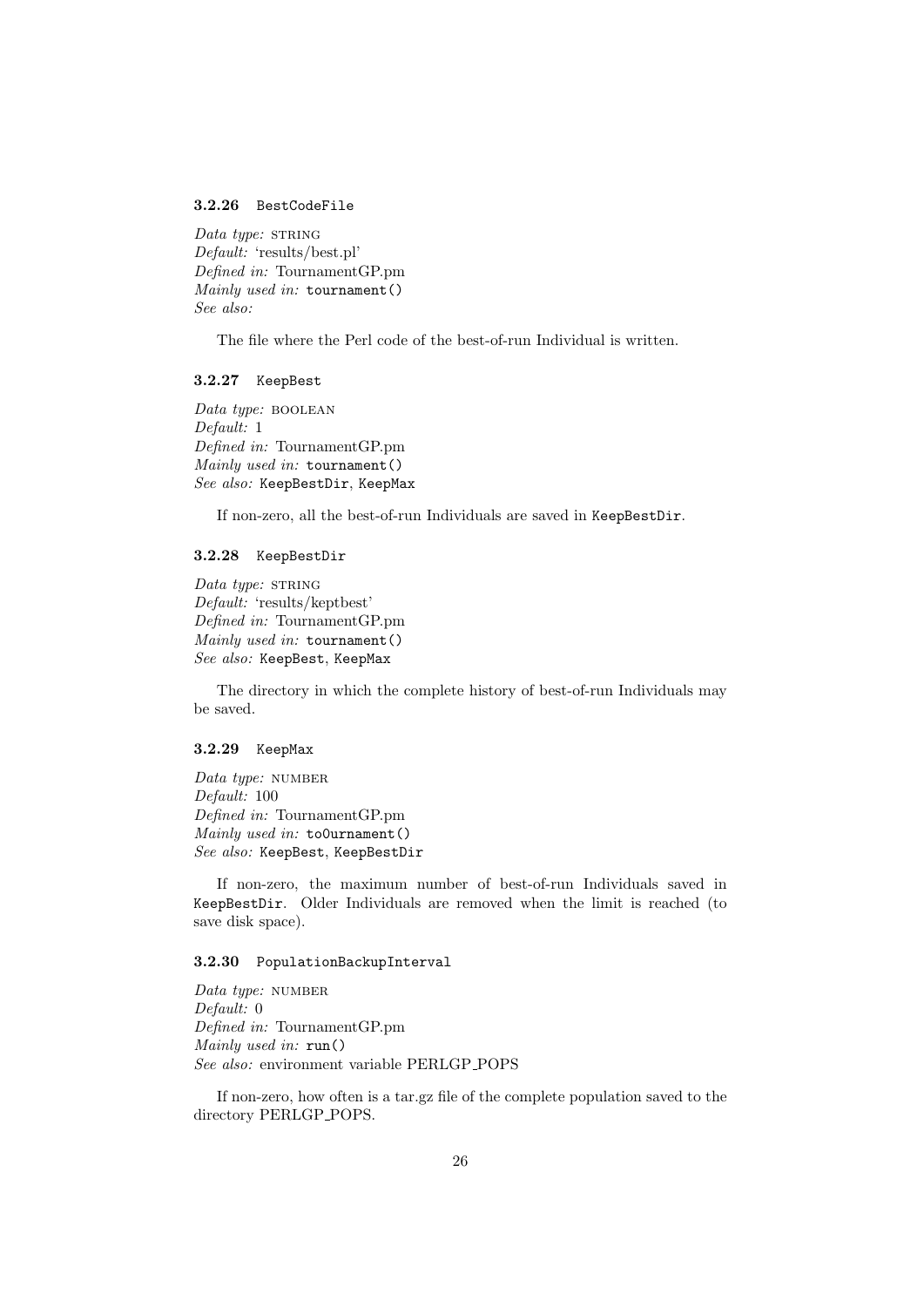#### <span id="page-26-0"></span>3.2.31 EmigrateInterval

Data type: NUMBER Default: 0 Defined in: TournamentGP.pm Mainly used in: run() See also:

If non-zero, how often Population::emigrate() is called on Population.

#### <span id="page-26-1"></span>3.2.32 ImmigrateInterval

Data type: NUMBER Default: 0 Defined in: TournamentGP.pm Mainly used in: run() See also:

If non-zero, how often Population::immigrate() is called on Population.

### <span id="page-26-2"></span>3.2.33 AlarmTime

Data type: NUMBER Default: 0 Defined in: TournamentGP.pm Mainly used in: calcFitnessFor() See also: ForkForEval

If non-zero, the number of seconds that the system alarm() call is set for, before calling evaluateOutput(). This is a one-size-fits-all alarm time. If you want the alarm time to be proportional to the amount of training data you have, you can put alarm calls directly inside the loop (over data-points) in the evolved evaluateOutput() method. For example, in the sine demo in Section [9.2](#page-67-0) you could put an alarm(1) just before "begin evolved bit" comment and an alarm(0) just after the "end evolved bit" comment.

<span id="page-26-3"></span>3.2.34 ForkForEval

Data type: BOOLEAN Default: 0 Defined in: TournamentGP.pm Mainly used in: tournament() See also: AlarmTime

When non-zero, forks the main process before calling evaluateOutput(). This can prevent nasty crashes with "panic: leave scope inconsistency" messages when you are using non-zero AlarmTime or other alarm() calls. Don't use it unless you get these errors.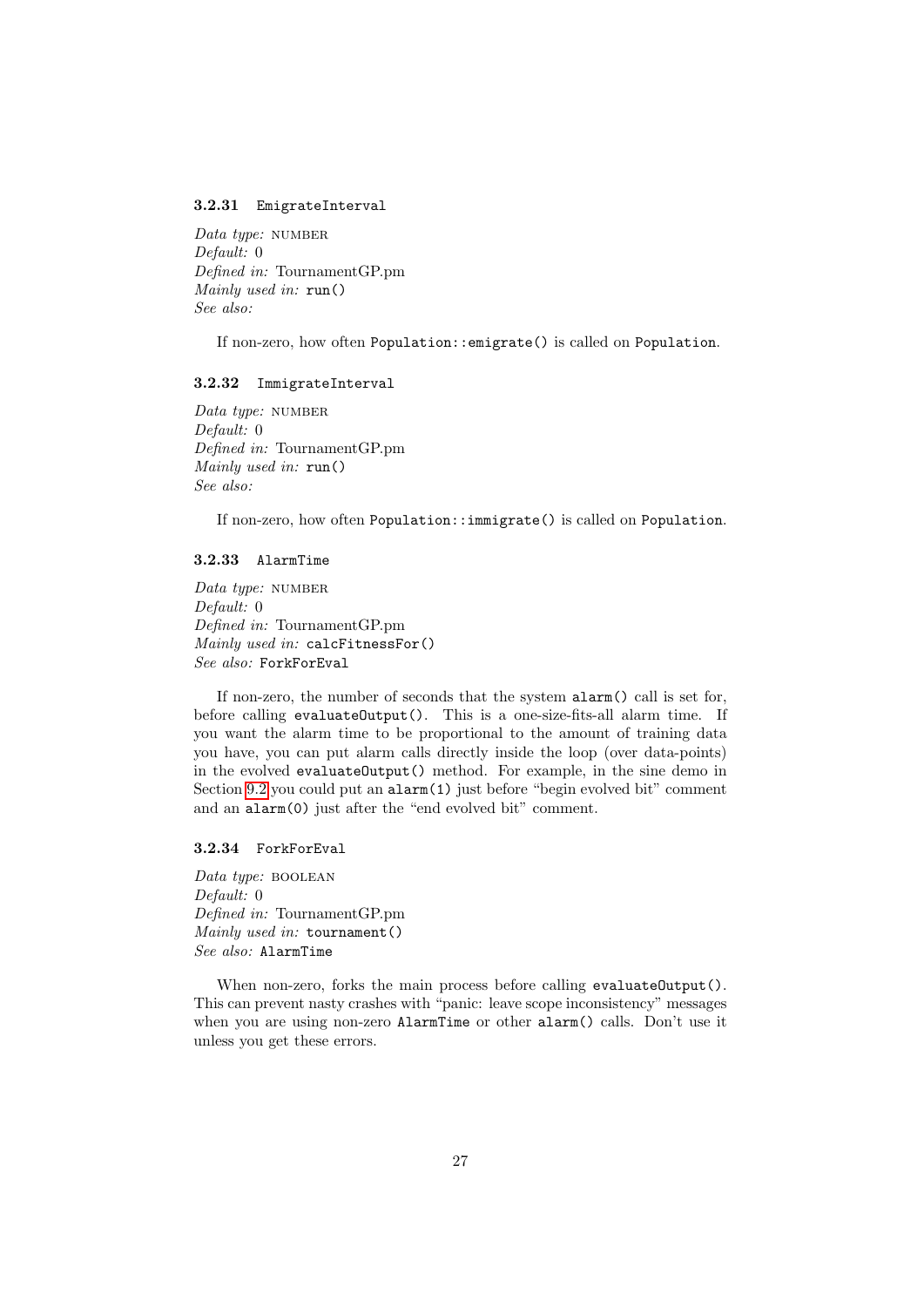# <span id="page-27-0"></span>4 Class: Individual

### <span id="page-27-1"></span>4.1 Methods

There is only one method in this class which must be provided/implemented by the user, and it is evaluateOutput() (marked with  $a^*$ ).

### <span id="page-27-2"></span>4.1.1 new()

 $Arguments: Population => OBJECT, ExperimentId => STRING, DBFilesStem$ => string, attribute-hash (optional) Return value: OBJECT Defined in: PerlGPObject.pm Mainly called by: perlgp-run.pl, perlgp-rand-prog.pl & other utility scripts Usually calls:  $\text{init}()$ Relevant attributes: all

As with the Algorithm constructor, you probably don't need to call this unless you are developing specialist applications. The obligatory arguments are: Population, ExperimentId and DBFileStem. For some applications it is OK to give a dummy value for Population.

### <span id="page-27-3"></span>4.1.2 init()

Arguments: ATTRIBUTE-HASH Return value: void Defined in: Individual.pm, GeneticProgram.pm, BaseIndividual.pm Mainly called by: constructor Usually calls: \_init() cascade (see below) Relevant attributes: all

As with Algorithm, this is a cascaded method where the attributes are set. The defaults are defined in GeneticProgram:: init() and you should customise the object by editing attribute/value pairs in Individual::  $\text{init}()$  because these override all defaults.

### <span id="page-27-4"></span>4.1.3 reInitialise()

Arguments: none Return value: void Defined in: GeneticProgram.pm Mainly called by: Algorithm::tournament(), mutate(), crossover() Usually calls: evalEvolvedSubs(), evolvedInit() Relevant attributes:

This doesn't do much in itself, but is a very important wrapper method - to be called whenever evolved Individual-specific methods need to be redefined.

#### <span id="page-27-5"></span>4.1.4 evalEvolvedSubs()

Arguments: none Return value: void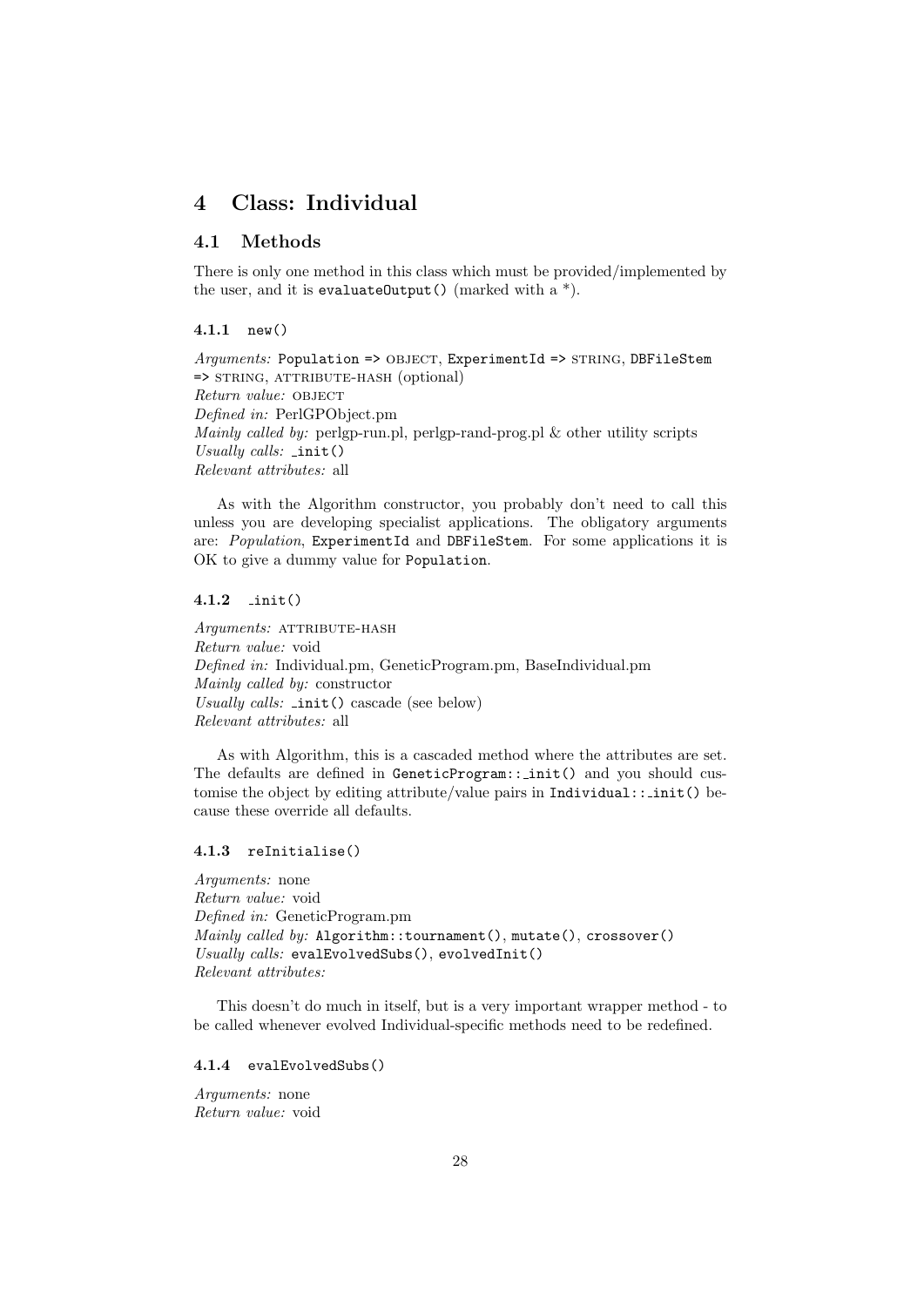Defined in: GeneticProgram.pm Mainly called by: reInitialise() Usually calls: getCode() Relevant attributes:

This is where the Perl code is actually evaluated, in order to redefine certain Individual-specific subroutines, commonly evaluateOutput() and evolvedInit(). The code is obtained using getCode() and simply passed to Perl's eval() function. Before that, a signal handler is set to filter out "Subroutine redefined" warnings.

If an error occurs during the eval(), this usually means that there is a syntax error in the evolved code (usually just subroutine definitions, nothing is actually executed), caused by a mistake in the Grammar. Warnings are printed to STDERR and the Individual is randomly reinitialised with a new genome before attempting evalEvolvedSubs() again (with a 15 second sleep in between). The user should fix these syntax errors to make sure valid Perl is generated in all circumstances.

#### <span id="page-28-0"></span>4.1.5 evolvedInit()

Arguments: none Return value: void Defined in: GeneticProgram.pm Mainly called by: reInitialise() Usually calls: Relevant attributes: all

The supplied method does nothing, but you can provide an evolved version to set some of the Individual's attributes. The sine curve demo in Section [9.2](#page-67-0) shows how to have evolvable mutation and crossover rates. Note that reInitialise() and hence evolvedInit() is called inside mutate() and crossover() in anticipation that you might use evolvable mutation and crossover parameters.

#### <span id="page-28-1"></span>4.1.6 evaluateOutput()\*

Arguments: SCALAR inputdata Return value: SCALAR outputdata Defined in: Grammar.pm or Individual.pm Mainly called by: Algorithm::calcFitnessFor() Usually calls: Relevant attributes:

This is where you should provide the code which works on inputdata and produces outputdata. Normally you would setup up the Grammar so that evaluateOutput() is defined in the code-tree and is therefore evolved, but you could define evaluateOutput() as a non-evolvable function and have it call other evolved functions.

As discussed in Section [3,](#page-12-0) the scalar variables inputdata and outputdata are usually references to arrays or hashes containing multiple data points. It is entirely up to you how you represent the data, since you are in control of reading it in (with Algorithm::loadSet()), generating the output (in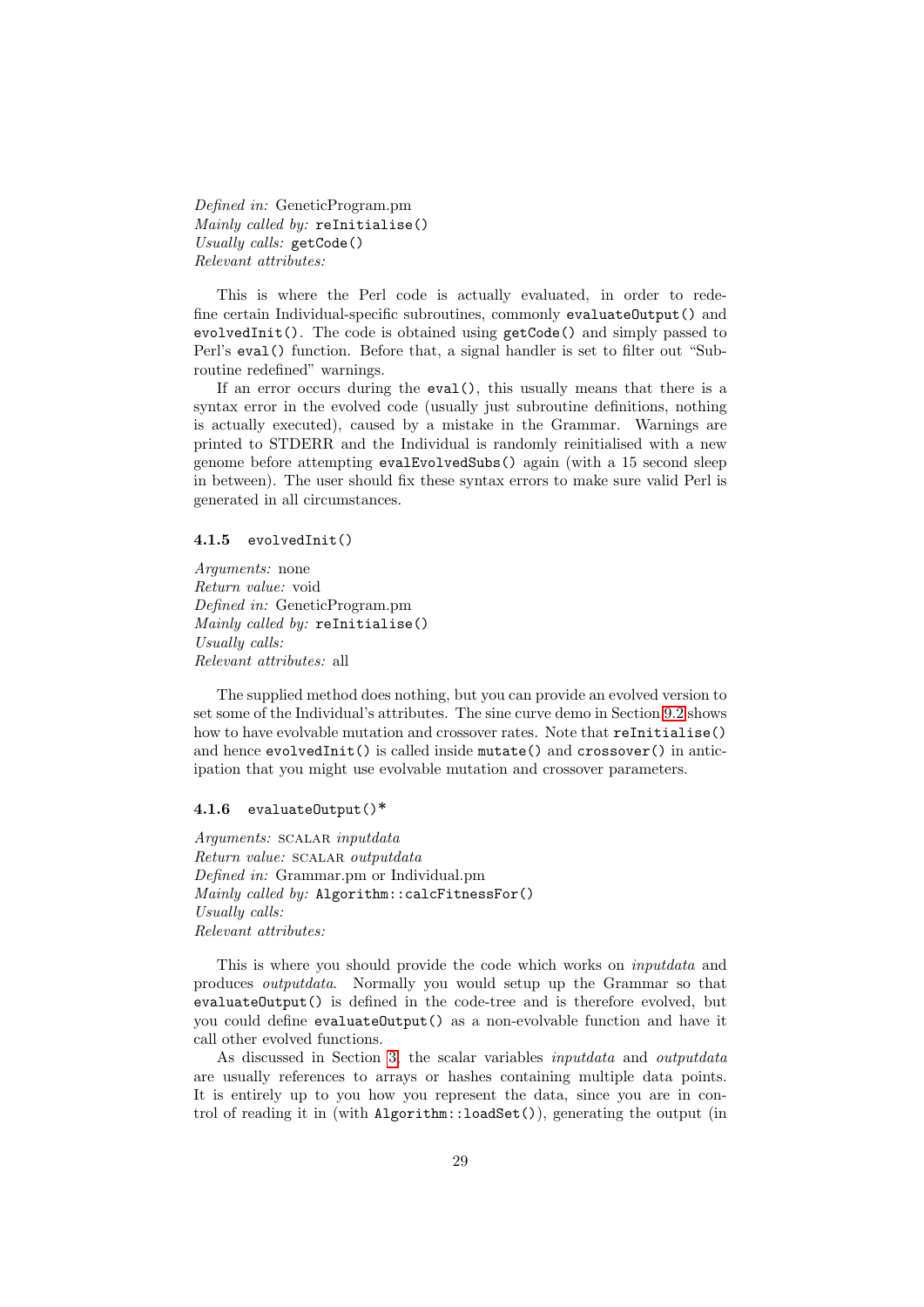evaluateOutput()), assessing the fitness (in Algorithm::fitnessFunction()) and writing it out (in Algorithm::saveOutput()).

### <span id="page-29-0"></span>4.1.7 extraLogInfo()

Arguments: none Return value: STRING Defined in: GeneticProgram.pm Mainly called by: Algorithm::tournament() Usually calls: Relevant attributes:

Here you can specify which extra information about the best-of-tournament Individual will be saved in 'results/tournament.log'. The default function just returns DBFileStem, but you could have it return evolved parameters, for example. The sine demo described in Section [9.2](#page-67-0) uses this technique.

### <span id="page-29-1"></span>4.1.8 crossover()

Arguments: OBJECT mate, OBJECT recipient1, OBJECT recipient2, Return value: void Defined in: GeneticProgram.pm Mainly called by: TournamentGP::crossoverFamily() Usually calls:  $\text{refinitialise}()$ ,  $\text{tree_type_size}()$ ,  $\text{start\_crossover()}$ Relevant attributes: NodeXoverProb, FixedXovers, FixedXoversProb, AsexualOnly, XoverDepthBias, XoverSizeBias, XoverHomologyBias, XoverLogProb

This method finds crossover points between the self object and the mate object. If FixedXovers is set and FixedXoverProb is satisfied, then FixedXovers pairs of crossover points will be selected. Otherwise the default and recommended behaviour is to use NodeXoverProb to calculated the number of crossovers to attempt, as described for in the following pseudocode:

```
crossovers_to_do = 0
for i = 1 to number_of_nodes_in_tree {
  if (rand(1) < NodeXoverProb) {
    crossovers_to_do++
  }
}
```
Crossover point selection is a little bit complex, so only an outline is given here. The general approach is to sample pairs of points until they satisfy certain criteria. To prevent infinite sampling maximum number of samples are attempted (equivalent to sampling each node 100 times). One node each from the self and mate genome trees are selected randomly (with depth bias XoverDepthBias); we will call them mynode and matenode in the following discussion. They are accepted if all the following conditions are met (in the order given):

• the nodes have the same nodetypes (e.g. NUM and NUM)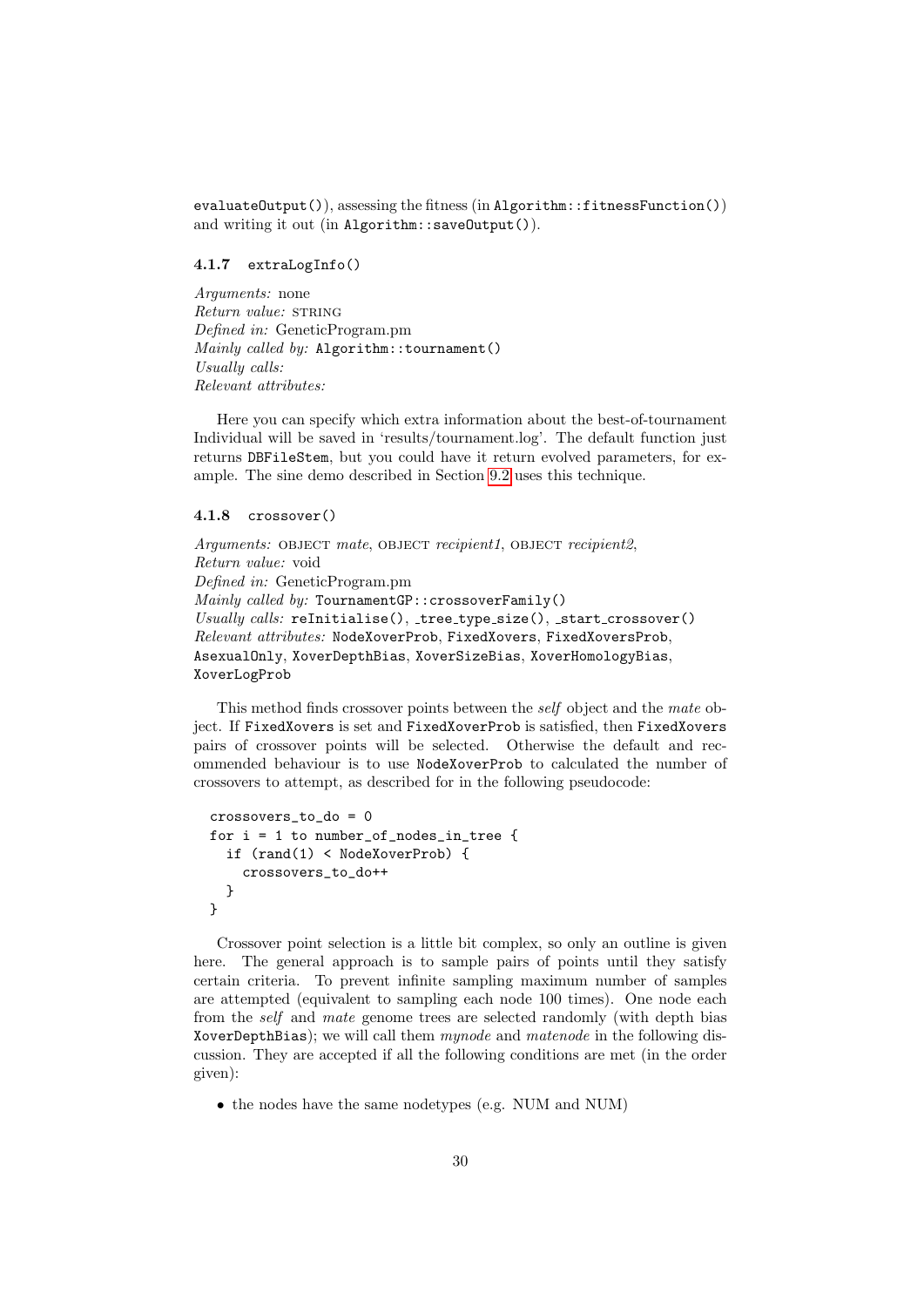- *mynode* does not exist within the subtrees of any previously chosen crossover point in self, and likewise matenode not in any crossover point subtree of mate
- similar-size probability:  $\left(1 \left(\frac{|N_A N_B|}{\max(N_A, N_B)}\right)\right)$  $\frac{|N_A - N_B|}{\max(N_A, N_B)}\right)^s$  where  $N_A$  and  $N_B$  are the number of nodes in the two subtrees and  $s$  is XoverSizeBias
- similar-contents (homology) probability:  $\left(\frac{I_{A,B}+0.1}{\min(N_A N_A)}\right)$  $\left(\frac{I_{A,B}+0.1}{\min(N_A,N_B)}\right)^h$  where  $I_{A,B}$  is the number of identical nodes found when decending the two subtrees in parallel (not allowing any insertions or deletions, see  $\text{\texttt{tree_id()}}$ ) and h is XoverHomologyBias
- none of the subtrees of the two crossover points contain previously selected crossover points

After the crossover points have been selected, they are passed to start crossover(). If no crossover points were found (or if none were requested) then the two parents are crossed over at the root node, which is equivalent to asexual reproduction. You can also set AsexualOnly to force asexual reproduction.

With probability XoverLogProb, some information about crossover points is written to XoverLogFile.

### <span id="page-30-0"></span>4.1.9 start crossover()

Arguments: OBJECT mate, OBJECT recipient, HASH-REF crossover\_pairs Return value: void Defined in: GeneticProgram.pm Mainly called by: crossover() Usually calls:  $\text{crossover}()$ , retieGenome $()$ ,  $\text{fix nodes}()$ Relevant attributes:

A wrapper around the recursive crossover() method, which first does a tieGenome() on the recipient and wipes its genome.

### <span id="page-30-1"></span>4.1.10 crossover()

Arguments: OBJECT mate, OBJECT recipient, STRING mynode, STRING matenode, HASH-REF crossover\_pairs, Return value: void Defined in: GeneticProgram.pm Mainly called by:  $_5$ start\_crossover Usually calls: recursive Relevant attributes:

Recursive subroutine which builds up a new genome tree for recipient by tracing through the self genomes and switching over to the mate genome when a crossover pair is met. To avoid name clashes mate nodes are copied with names appended with an "x" (see also xcopy\_subtree()) and these are tidied up by fix nodes() on returning to start crossover().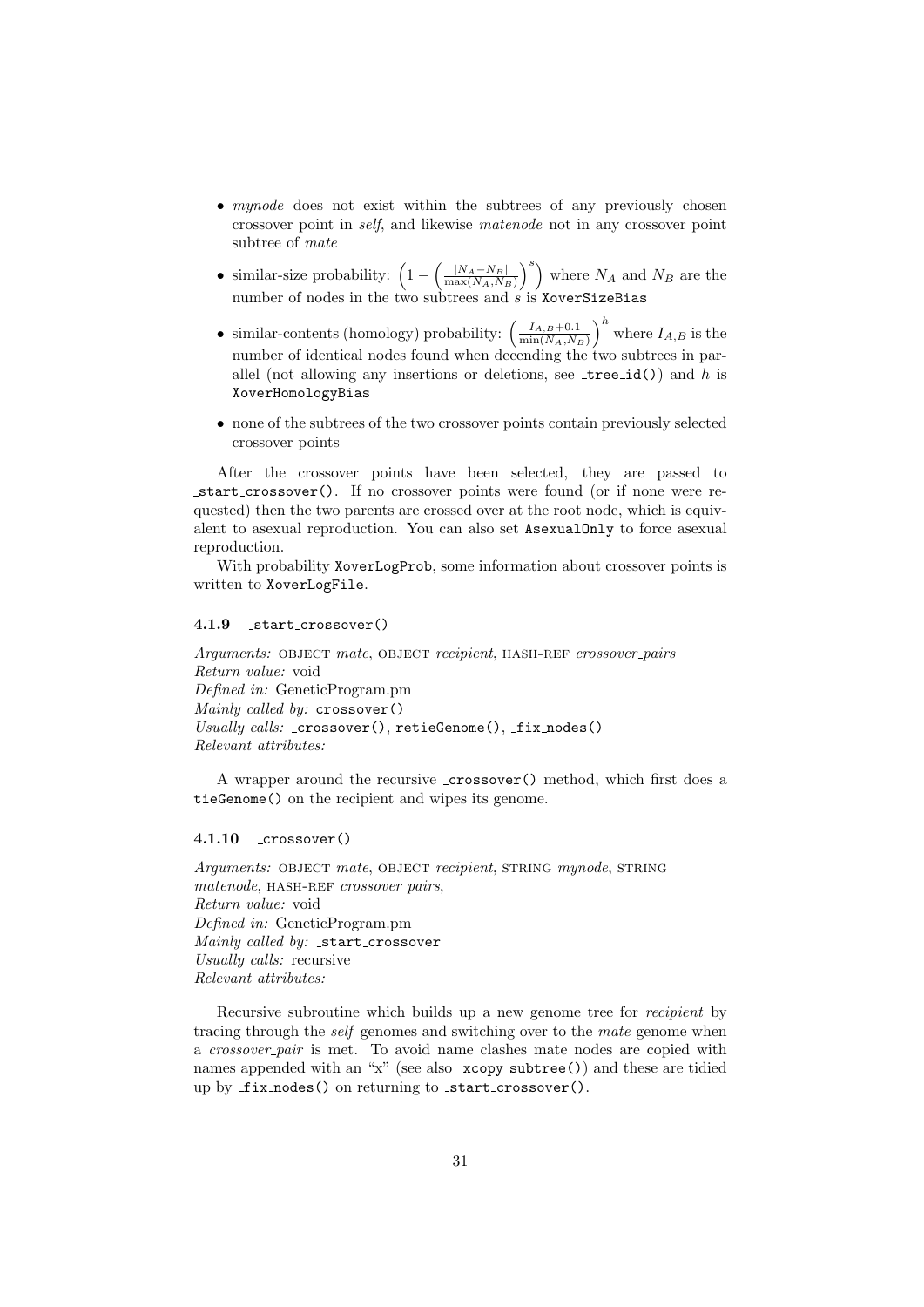#### <span id="page-31-0"></span>4.1.11 mutate()

```
Arguments: none
Return value: void
Defined in: GeneticProgram.pm
\textit{Mainly called by: Algorithm: crossoverFamily()}Usually calls: reInitialise(), point mutate shallow(), macro mutate(),
initFitness()
Relevant attributes: NodeMutationProb, FixedMutations,
FixedMutationProb, PointMutationFrac, NoNeutralMutations,
MutationLogProb, MutationLogFile
```
This method does one round of mutation on an Individual. First the number of mutations to be attempted is calculated according to the following pseudocode:

```
mutations_to_do = 0
for i = 1 to number_of_nodes_in_tree {
  if (rand(1) < NodeMutationProb) {
   mutations_to_do++
  }
}
```
However if FixedMutations is non-zero and FixedMutationProb is satisfied, then FixedMutations are attempted.

Each mutation is randomly chosen to be either point mutation (via method point mutate shallow()) or a macro mutation (via method macro mutate()), according to the attribute PointMutationFrac.

If NoNeutralMutations is non-zero, then a check is made that the mutation made a visible (not necessarily functional) change to the Perl code. This is done by expanding the genome-tree before each mutation, and after each mutation and comparing the two strings. If the strings are identical then another mutation is attempted (up to a safety limit of 5000 tries). This feature is turned off by default.

Note that we say that mutations are attempted rather than performed. That is because some of the mutation operators fail to find suitable nodes to act on, and as a result do nothing.

After the mutations are are done, some logging is done with probability MutationLogProb into a file MutationLogFile, with some simple information about the nodes that were mutated (if they still exist - when more than one mutation is attempted, the subsequent mutations can delete the nodes affected by previous mutations).

If more than one mutation was attempted, then the cached fitness of the Individual is reset with a call to initFitness().

### <span id="page-31-1"></span>4.1.12 point mutate shallow()

Arguments: none Return value: void Defined in: GeneticProgram.pm Mainly called by: mutate()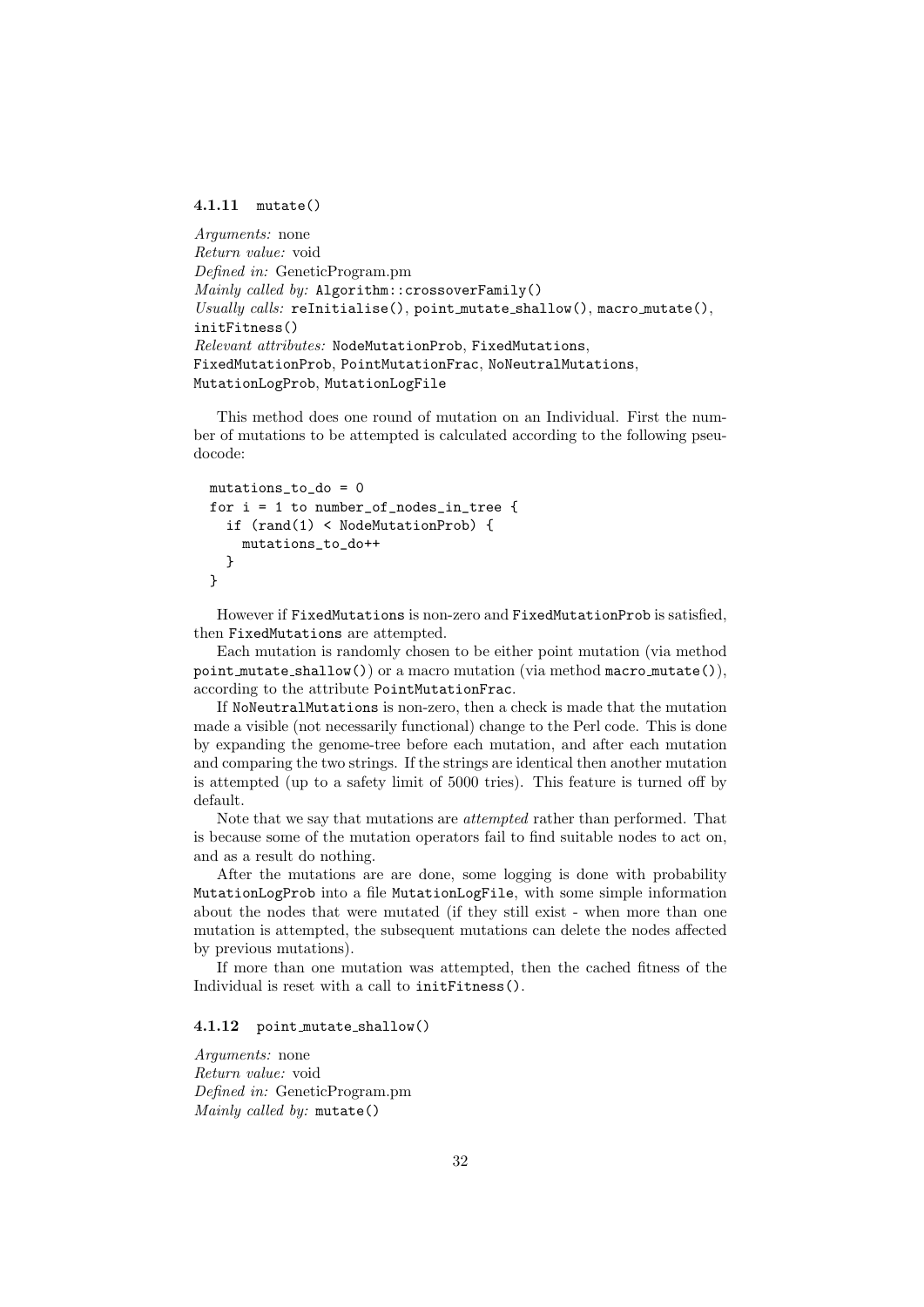Usually calls: point\_mutate() Relevant attributes: PointMutationDepthBias

Simple wrapper to call point mutate() with depth bias (PointMutationDepthBias) more in favour of leaves.

#### <span id="page-32-0"></span>4.1.13 point mutate deep()

Arguments: none Return value: void Defined in: GeneticProgram.pm Mainly called by: mutate() Usually calls: point mutate() Relevant attributes: MacroMutationDepthBias

Simple wrapper to call point mutate() with depth bias (MacroMutationDepthBias) more in favour of internal nodes.

### <span id="page-32-1"></span>4.1.14 point mutate()

Arguments: NUMBER depthbias Return value: void Defined in: GeneticProgram.pm Mainly called by: point\_mutate\_shallow(), point\_mutate\_deep()  $Usually calls: \mathsf{random\_node}()$ Relevant attributes: NumericMutationFrac, NumericIgnoreNTypes, NumericAllowNTypes, NumericMutationRegex

Attempts to make a point mutation, that is a change in the genome-tree which does not affect the branching pattern and involves just one node. The first thing it does is select a random node with depth bias depthbias.

### <span id="page-32-2"></span> $4.1.15$   $\_random\_node()$

Arguments: depth\_bias => NUMBER, start\_node => STRING (optional), not\_this\_node => STRING (optional), not\_this\_subtree => STRING  $(optional)$ , node\_type => STRING Return value: STRING nodekey Defined in: GeneticProgram.pm Mainly called by: mutation and crossover operators Usually calls: Relevant attributes:

Picks one node from the genome-tree according to the following pseudocode:

```
N = number_of_nodes_below(root_of_tree)
do {
 node = pick_a_random_node_from_tree
  S = number_of_nodes_below(node)
} until rand(depth_bias * N) <= S
```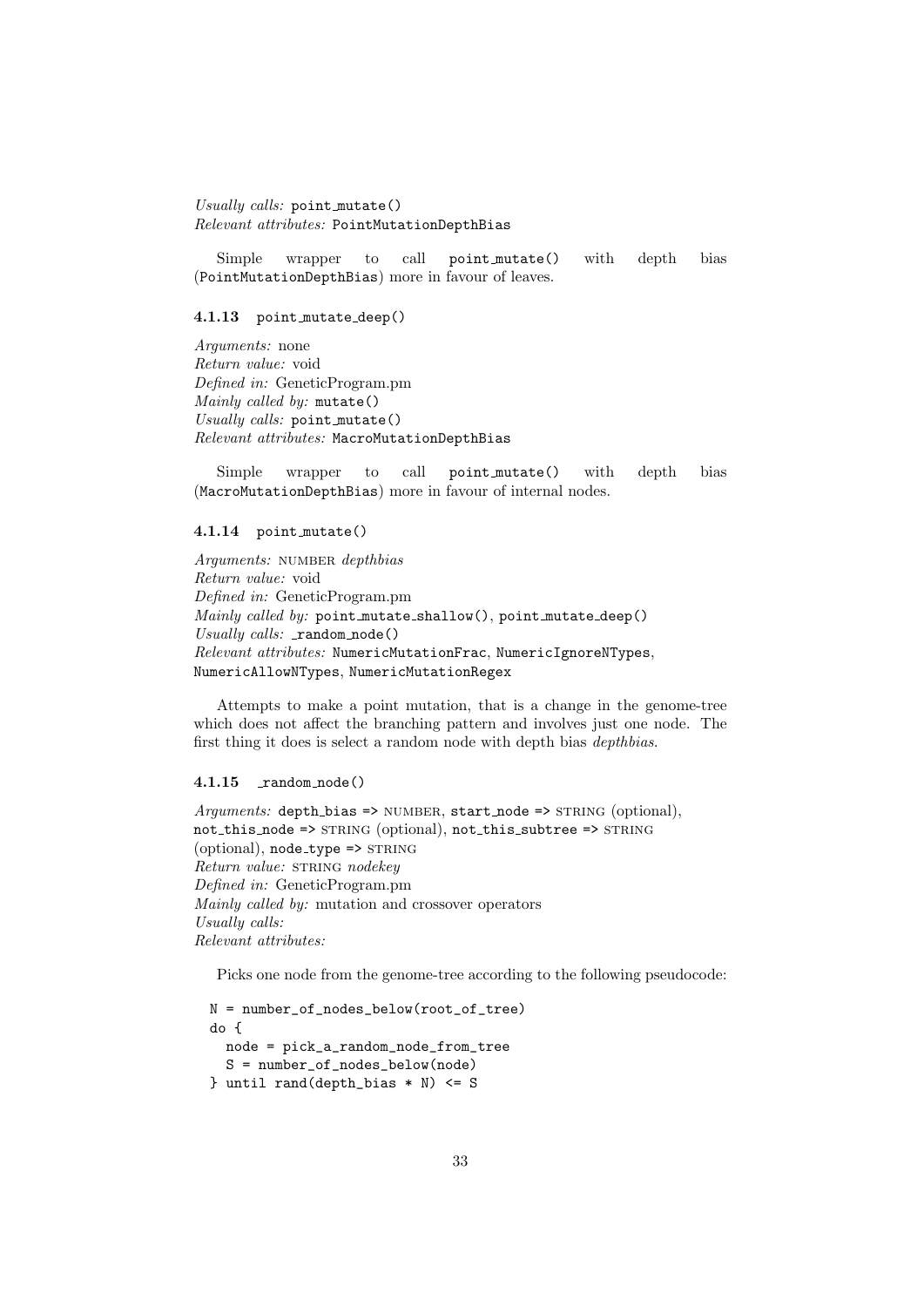In this way, it is possible to vary the amount of bias towards internal nodes. With a depth bias of zero, all nodes are selected with equal probability, but with a depth bias of 1 only the root node will be selected with absolute certainty. Of course, it is not very time-efficient to sample nodes in this way.

Other optional parameters allow a specific node type to be selected, or nodes within or outside a certain subtree. If a node cannot be found after 5000 tries, the routine gives up and returns the empty string.

#### <span id="page-33-0"></span>4.1.16 macro mutate()

Arguments: none Return value: void Defined in: GeneticProgram.pm Mainly called by: mutate() Usually calls: macro mutation operators Relevant attributes: MacroMutationTypes

Picks at random one of the available macro mutation operator names from the array MacroMutationTypes and invokes the method of that name (in Perl you can call a method using a string variable like this: \$method = 'swap\_subtrees'; \$individual->\$method()).

### <span id="page-33-1"></span>4.1.17 replace subtree()

Arguments: none Return value: void Defined in: GeneticProgram.pm Mainly called by: macro\_mutate()  $Usually \ calls: \ random\_node(), \ delta\_subtree(), \ _grow\_tree()$ Relevant attributes: NewSubtreeDepthMean, NewSubtreeDepthMax

Picks a random node with MacroMutationDepthBias and deletes the subtree and "grows" a new subtree in its place.

#### <span id="page-33-2"></span>4.1.18 insert internal()

Arguments: none Return value: void Defined in: GeneticProgram.pm Mainly called by: macro mutate() Usually calls:  $r$  random node(),  $r$  random function(),  $r$  grow tree() Relevant attributes: MacroMutationDepthBias, NewSubtreeDepthMean, NewSubtreeDepthMax

Inserts a single new function node internally in a tree.

First we pick a random node with MacroMutationDepthBias and copy its contents to a brand new node. The original node is then replaced with a random function with at least one branch point of the same type as the original node (if none exists, then we give up). We link up one of these branch points back to the new node, and any remaining branch points have new subtrees grown onto them. Figure [1](#page-34-3) illustrates this complicated procedure.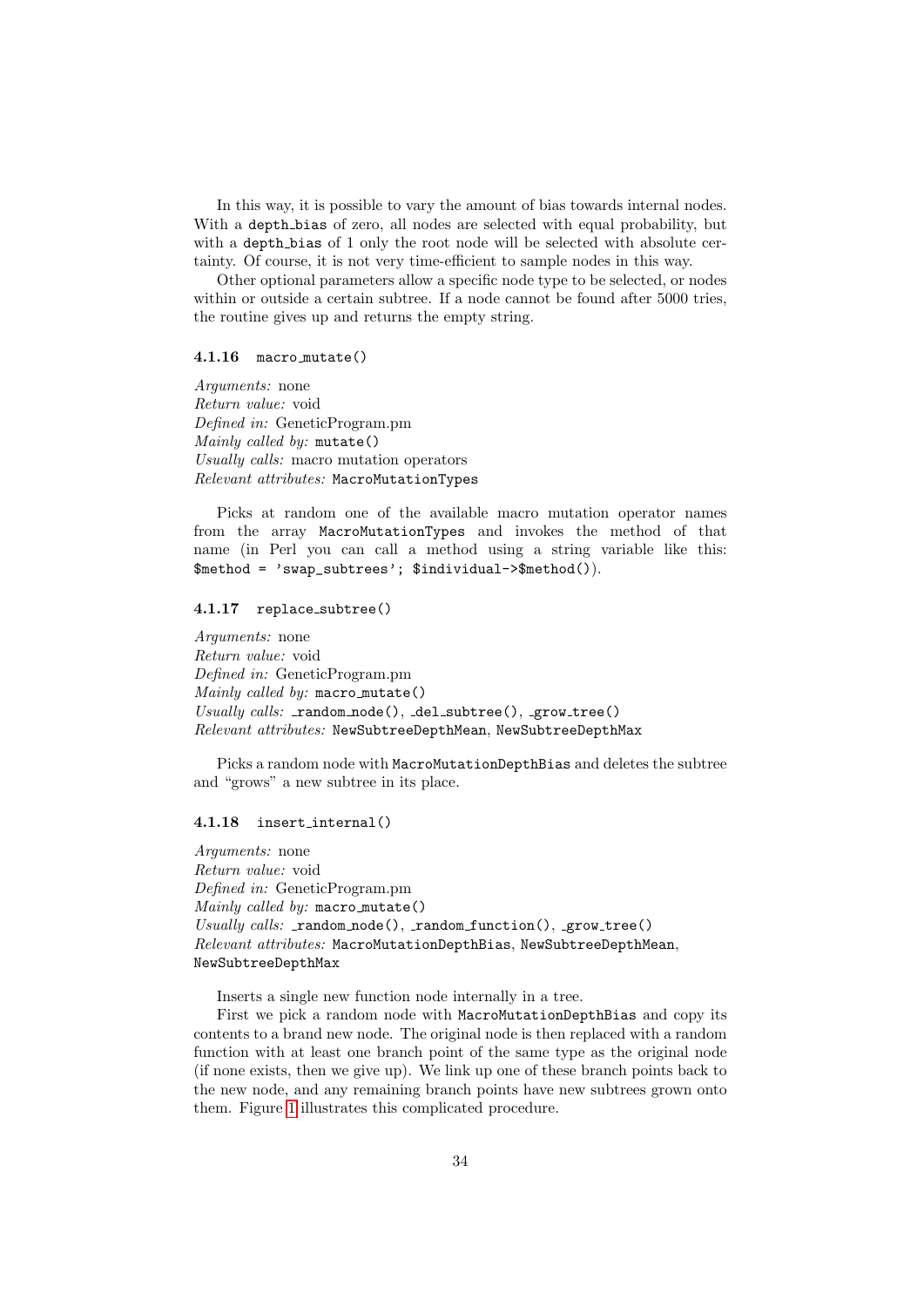

<span id="page-34-3"></span>Figure 1: Example of the macro mutation operator insert\_internal. The  $'+$ node is chosen for mutation, and is moved to a new location. A new node '\*' is inserted in the old position and one of its two branch points is connected back to the '+'. The remaining branch point for the '\*' function is filled out with a new tree, which in this case is just a single node '3'.

#### <span id="page-34-0"></span>4.1.19 delete internal()

Arguments: none Return value: void Defined in: GeneticProgram.pm Mainly called by: macro\_mutate() Usually calls:  $\text{random node}()$ Relevant attributes: MacroMutationDepthBias

Selects a node with MacroMutationDepthBias, and then, if possible, a second node of the same type within the subtree of the first. The two nodes are reconnected and the intervening nodes are deleted (actually it is implemented in another way, but the result is the same).

### <span id="page-34-1"></span>4.1.20 copy subtree()

Arguments: none Return value: void Defined in: GeneticProgram.pm Mainly called by: macro mutate() Usually calls:  $r$  random node(),  $de$ l subtree() Relevant attributes: MacroMutationDepthBias

Selects a node with MacroMutationDepthBias, and then, if possible, a second node of the same type outside the subtree of the first. Deletes any sub-nodes belonging to the second node and copy the first node's subtree to the second node.

#### <span id="page-34-2"></span>4.1.21 swap\_subtrees()

Arguments: none Return value: void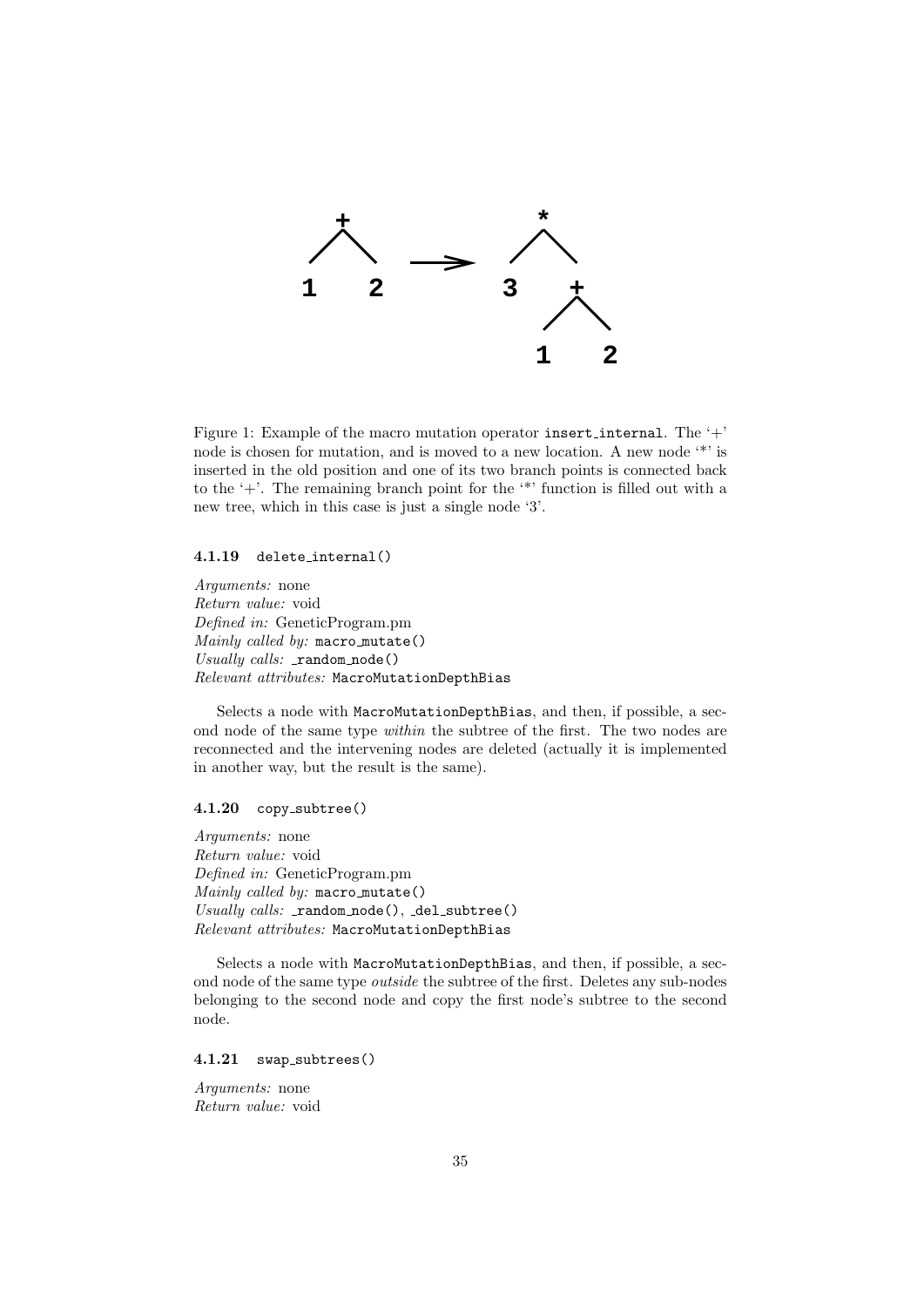Defined in: GeneticProgram.pm Mainly called by: macro\_mutate() Usually calls:  $\text{random node}()$ Relevant attributes: MacroMutationDepthBias

Like copy\_subtree, except that no nodes are deleted, the subtrees exchange positions.

### <span id="page-35-0"></span>4.1.22 encapsulate subtree()

Arguments: none Return value: void Defined in: GeneticProgram.pm  $\textit{Mainly called by: macro\_mutate}()$ Usually calls:  $r$  random node(), expand tree(), simplify() Relevant attributes: MacroMutationDepthBias, EncapsulateIgnoreNTypes, EncapsulateFracMax Relevant methods: getSize()

An experimental, not fully tested method which takes a subtree (which represents not more than fraction EncapsulateFracMax of the whole tree) and replaces it with a single terminal node containing the expanded code of the former subtree. The code is passed through simplify() to remove any redundancy (if you implement the method). The new node is tagged with a special prefix string ';;NUM;;' where 'NUM' is the size of the subtree before encapsulation. This number is used in \_tree\_type\_size() (which is sometimes called by getSize()) during tree size calculation to make it fair when parsimony is used. As I said, this needs a thorough investigation because things have changed since I last used encapsulation, and it is a pretty complicated operator with many side effects.

### <span id="page-35-1"></span>4.1.23 simplify()

Arguments: STRING longcode Return value: STRING shortercode Defined in: GeneticProgram.pm Mainly called by: encapsulate\_subtree() Usually calls: Relevant attributes:

The default method does nothing, but you can define a method to do searchand-replace-with-eval simplification, for example:

```
sub simplify {
 my ($self, $code) = 0;my $z = 0;while ($code = s/(\dagger + \dagger)/eval $1/e) {
    last if ($z++ > 1000); # safety measure
 }
 return $code;
}
```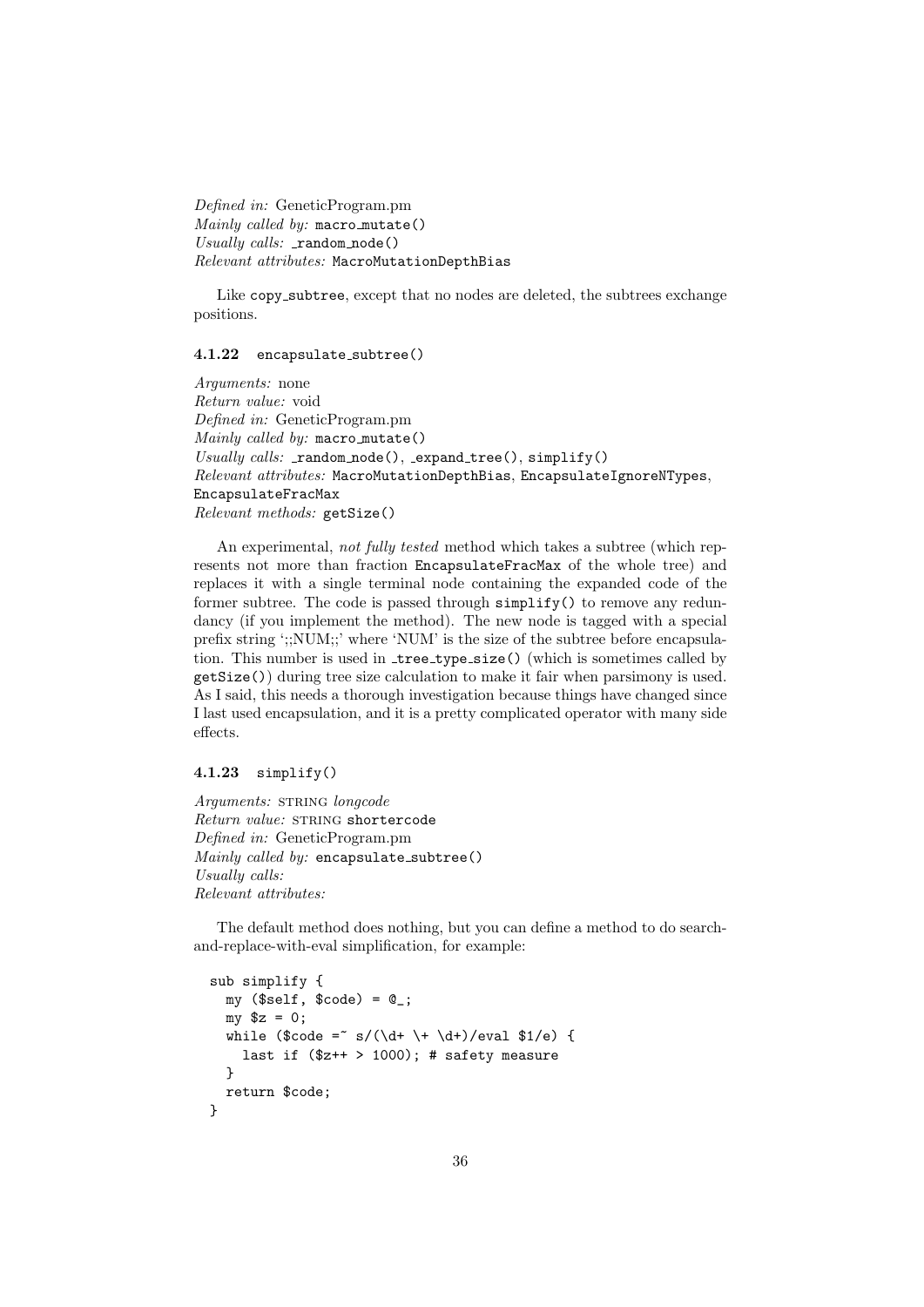will simplify ' $1 + 2 + 3 + 4$ ' to '10'. This can be very powerful for creating human-readable output.

### <span id="page-36-0"></span>4.1.24 xcopy\_subtree()

Arguments: STRING nodekey Return value: Defined in: GeneticProgram.pm Mainly called by: Usually calls: recursive Relevant methods: fix nodes()

A helper method which takes a node and generates a copy of its subtree with new node keys which are the same as the original tree plus a trailing 'x' (so 'nodeNUM23' is copied to 'nodeNUM23x'). This is a simple way to avoid node key clashes, as long as you call  $fix\_nodes()$  afterwards...

### <span id="page-36-1"></span> $4.1.25$   $fix\_nodes()$

Arguments: STRING nodekey Return value: Defined in: GeneticProgram.pm Mainly called by: delete\_internal(), copy\_subtree(), \_start\_crossover() Usually calls: recursive Relevant attributes:

Recursive method to fix the nodekeys which end in 'x' and replace them with valid nodekeys which don't end in 'x'. It searches incrementally for new unused nodekeys from zero (in other words, 'nodeNUM14x' is replaced by 'nodeNUM0' and if that already exists, then 'nodeNUM1', 'nodeNUM2' . . . until a free key is found).

#### <span id="page-36-2"></span> $4.1.26$  get\_subnodes()

Arguments: STRING nodekey Return value: ARRAY subnodes Defined in: GeneticProgram.pm  $\textit{Mainly called by: crossover}()$ , random node(), copy subtree() Usually calls: recursive Relevant attributes:

Returns the nodekeys of all subnodes of the given nodekey.

### <span id="page-36-3"></span>4.1.27 del\_subtree()

Arguments: STRING nodekey Return value: Defined in: GeneticProgram.pm Mainly called by:  $\text{\tt \_replace\_subtree}()$ ,  $\text{\tt \_delete\_internal()}$ , \_copy\_subtree(), encapsulate\_subtree() Usually calls: recursive Relevant attributes: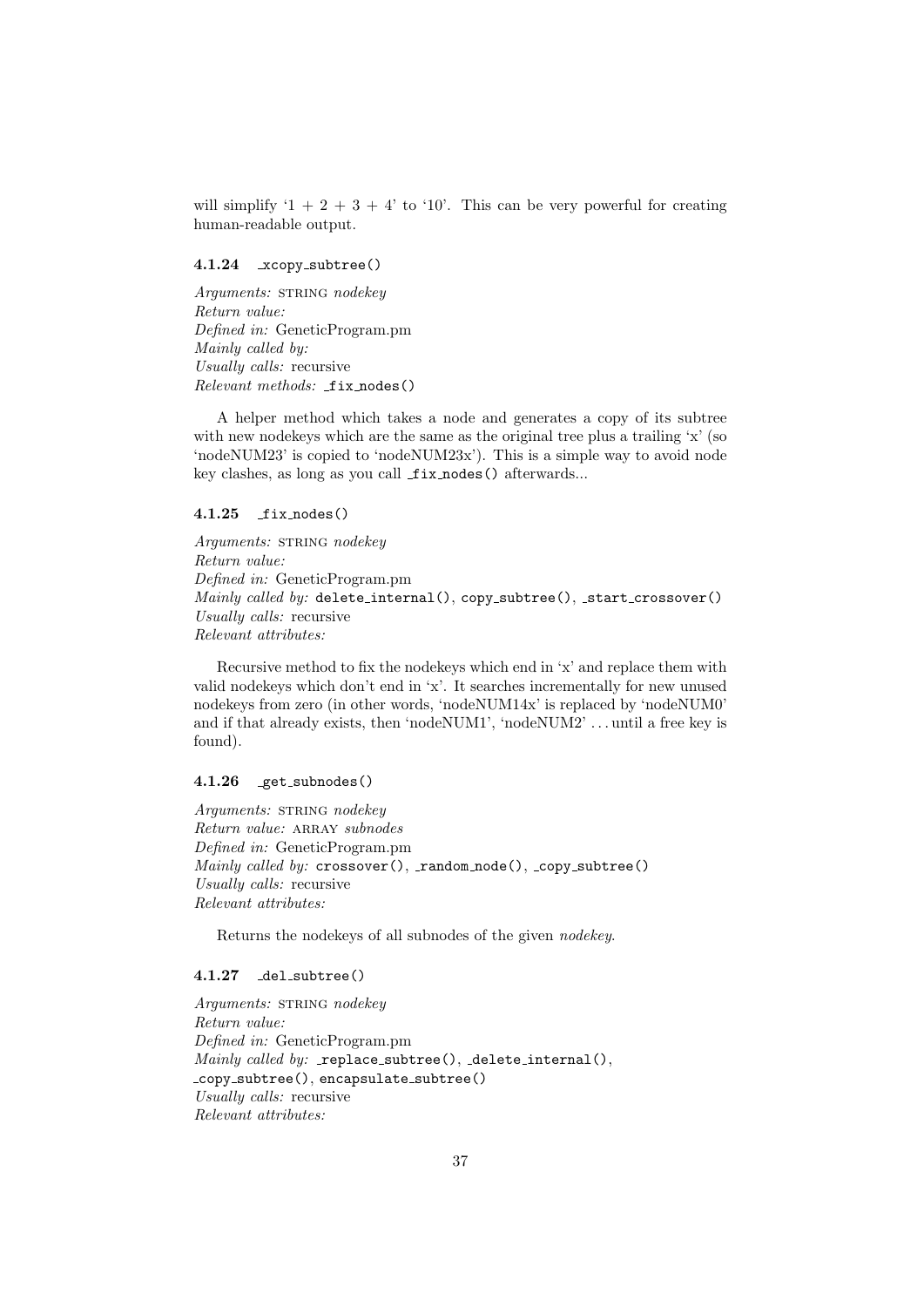Recursive method which "on the way out" deletes all the nodes in the given subtree.

### <span id="page-37-0"></span> $4.1.28$   $true_type_size()$

Arguments: STRING nodekey, HASHREF sizes (optional), HASHREF types  $(optional)$ , HASHREF *ignore* (optional) Return value: NUMBER nodes Defined in: GeneticProgram.pm Mainly called by: getSize(), crossover(), mutate() Usually calls: recursive Relevant attributes:

This method descends a subtree (usually 'root') and fills a number of hashes (actually the hash references given as arguments: sizes, types) with the size of the subtree below each node, and the nodetype of each node (the hash keys are nodekeys).

If the ignore hash reference is defined, then this routine will not descend subtrees of any nodetype which exists as a key in the ignore hash.

The methods crossover() and mutate() efficiently make use of the cached size information when sampling nodes and repeated tree recursion is not needed.

### <span id="page-37-1"></span>4.1.29 display tree()

Arguments: STRING nodekey Return value: Defined in: GeneticProgram.pm Mainly called by: Usually calls: Relevant attributes:

Prints a text dump of the nodes below nodekey to STDERR for debugging purposes.

#### <span id="page-37-2"></span>4.1.30 saveCode()

 $Arguments: \texttt{Filename} \implies \texttt{STRING}, \texttt{Tournament} \implies \texttt{NUMBER}$ Return value: Defined in: GeneticProgram.pm Mainly called by: TournamentGP::tournament() Usually calls: Fitness(), getCode(), getSize() Relevant attributes:

Prints the Perl code and some other relevant information to Filename for the user.

### <span id="page-37-3"></span>4.1.31 saveTree()

Arguments: Filename => STRING, StartNode => STRING, HighLight => hash-ref Return value: Defined in: GeneticProgram.pm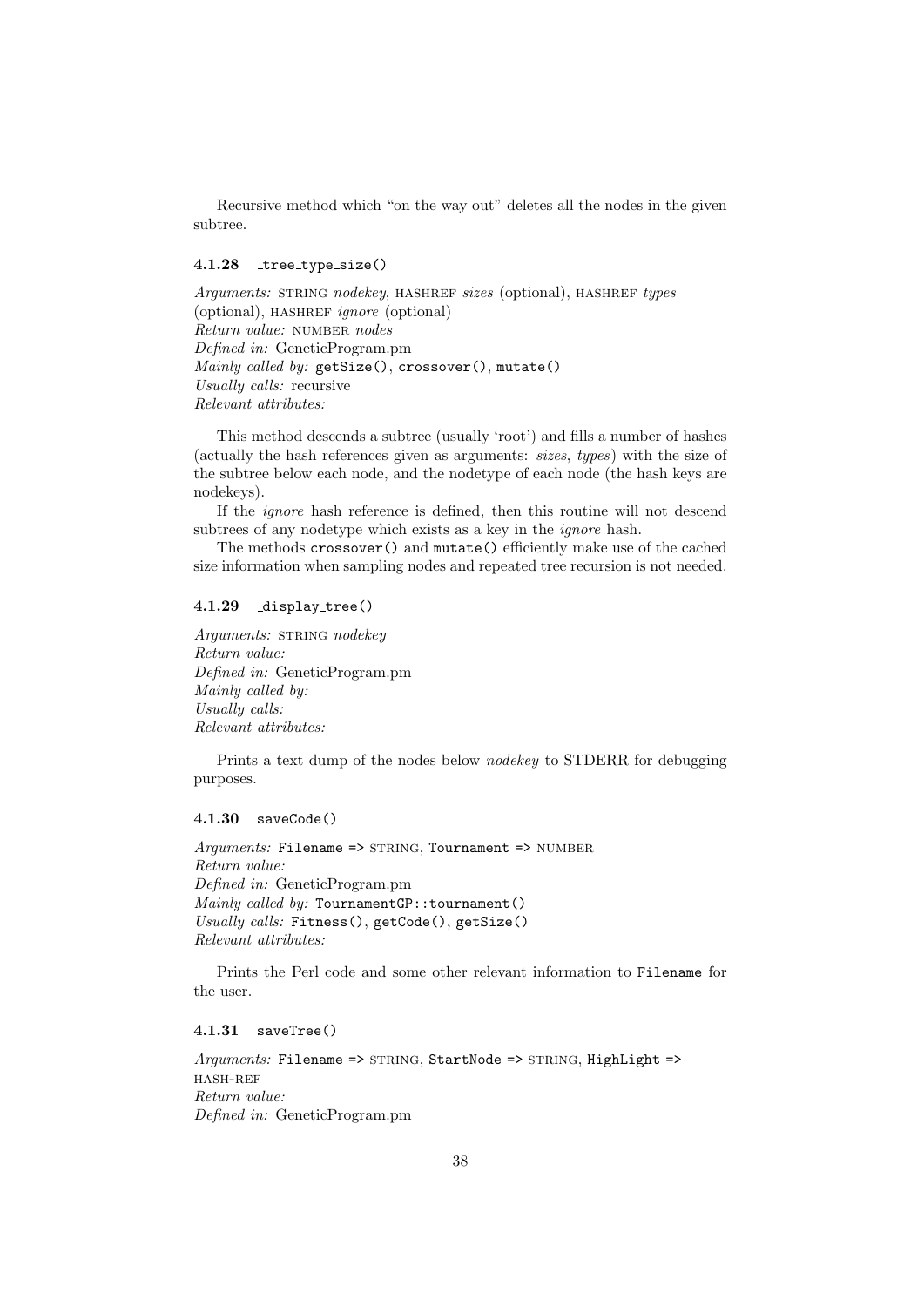Mainly called by: TournamentGP::tournament() Usually calls: Relevant attributes:

Prints the genome tree to Filename in a format readable by the third party program daVinci. The optional hash reference HighLight can be used to give certain background colours to certain nodes (key  $=$  node-id, value  $=$  hex colour).

#### <span id="page-38-0"></span>4.1.32 save()

Arguments: FileStem => STRING Return value: Defined in: GeneticProgram.pm Mainly called by: TournamentGP::tournament(), GPPopulation::emigrate() Usually calls: tieGenome(), untieGenome() Relevant attributes:

Copies the genome hash to a new DB file with FileStem.

### <span id="page-38-1"></span>4.1.33 load()

Arguments: FileStem => STRING Return value: Defined in: GeneticProgram.pm  $\textit{Mainly called } by: \text{ GPPopulation}: \text{immigrate}()$ Usually calls: tieGenome(), untieGenome() Relevant attributes:

Loads up a genome hash from a DB file with FileStem. Erases the current genome, but consider making a call to reInitialise() to update evolved parameters afterwards.

### <span id="page-38-2"></span>4.1.34 tieGenome()

Arguments: Return value: HASH-REF Defined in: GeneticProgram.pm Mainly called by: tree operating methods Usually calls: Relevant attributes: DBFileStem

By default, an Individual is not "connected" to the DBM file which stores the genome. If it was, then a typical run would have thousands of open filehandles and would probably crash. This method uses Perl's tie() to tie the hash stored in \$self->{genome} to the file(s) identified by DBFileStem. This is done in read/write/create mode. See the Perl documentation for tie() for more details.

The return value is a reference to the genome hash, or you can use \$self->{genome} if you prefer.

Make sure you always have a corresponding call to untieGenome() to avoid filehandle overload. Symmetrical nesting of ties and unties is allowed - if the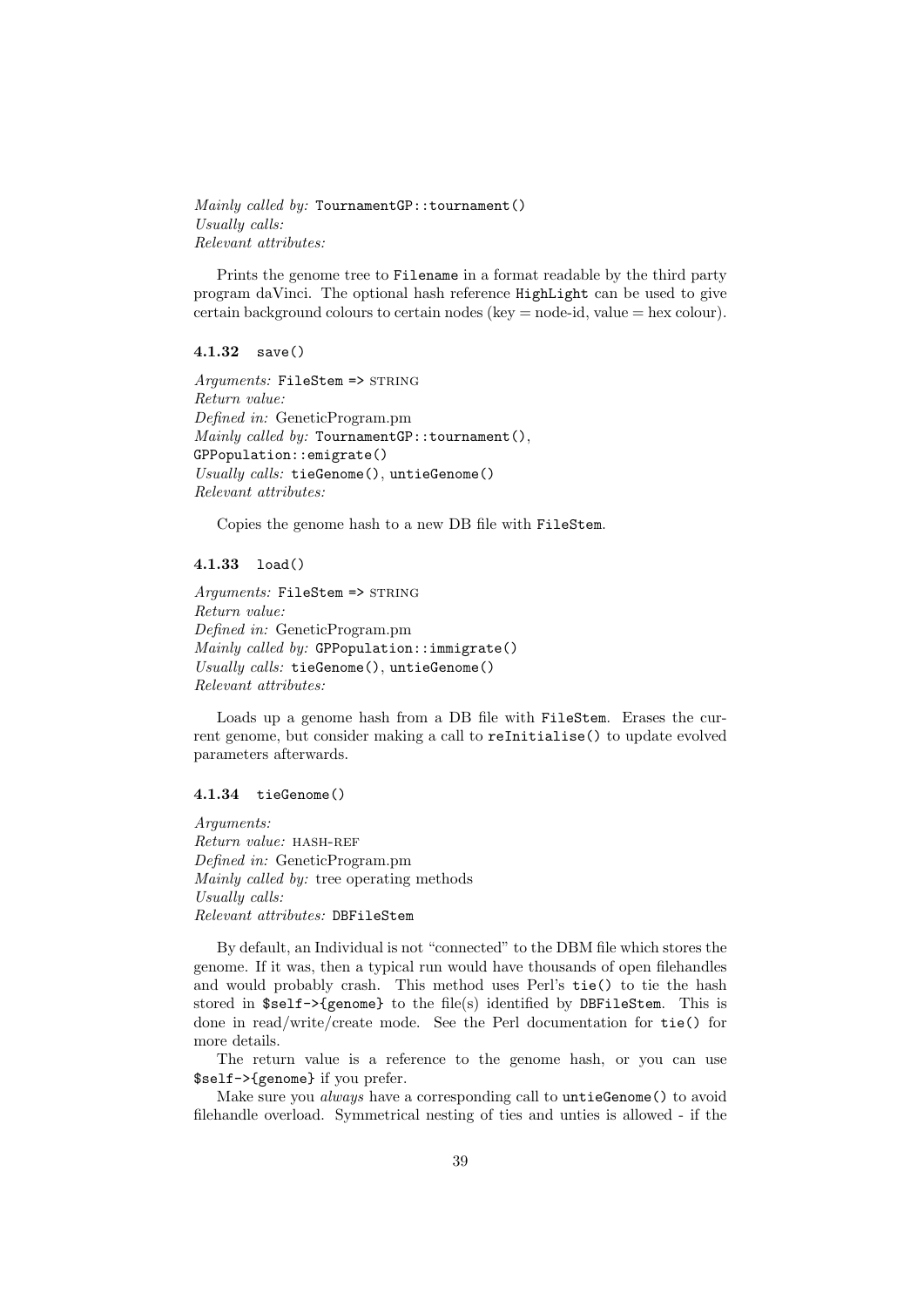genome is already tied a counter is incremented in tieGenome() which is decremented by untieGenome() - the actual untie is done only at "depth zero".

Note that you don't want to have to many tie/untie tie/untie tie/untie sequences (big performance hit), it's better to wrap a tie...untie around them all. This is why there are tieGenome() calls in TournamentGP::crossoverFamily(). If you can't figure out where/when/why various tie/untie calls are not made, you can uncomment the debugging line and watch STDERR.

If you want to completely wipe the genome, see the source code for start crossover().

<span id="page-39-0"></span>4.1.35 untieGenome()

Arguments: STRING debug Return value: Defined in: GeneticProgram.pm Mainly called by: tree operating methods Usually calls: Relevant attributes:

See tieGenome().

### <span id="page-39-1"></span>4.1.36 retieGenome()

Arguments: Return value: Defined in: GeneticProgram.pm Mainly called by:  $_3$ start\_crossover() Usually calls: Relevant attributes: DBFileStem

The DBM files seem to grow with time, so this method will copy the genome hash into memory, and then delete the DBM files, and rewrite a new one. Obviously this is a bit risky since there is no backup made on disk.

Currently only called in start crossover() on the recipient/child after wiping the genome.

Does not affect the tie level counter (see tieGenome()).

#### <span id="page-39-2"></span>4.1.37 initTree()

Arguments: Return value: Defined in: GeneticProgram.pm Mainly called by: Usually calls:  $\text{init-tree}()$ Relevant attributes:

This is a simple wrapper around *init tree*() which does tieGenome() first and untieGenome() afterwards.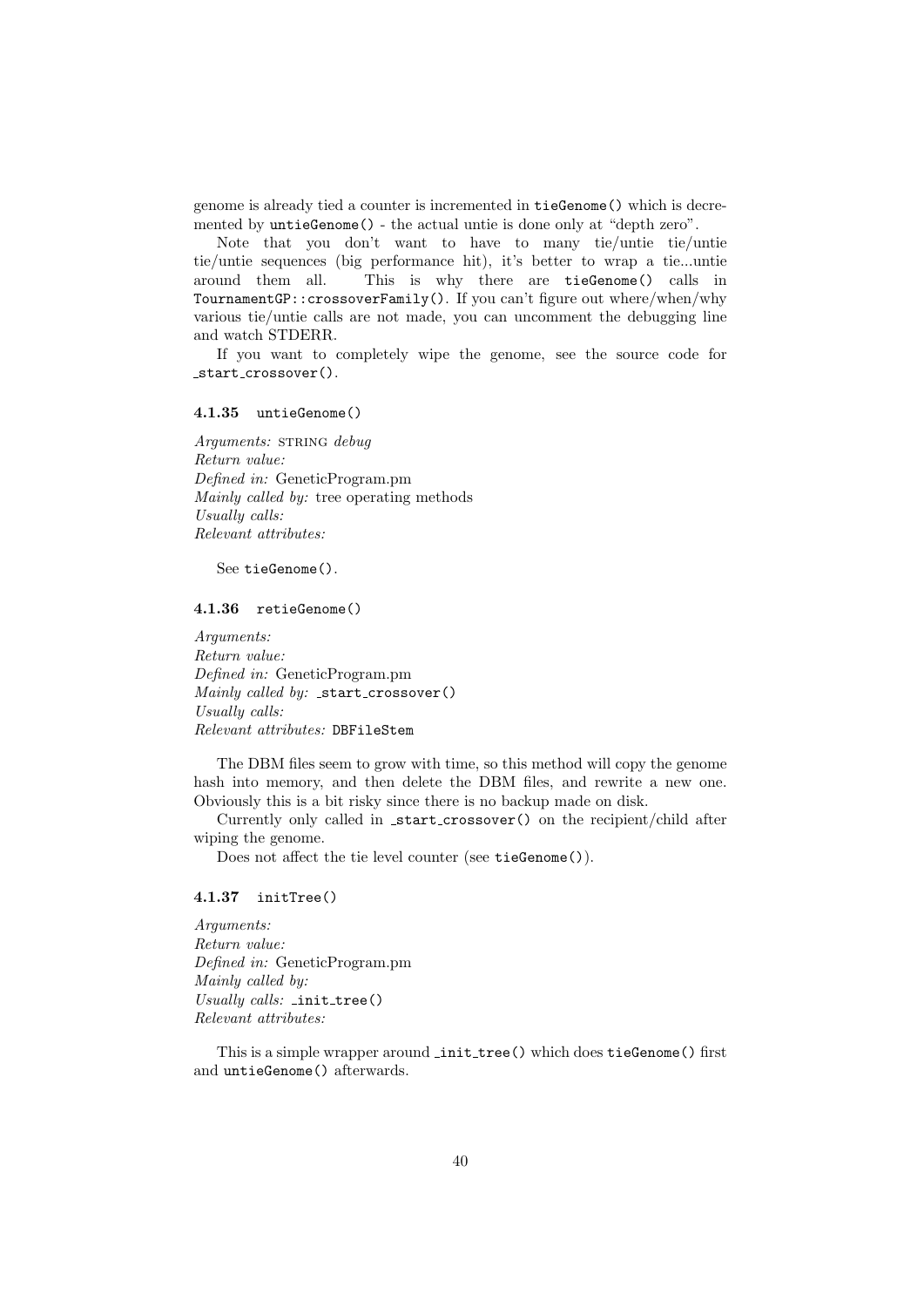### <span id="page-40-0"></span>4.1.38 init tree()

Arguments: Return value: Defined in: GeneticProgram.pm Mainly called by: Usually calls:  $_{\text{grow-tree}}()$ Relevant attributes: TreeDepthMax, MinTreeNodes

Initialises the genome hash and starts building a new tree of max depth TreeDepthMax. Repeats this until the number of nodes is greater than MinTreeNodes.

### <span id="page-40-1"></span> $4.1.39$  grow\_tree()

Arguments: depth => INTEGER, type => STRING, TreeDepthMax => INTEGER Return value: STRING new\_nodekey Defined in: GeneticProgram.pm Mainly called by: macro mutation operators,  $\text{init-tree}()$ Usually calls: recursive,  $\text{\texttt{random}+terminal}()$ ,  $\text{\texttt{random}+function}$ Relevant attributes: TreeDepthMin, TerminateTreeProb

Builds a tree or subtree by randomly selecting functions and terminals. TreeDepthMax is passed as an argument (the object attribute of the same name is not used) because you might want to use different limits for the whole tree vs. subtrees. The depth argument is incremented on each recursive call. Usually a function is chosen during tree building but if the depth is greater than TreeDepthMax then a terminal is always added. Alternatively you may use TreeDepthMin and TerminateTreeProb to force termination with some probability below a vertain depth.

### <span id="page-40-2"></span>4.1.40 \_expand\_tree()

Arguments: STRING nodekey Return value: STRING perl\_code Defined in: GeneticProgram.pm  $\textit{Mainly called by: getCode}()$ , mutate $()$ , encapsulate\_subtree $()$ Usually calls: Relevant attributes: MaxTreeNodes

This method expands the tree below nodekey into a single string which I presumably Perl code (or at least something that will eval()). It is done with an iterated search-and-replace. A counter keeps track of how many nodes have been expanded and if this is greater than MaxTreeNodes then no more tree expansion is done and random terminals are used to "finish off" the expansion to generate valid, but presumably unfit, Perl code.

You should probably use the public method  $getCode()$ , which wraps this.

<span id="page-40-3"></span> $4.1.41$   $tree_id()$ 

Arguments: OBJECT mate, STRING mynode, STRING matenode Return value: NUMBER identities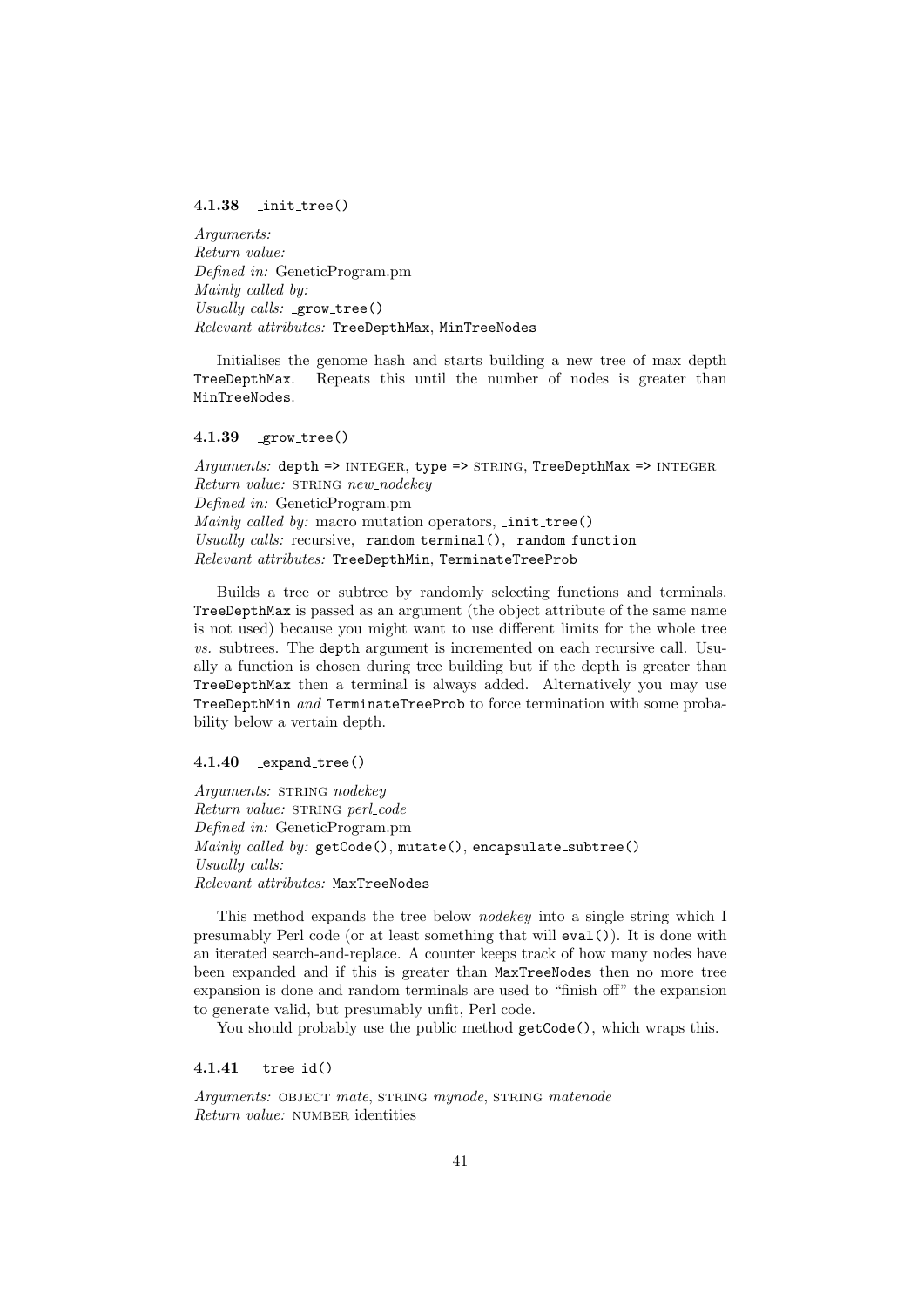Defined in: GeneticProgram.pm Mainly called by: crossover() Usually calls: recursive Relevant attributes:

Recursive tree-descending method which goes down two subtrees and counts the number of nodes identical between them at equivalent topological positions. It stops descending whenever nodes are unequal, therefore it is quite crude and cannot handle insertions or deletions.

### <span id="page-41-0"></span>4.1.42 initFitness()

Arguments: Return value: Defined in: GeneticProgram.pm Mainly called by: mutate() Usually calls: Relevant attributes:

Deletes the two cached copies of the fitness (one in the genome, one in memory).

### <span id="page-41-1"></span>4.1.43 eraseMemory()

Arguments: Return value: Defined in: GeneticProgram.pm Mainly called by:  $_5$ start\_crossover() Usually calls: Relevant attributes:

Deletes all contents of the \$self->{memory} hash, which contains the cached fitness value, but you may also store other things here, using the memory() method.

### <span id="page-41-2"></span>4.1.44 memory()

Arguments: HASH-KEY OF HASH Return value: value Defined in: GeneticProgram.pm Mainly called by: Usually calls: Relevant attributes:

A get and set method for the \$self->{memory} hash. With a single argument, it returns the value stored with that key. With an even number of arguments (in other words, a hash) it sets the key/value pairs.

If you prefer, you can use getMemory() and setMemory() which are simply wrappers to this method.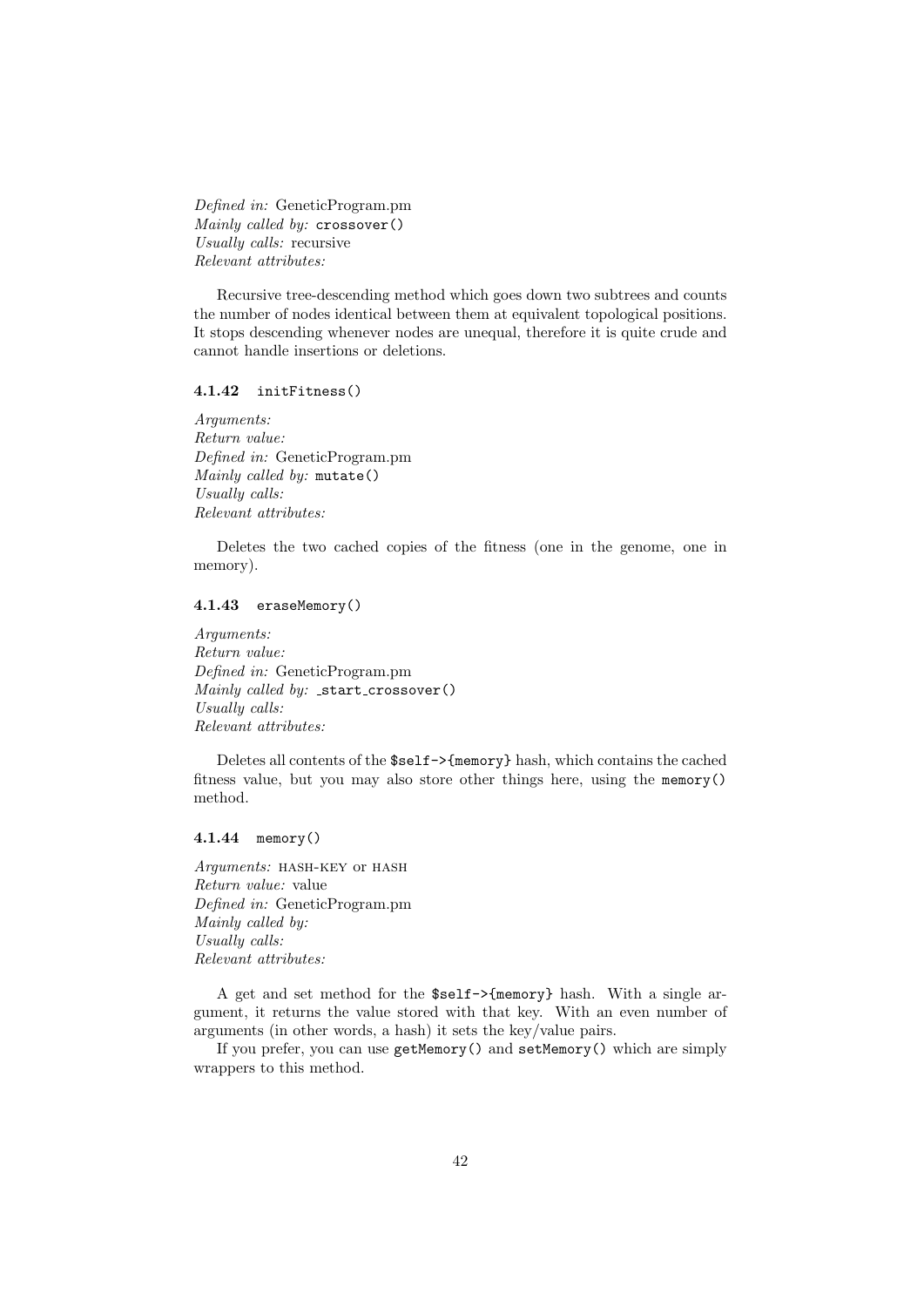### <span id="page-42-0"></span>4.1.45 getCode()

Arguments: Return value: STRING perl\_code Defined in: GeneticProgram.pm Mainly called by: evalEvolvedSubs(), saveCode() Usually calls: Relevant attributes:

This is the main method for getting the Perl code from the genome.

### <span id="page-42-1"></span>4.1.46 getSize()

Arguments: Return value: NUMBER code\_size Defined in: GeneticProgram.pm Mainly called by: TournamentGP::calcFitnessFor() Usually calls: Relevant attributes: GetSizeIgnoreNTypes

This is the method for calculating the size of the genome. If the attribute GetSizeIgnoreNTypes is used then \_tree\_type\_size() is used to calculate the number of nodes by descent (ignoring nodes which lie below the nodetypes defined by GetSizeIgnoreNTypes). Otherwise, the number of keys in the genome hash is returned (which is much quicker of course).

#### <span id="page-42-2"></span>4.1.47 Fitness()

Arguments: NUMBER set\_value (optional) Return value: NUMBER fitness Defined in: GeneticProgram.pm Mainly called by: TournamentGP:: tournament(), TournamentGP::crossoverFamily() Usually calls: Relevant attributes:

Without an argument routine returns the Individual's Fitness, first from the memory hash (see memory()) or if that is undefined, then a  $tieGenome()$ is called and the fitness value is retrieved from disk, assigned into the memory cache, and returned. Note that "undefined" value for Fitness usually signifies that that the fitness has not yet been evaluated, but sometimes just means that the fitness has not been retrieved from disk.

With an argument, a new value for Fitness is stored in memory and on disk.

### <span id="page-42-3"></span>4.1.48 Age()

Arguments: NUMBER increment (optional) Return value: number Defined in: GeneticProgram.pm Mainly called by: TournamentGP::tournament() Usually calls: Relevant attributes: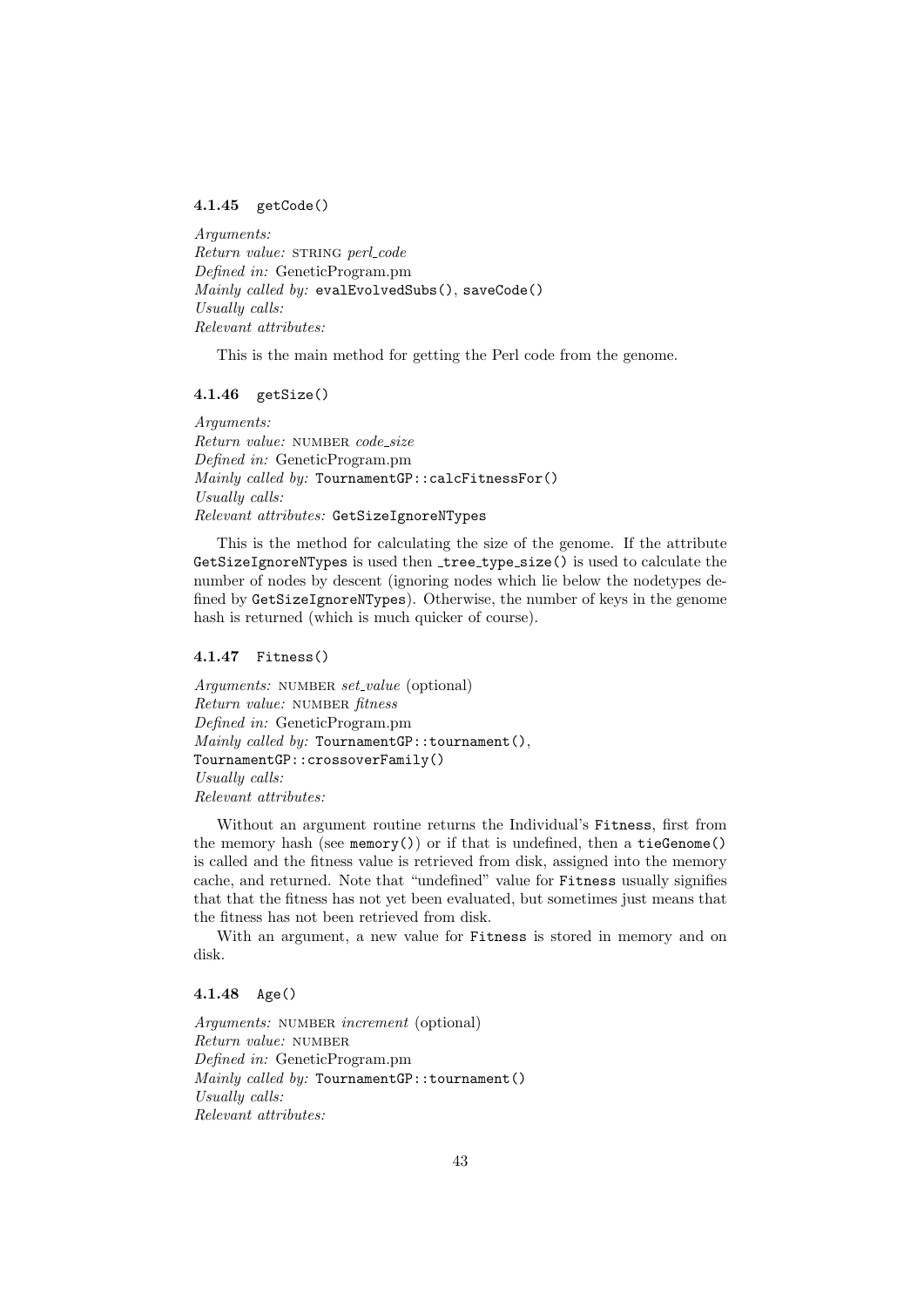Without an argument, it returns the "age" of an Individual, which usually means the number of tournaments participated. It is stored only in the memory cache (see memory(), and not on disk.

### <span id="page-43-0"></span>4.1.49 random\_terminal()

Arguments: STRING nodetype Return value: STRING Defined in: GeneticProgram.pm Mainly called by:  $_{\text{growth}}$  (), random function()  $Usually calls:$   $\_random\_existing\_terminal()$ Relevant attributes: Terminals

This routine first calls random existing terminal () and returns its result if true, otherwise it returns one random element from the array stored in the hash pointed to by Terminals using the hash-key nodetype.

### <span id="page-43-1"></span>4.1.50 \_random\_existing\_terminal()

Arguments: STRING nodetype, BOOLEAN encapsulated (optional) Return value: STRING Defined in: GeneticProgram.pm  $\textit{Mainly called by: } \bot$ random $\bot$ terminal(),  $\bot$ random $\bot$ function() Usually calls:  $Relevant~attributes:~Use \texttt{ExistingTerminalsFrac},~Use \texttt{EncapsTerminalsFrac}$ 

If you have numeric mutation switched on, perhaps you want to use existing refined numeric terminals during the construction of new subtrees. If so, you can set UseExistingTerminalsFrac to a fraction/probability, then this method will sometimes return a randomly chosen existing terminal of type *nodetype* (if one exists) from the genome tree of this organism. For the random selection, each unique terminal is counted only once (to prevent saturation of that terminal).

If UseEncapsTerminalsFrac is non-zero and if the optional argument encapsulated is true, then with this probability, the method will return only terminals of the requested type which were generated by encapsulation (these are tagged with ";;NUM;;", see encapsulate\_subtree). If none are found, an empty string is returned.

#### <span id="page-43-2"></span>4.1.51 random\_function()

Arguments: STRING nodetype Return value: STRING Defined in: GeneticProgram.pm Mainly called by:  $\text{\tt qrow\_tree}()$ Usually calls:  $r$  random terminal(),  $r$  random existing terminal() Relevant attributes: Functions, UseEncapsTerminalsFrac

If no set of functions of type nodetype is defined in the Functions, then this function passes through to random terminal(). Otherwise, with probability UseEncapsTerminalsFrac a random encapsulated terminal is attempted to be chosen through a call to  $\text{\texttt{random}{}_{\texttt{existing}{}_{\texttt{terminal}}}()$ .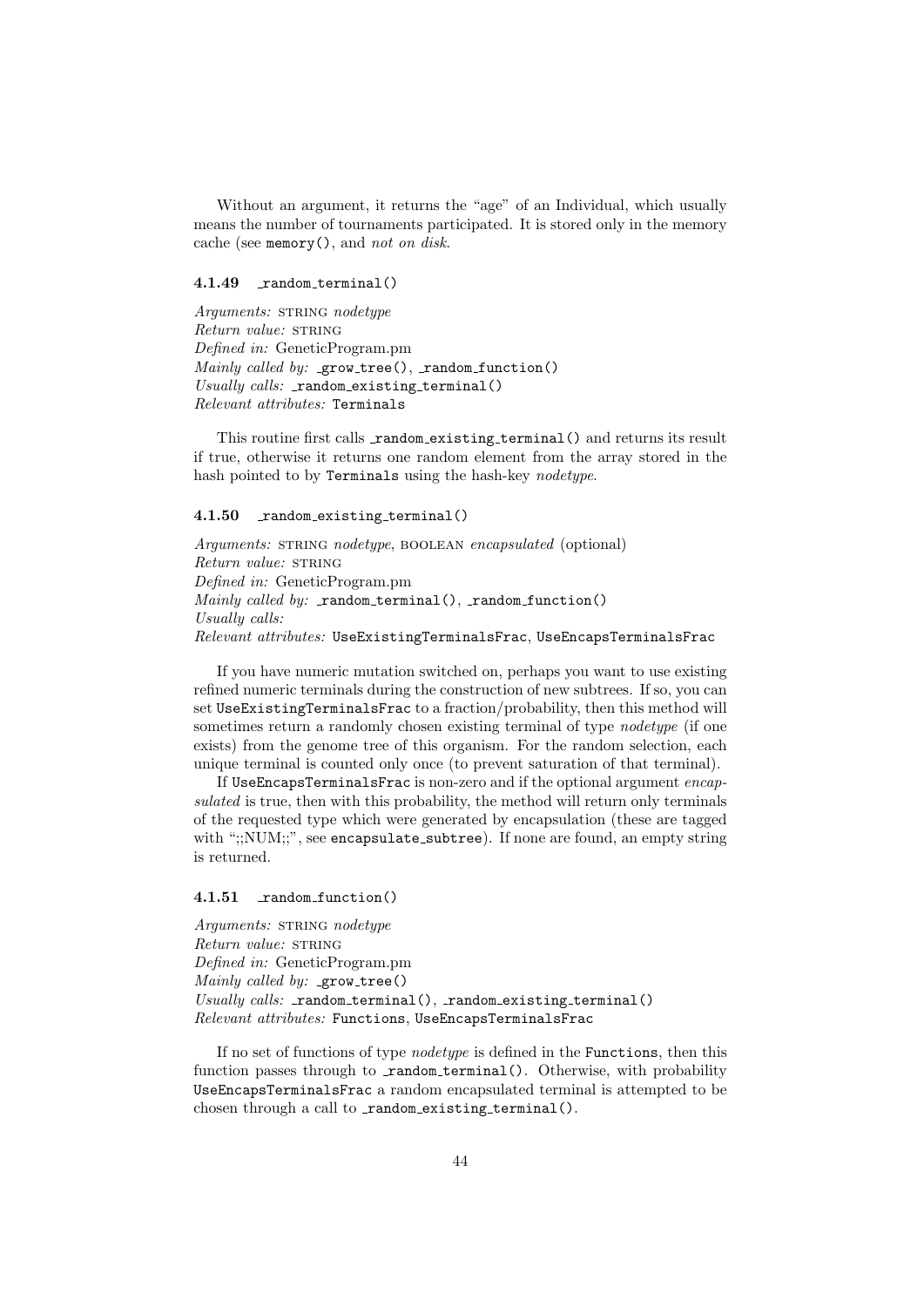But the default behaviour is, of course, to return a random function of type nodetype from the Functions hash.

### <span id="page-44-0"></span>4.2 Attributes & Variables

### <span id="page-44-1"></span>4.2.1 NodeMutationProb

Data type: NUMBER Default: 1/100 Defined in: GeneticProgram.pm Mainly used in: mutate() See also:

The probability that each node in the genome-tree will be subjected to mutation (see mutate()).

#### <span id="page-44-2"></span>4.2.2 FixedMutations

Data type: NUMBER Default: 0 Defined in: GeneticProgram.pm Mainly used in: mutate() See also: FixedMutationProb

If non-zero, then a fixed number of mutations (equal to FixedMutations) will be attempted, regardless of genome size. This attribute overrides any setting of NodeMutationProb.

### <span id="page-44-3"></span>4.2.3 FixedMutationProb

Data type: NUMBER Default: 0 Defined in: GeneticProgram.pm Mainly used in: mutate() See also: FixedMutations

The probability with which FixedMutations will be performed. A setting of 0.1 would mean that 10% of the offspring from crossover are mutated.

#### <span id="page-44-4"></span>4.2.4 PointMutationFrac

Data type: NUMBER Default: 0.7 Defined in: GeneticProgram.pm Mainly used in: mutate() See also:

A mutation is either a point mutation or a macro mutation, this attribute controls how much of either. A setting of 1 means all point mutation and 0 means all macro mutation.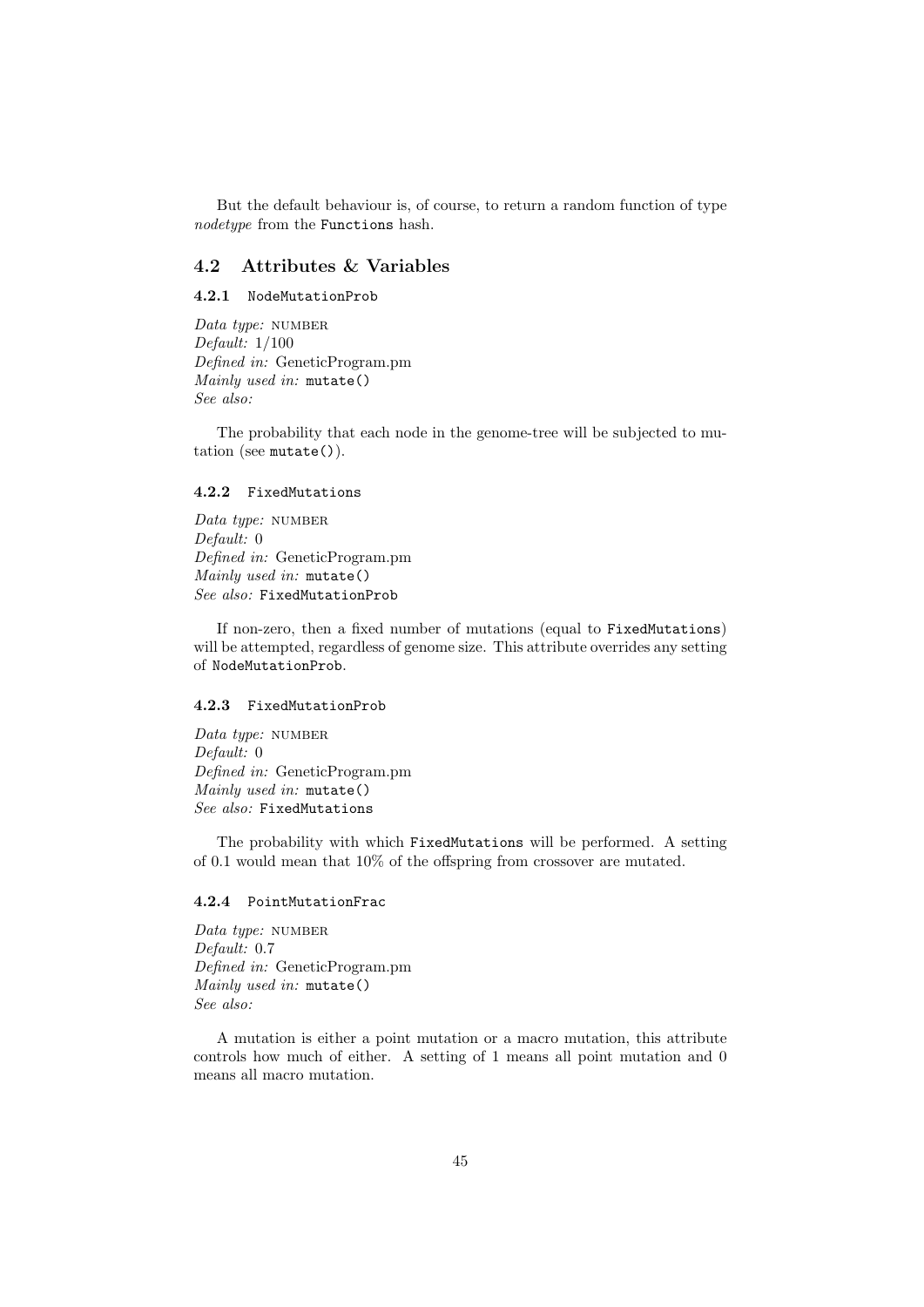#### <span id="page-45-0"></span>4.2.5 NumericMutationFrac

Data type: NUMBER Default: 0 Defined in: GeneticProgram.pm Mainly used in: point mutate() See also: NumericIgnoreNTypes, NumericAllowNTypes, NumericMutationRegex

With this probability, point mutations on numbers (satisfying NumericMutationRegex) will be altered instead of replaced.

#### <span id="page-45-1"></span>4.2.6 NumericMutationRegex

Data type: REGEX  $\text{Default: }$ qr/^[+-]?\d+(?:\.\d+)?([eE][+-]?\d+)?\$/ Defined in: GeneticProgram.pm Mainly used in: point mutate() See also: NumericMutationFrac, NumericIgnoreNTypes, NumericAllowNTypes

Numeric mutations will only be done if this pattern matches the terminal node contents.

### <span id="page-45-2"></span>4.2.7 NumericIgnoreNTypes

Data type: HASH-REF Default: empty Defined in: GeneticProgram.pm Mainly used in: point mutate() See also: NumericAllowNTypes()

Define the keys in this hash as the nodetypes you don't want to be numerically mutated, for example:

NumericAllowNTypes => { ANGLE => 1, INDEX => 1 },

By default, all other terminals which match NumericMutationRegex will be mutated, with the default change factor of 0.1 (see NumericAllowNTypes).

#### <span id="page-45-3"></span>4.2.8 NumericAllowNTypes

Data type:  $HASH-REF$ Default: empty Defined in: GeneticProgram.pm Mainly used in: point mutate() See also: NumericIgnoreNTypes()

Define the keys in this hash as the nodetypes you want to be numerically mutated, for example:

```
NumericAllowNTypes => { NUM => 1, CONST => 2 },
```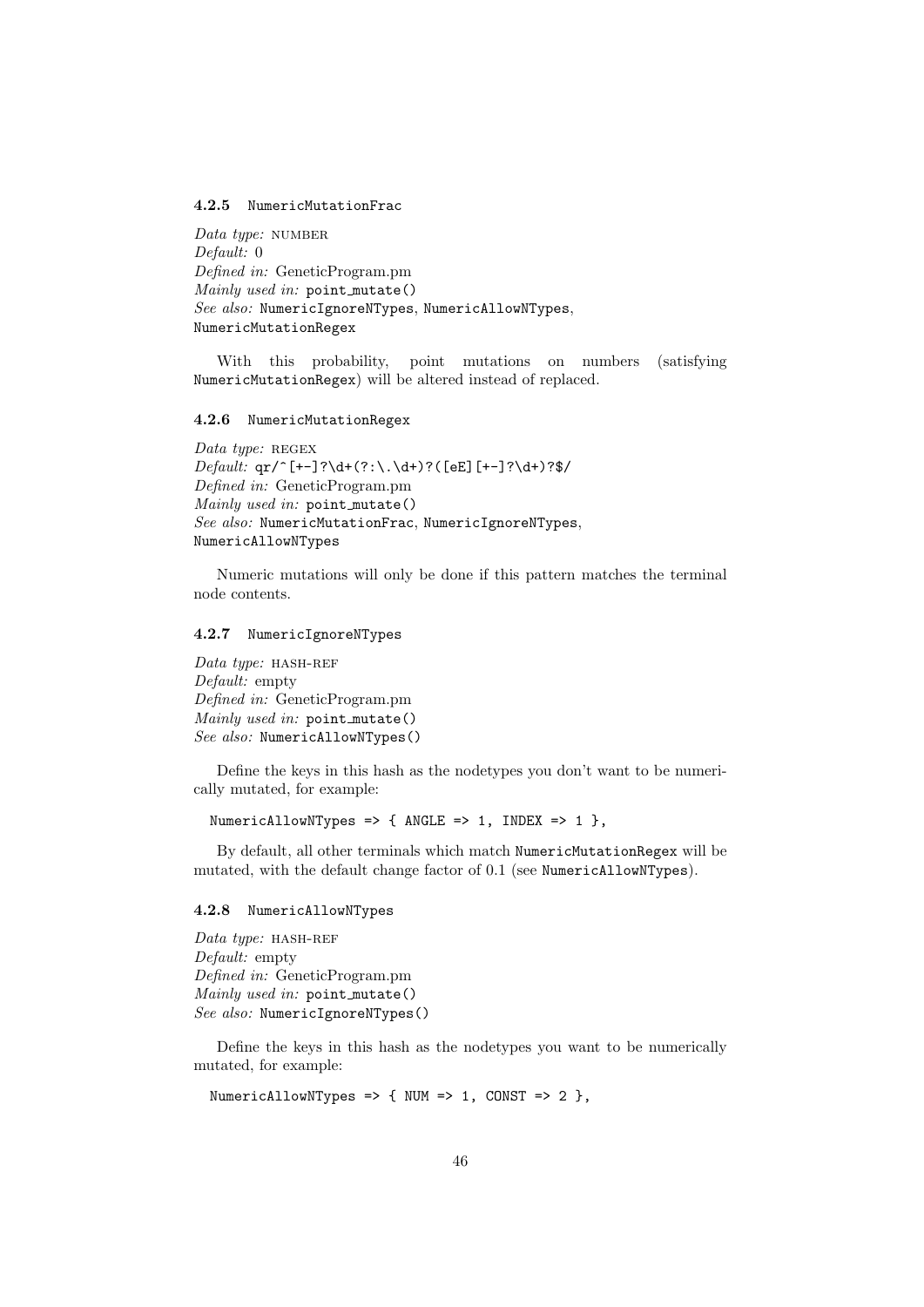Where the values indicate how much change occurs on mutation. The change is calculated as:

```
if (rand(1)<0.5) {
 $num * = (1 + $changefactor);} else {
  $num / = (1 + $changefactor);}
```
where \$changefactor is the value given in your hash.

### <span id="page-46-0"></span>4.2.9 NoNeutralMutations

Data type: BOOLEAN Default: 0 Defined in: GeneticProgram.pm Mainly used in: mutate() See also:

If true, mutations will be repeated until a visible change in the program code is observed. This involves tree expansion and is therefore not very efficient. Effects not properly benchmarked.

### <span id="page-46-1"></span>4.2.10 PointMutationDepthBias

Data type: NUMBER Default: 0 Defined in: GeneticProgram.pm Mainly used in: point mutate() See also: MacroMutationDepthBias, XoverDepthBias

Depth bias for point mutation node sampling. See random node() for details. The default of 0 means no bias at all (and so terminal nodes are relatively likely).

#### <span id="page-46-2"></span>4.2.11 MacroMutationDepthBias

Data type: NUMBER Default: 0.7 Defined in: GeneticProgram.pm Mainly used in: point mutate() See also: PointMutationDepthBias, XoverDepthBias

Depth bias for macro mutation node sampling. See random node() for details.

### <span id="page-46-3"></span>4.2.12 MacroMutationTypes

 $Data$  type: ARRAY-REF Default: see below Defined in: GeneticProgram.pm Mainly used in: macro\_mutate() See also: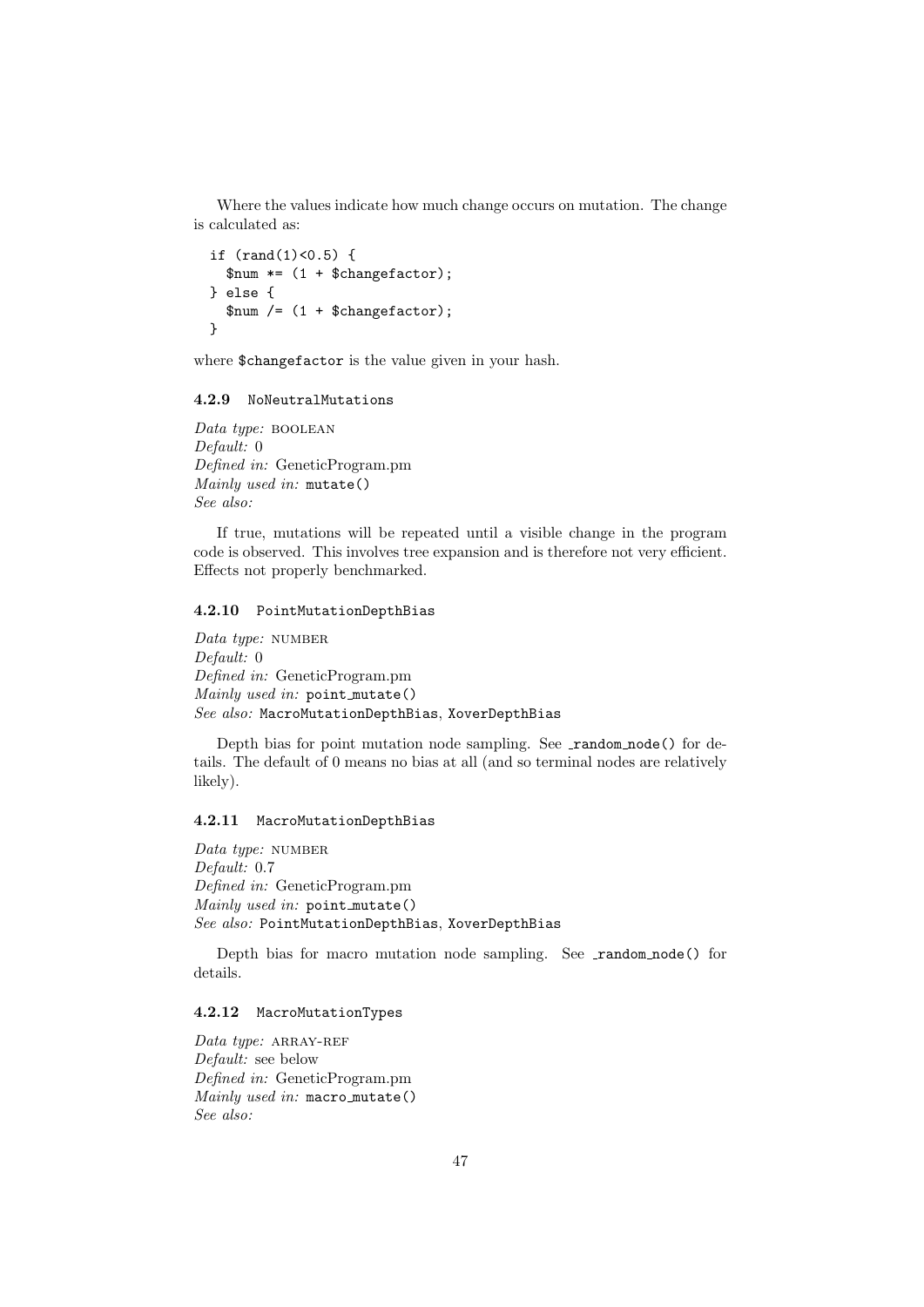This array contains the names of the macro mutation operators which may be used. An example of a name is swap subtrees (do not include the () which is used in this manual for purposes of clarity only). Choice of operator is done in macro mutate() by random sampling, so if you want to bias a certain operator, include its name in this array more than once.

The default array contains a single copy each of: swap subtrees copy subtree replace subtree insert internal delete internal

Note that encapsulate\_subtree and point\_mutate\_deep are not included by default.

#### <span id="page-47-0"></span>4.2.13 EncapsulateIgnoreNTypes

Data type: HASH-REF Default: empty Defined in: GeneticProgram.pm  $\textit{Mainly used in:}$  encapsulate\_subtree() See also: EncapsulateFracMax

Don't allow these nodetypes (the keys in the hash) to be encapsulated. The values are not used. Example definition:

### EncapsulateIgnoreNTypes =>  $\{$  ADF => 1  $\}$ ,

#### <span id="page-47-1"></span>4.2.14 EncapsulateFracMax

Data type: NUMBER Default: 0.25 Defined in: GeneticProgram.pm  $\textit{Mainly used in:}$  encapsulate\_subtree() See also:

During node sampling in encapsulate subtree(), subtrees are skipped if they contain more than EncapsulateFracMax of the total nodes in the tree. This is intended to prevent too much of a program being encapsulated. Not benchmarked!

### <span id="page-47-2"></span>4.2.15 UseEncapsTerminalsFrac

Data type: NUMBER Default: 0 Defined in: GeneticProgram.pm  $\textit{Mainly used in: } \texttt{\_random\_function()}$ See also:

The probability that an already encapsulated subtree will be used instead of a function, during new subtree growth. Not benchmarked!

### <span id="page-47-3"></span>4.2.16 MutationLogFile

Data type: STRING Default: 'results/mutation.log' Defined in: GeneticProgram.pm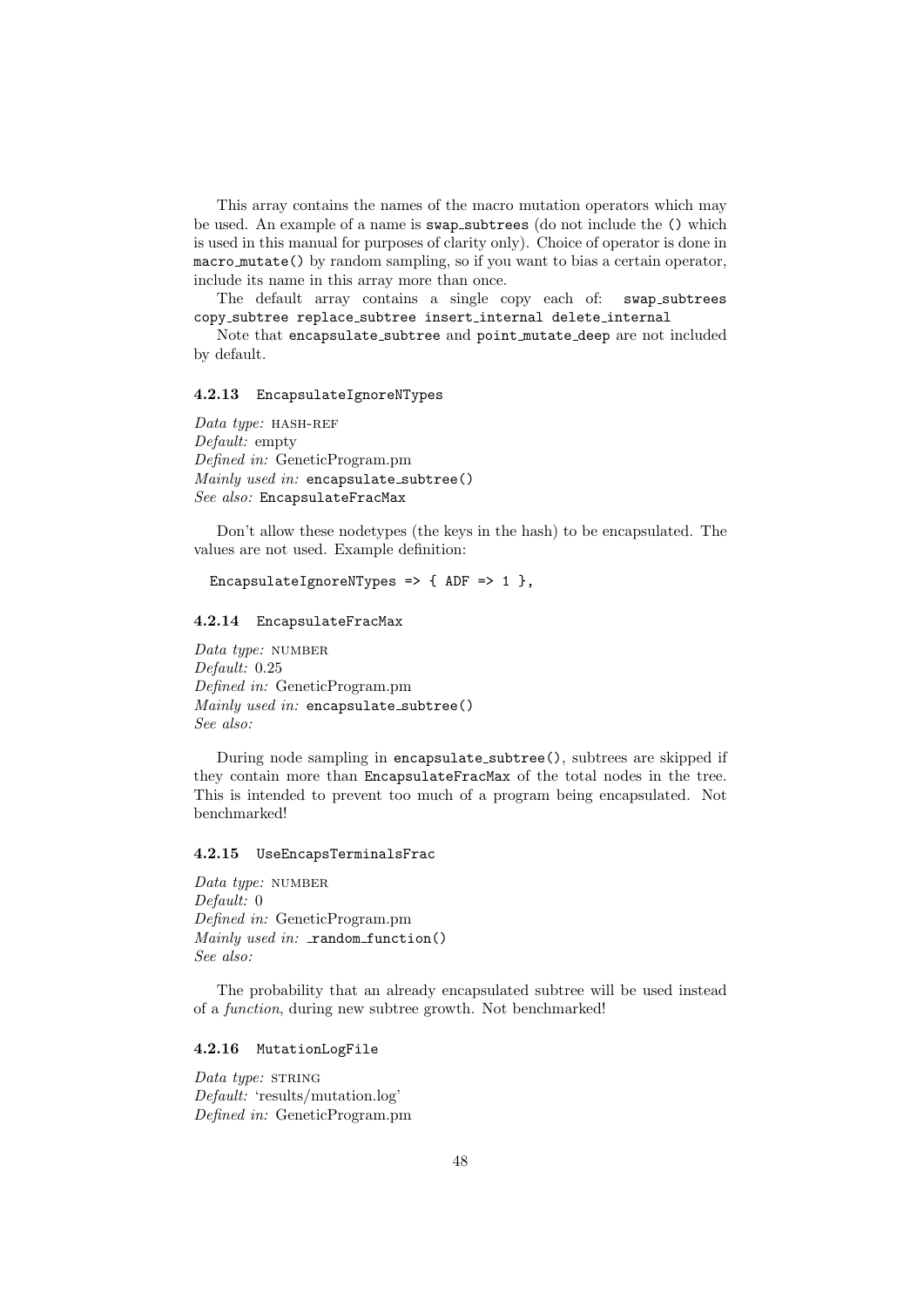Mainly used in: mutate() See also: MutationLogProb

The filename for the mutation log. Relative to the experiment directory.

### <span id="page-48-0"></span>4.2.17 MutationLogProb

Data type: NUMBER Default: 0.02 Defined in: GeneticProgram.pm Mainly used in: mutate() See also: MutationLogFile

The probability with which a log entry is written to MutationLogFile.

#### <span id="page-48-1"></span>4.2.18 NodeXoverProb

Data type: NUMBER Default: 1/50 Defined in: GeneticProgram.pm Mainly used in: crossover() See also: FixedXovers, FixedXoverProb

The per node crossover point selection probability.

### <span id="page-48-2"></span>4.2.19 FixedXovers

Data type: NUMBER Default: 0 Defined in: GeneticProgram.pm Mainly used in: crossover() See also: FixedXoverProb

If non-zero, then a fixed number of crossover points (equal to FixedXovers) will be attempted, regardless of genome size. This attribute overrides any setting of NodeXoverProb.

#### <span id="page-48-3"></span>4.2.20 FixedXoverProb

Data type: NUMBER Default: 0 Defined in: GeneticProgram.pm Mainly used in: crossover() See also: FixedXovers

The probability with which FixedXovers crossover points will be attempted during reproduction (otherwise no crossovers will be attempted, which is the same as asexual reproduction).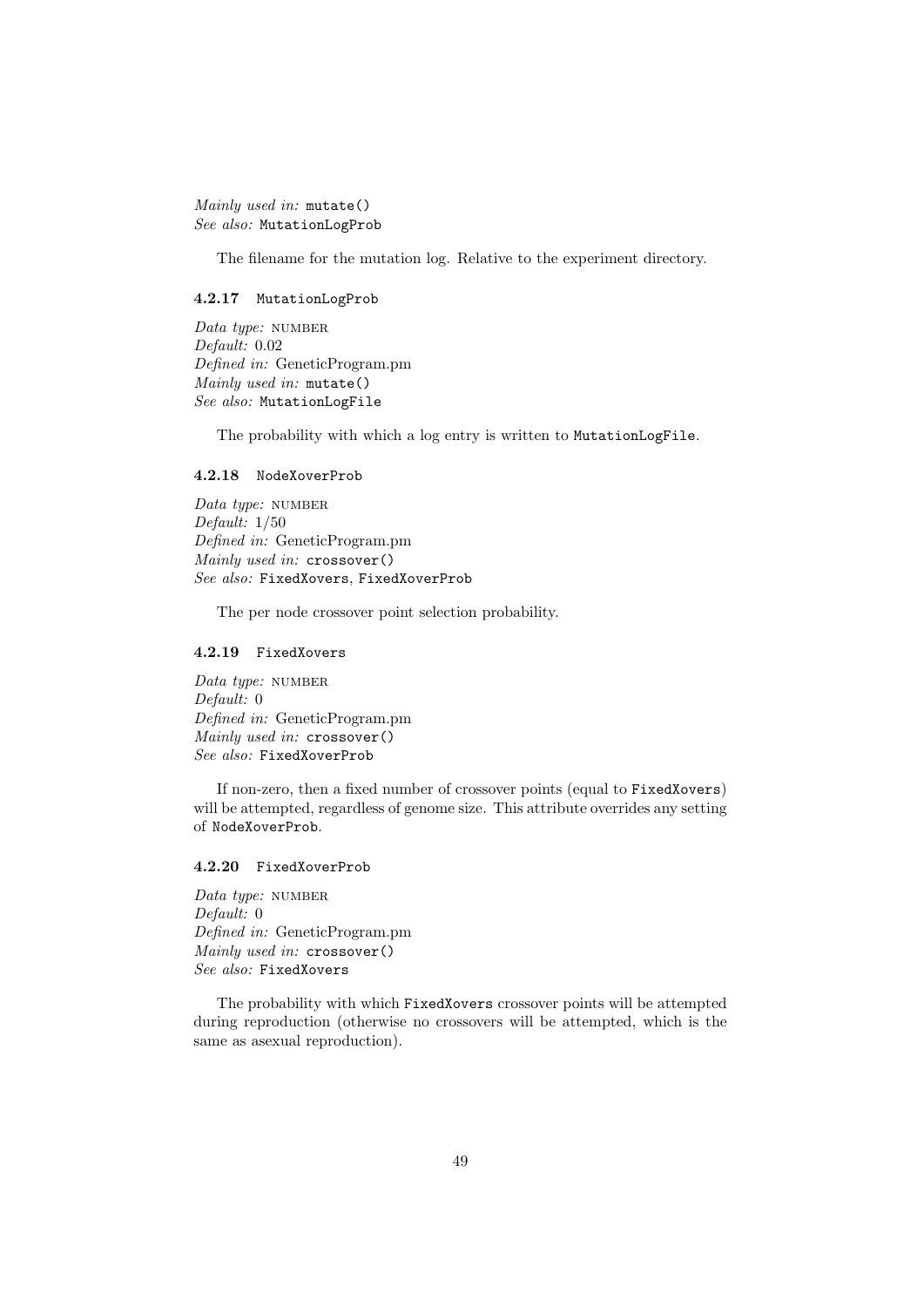#### <span id="page-49-0"></span>4.2.21 XoverDepthBias

Data type: NUMBER Default: 0.1 Defined in: GeneticProgram.pm Mainly used in: point mutate() See also: PointMutationDepthBias, MacroMutationDepthBias

Depth bias for crossover point sampling. See **random node**() for details. If the depth wasn't biased, then too often crossovers would take place between "uninteresting" leaf nodes and small subtrees.

### <span id="page-49-1"></span>4.2.22 XoverSizeBias

Data type: NUMBER (must not be zero) Default: 1 Defined in: GeneticProgram.pm Mainly used in: crossover() See also: XoverHomologyBias

This controls the strictness of size-equal crossover point selection. By sizeequal, I mean that crossover points are selected with a bias towards similar sized subtrees. Increase this (say to 2 or 4) and the algorithm described in crossover() spends longer looking for similar sized subtrees.

#### <span id="page-49-2"></span>4.2.23 XoverHomologyBias

Data type: NUMBER (must not be zero) Default: 1 Defined in: GeneticProgram.pm Mainly used in: crossover() See also: XoverSizeBias

This controls the strictness of homologous subtree crossover point selection. Increase this value to 2 or 4, for example, to tell the algorithm described in crossover() to spend longer looking for crossover points with similar subtree contents.

#### <span id="page-49-3"></span>4.2.24 AsexualOnly

Data type: BOOLEAN Default: 0 Defined in: GeneticProgram.pm Mainly used in: crossover() See also:

If true, force all crossovers to use the root node, and hence make identical copies of both parents. All other crossover parameters are ignored.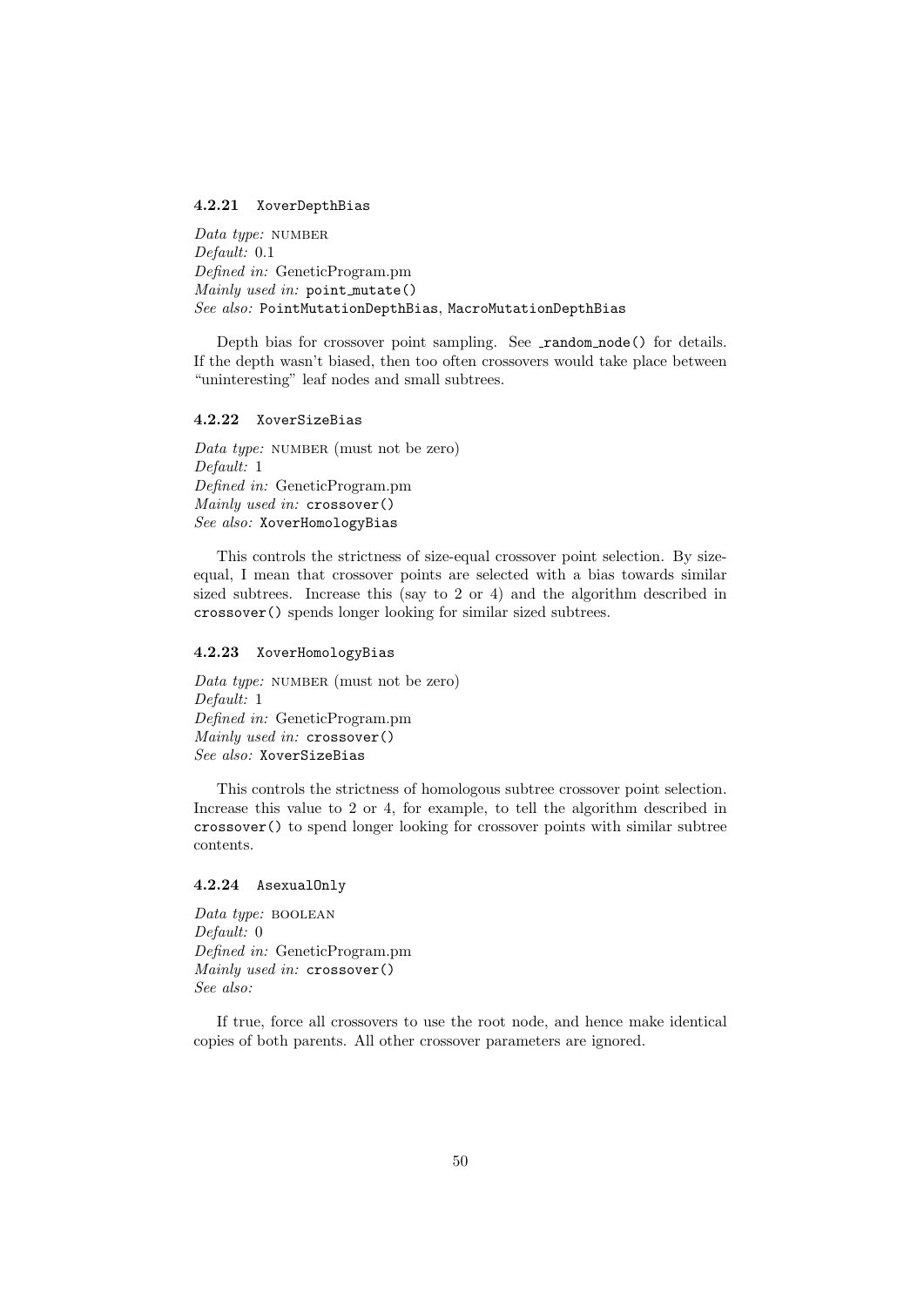#### <span id="page-50-0"></span>4.2.25 XoverLogFile

Data type:  $STRING$ Default: 'results/crossover.log' Defined in: GeneticProgram.pm Mainly used in: crossover() See also: XoverLogProb

The file (relative to the experiment directory) where some information about crossover point selection is logged.

### <span id="page-50-1"></span>4.2.26 XoverLogProb

Data type: NUMBER Default: 1/50 Defined in: GeneticProgram.pm Mainly used in: crossover() See also: XoverLogFile

The fraction of recombination events for which XoverLogFile is written to.

### <span id="page-50-2"></span>4.2.27 MaxTreeNodes

Data type: NUMBER Default: 1000 Defined in: GeneticProgram.pm Mainly used in:  $expand-tree()$ See also: MinTreeNodes, TreeDepthMax, TreeDepthMin, TerminateTreeProb

Controls the maximum allowable tree size. The way this works is counterintuitive so pay attention... Trees are allowed to be bigger than this size limit, however when the genome tree is converted into code, only the first MaxTreeNodes are expanded properly into what the "code for", all subsequent nodes are expanded into a randomly picked terminal (see \_expand\_tree()). This probably gives an disfunctional program and so indirectly prevents tree growth beyond this size. Note that this is really just a safety limit, not a recommended way to control code growth. Don't forget about MaxTreeNodes though, one day you will probably need to raise it.

### <span id="page-50-3"></span>4.2.28 MinTreeNodes

Data type: NUMBER Default: 0 Defined in: GeneticProgram.pm Mainly used in: \_init\_tree() See also: MaxTreeNodes, TreeDepthMax, TreeDepthMin, TerminateTreeProb

This attribute defines a minimum tree size (in nodes) for new trees only. If a brand new random tree (usually made during Population initialisation) has fewer than this number of nodes, then the tree is discarded and made again (and repeated until a big enough tree is generated). Currently this is implemented without a check for infinite looping, so watch out.

This attribute does not affect subtree generation.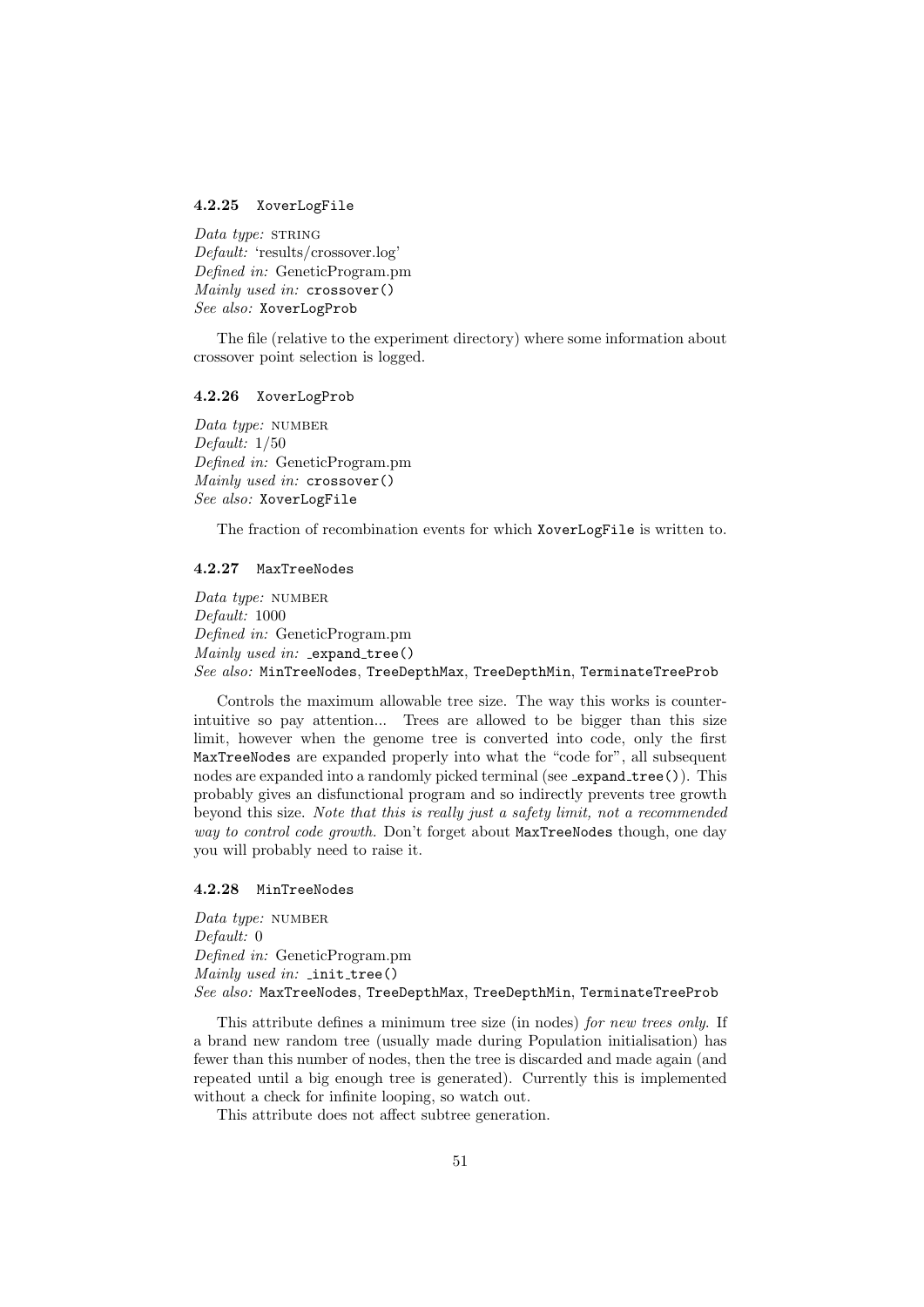### <span id="page-51-0"></span>4.2.29 TreeDepthMax

Data type: NUMBER Default: 20 Defined in: GeneticProgram.pm Mainly used in:  $\text{init-tree}()$ ,  $\text{grow-tree}()$ See also: TreeDepthMin, TerminateTreeProb, MaxTreeNodes, MinTreeNodes, NewSubtreeDepthMax

A fixed limit on tree depth for brand new trees only. When a growing branch of a tree reaches this limit, only terminals are added (like in Koza's and other GP implementations). Note that this is different to the implementation of MaxTreeNodes.

The default is just a safety limit because it is assumed that you are using a "naturally terminating grammar".

#### <span id="page-51-1"></span>4.2.30 TerminateTreeProb

Data type: NUMBER Default: 0 Defined in: GeneticProgram.pm Mainly used in:  $_{\text{grow\_tree}}()$ See also: TreeDepthMin

You may force the choice of terminals during new tree and subtree generation by setting this probability. It only has an effect at tree depths below TreeDepthMin. Note the default is zero.

#### <span id="page-51-2"></span>4.2.31 TreeDepthMin

Data type: NUMBER Default: 1 Defined in: GeneticProgram.pm  $\textit{Mainly used in: \text{\texttt{\_}row\_tree}}()$ See also: TerminateTreeProb

The minimum depth before tree growth is probabilistically terminated with TerminateTreeProb.

#### <span id="page-51-3"></span>4.2.32 NewSubtreeDepthMean

Data type: NUMBER Default: 20 Defined in: GeneticProgram.pm Mainly used in: macro mutation operators See also: NewSubtreeDepthMax

Many of the macro mutation operators need to make new subtrees. They call **grow** tree() with a specific tree depth maximum which is generated from a capped Poisson distribution with the mean parameter NewSubtreeDepthMean, and cap NewSubtreeDepthMax. The default setting is quite high and assumes that you have a "naturally terminating grammar".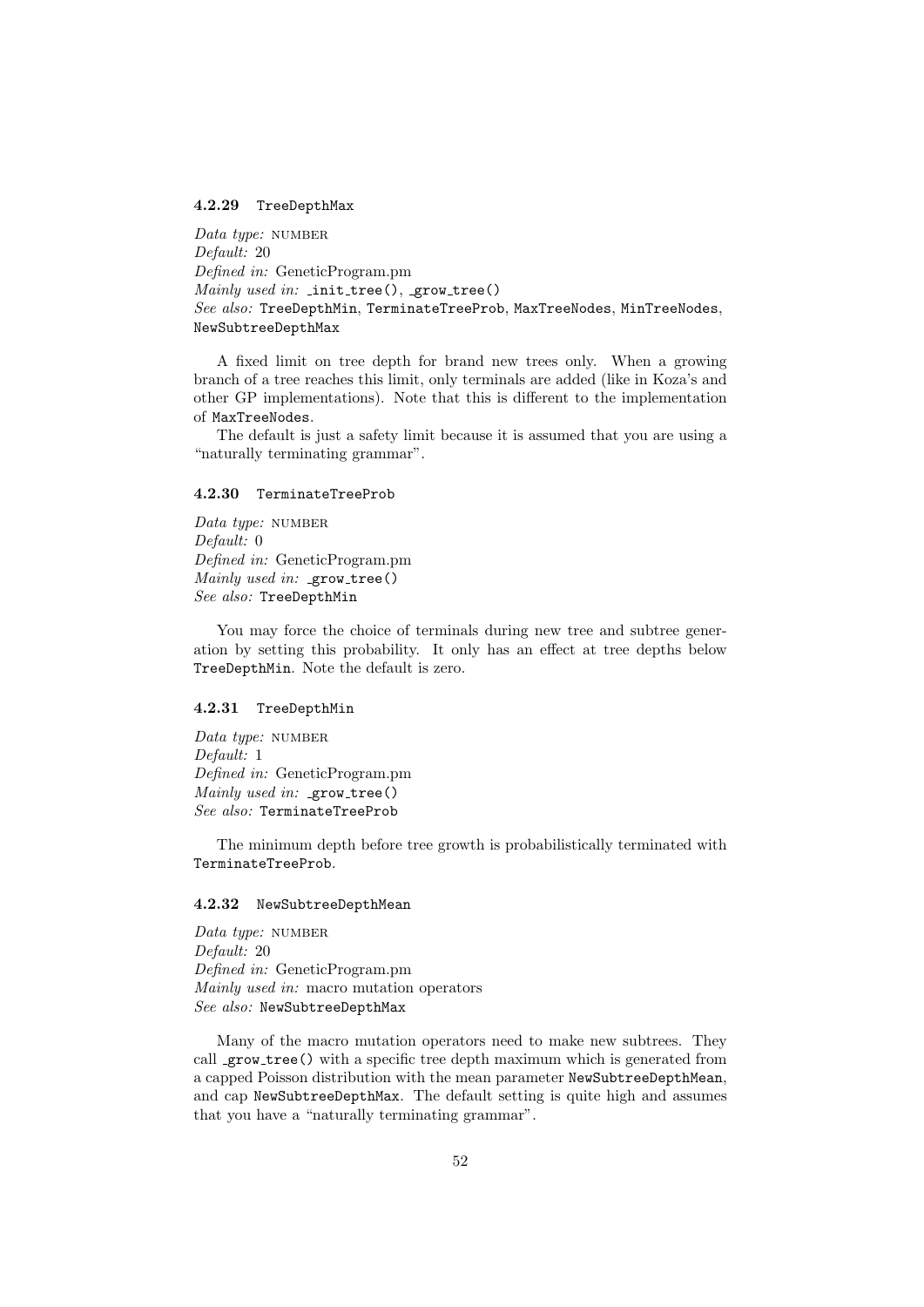#### <span id="page-52-0"></span>4.2.33 NewSubtreeDepthMax

Data type: NUMBER Default: 20 Defined in: GeneticProgram.pm Mainly used in: macro mutation operators See also: NewSubtreeDepthMean

A hard upper limit on the size of new subtrees (see NewSubtreeDepthMean).

#### <span id="page-52-1"></span>4.2.34 UseExistingTerminalsFrac

Data type:  $NUMBER$ Default: 0 Defined in: GeneticProgram.pm  $\textit{mainly used in:}$  random existing terminal() See also: NumericMutationFrac, UseEncapsTerminalsFrac

The fraction or probability with which existing terminals (already in the genome tree) are used instead of the usual pool of terminals held in Terminals. Usually you will want to combine this with numeric mutation. See also point mutate().

#### <span id="page-52-2"></span>4.2.35 GetSizeIgnoreNTypes

Data type:  $HASH-REF$ Default: empty Defined in: GeneticProgram.pm Mainly used in: getSize() See also:

If you are using parsimony pressure in your fitness function, you might want getSize() to ignore the trees below certain nodetypes. In this case you can specify these nodetypes in this hash.

### <span id="page-52-3"></span>4.2.36 DBFileStem

Data type:  $STRING$ Default: none, required attribute Defined in: GeneticProgram.pm Mainly used in: tieGenome() See also: Population::findNewDBFileStem()

This is the file stem for the DBM file where the genome tree is stored. It is a required attribute. See the program perlgp-rand-prog.pl to see how you can make a random program using a temporary DBFileStem.

### <span id="page-52-4"></span>4.2.37 ExperimentId

Data type: STRING Default: none, required attribute Defined in: GeneticProgram.pm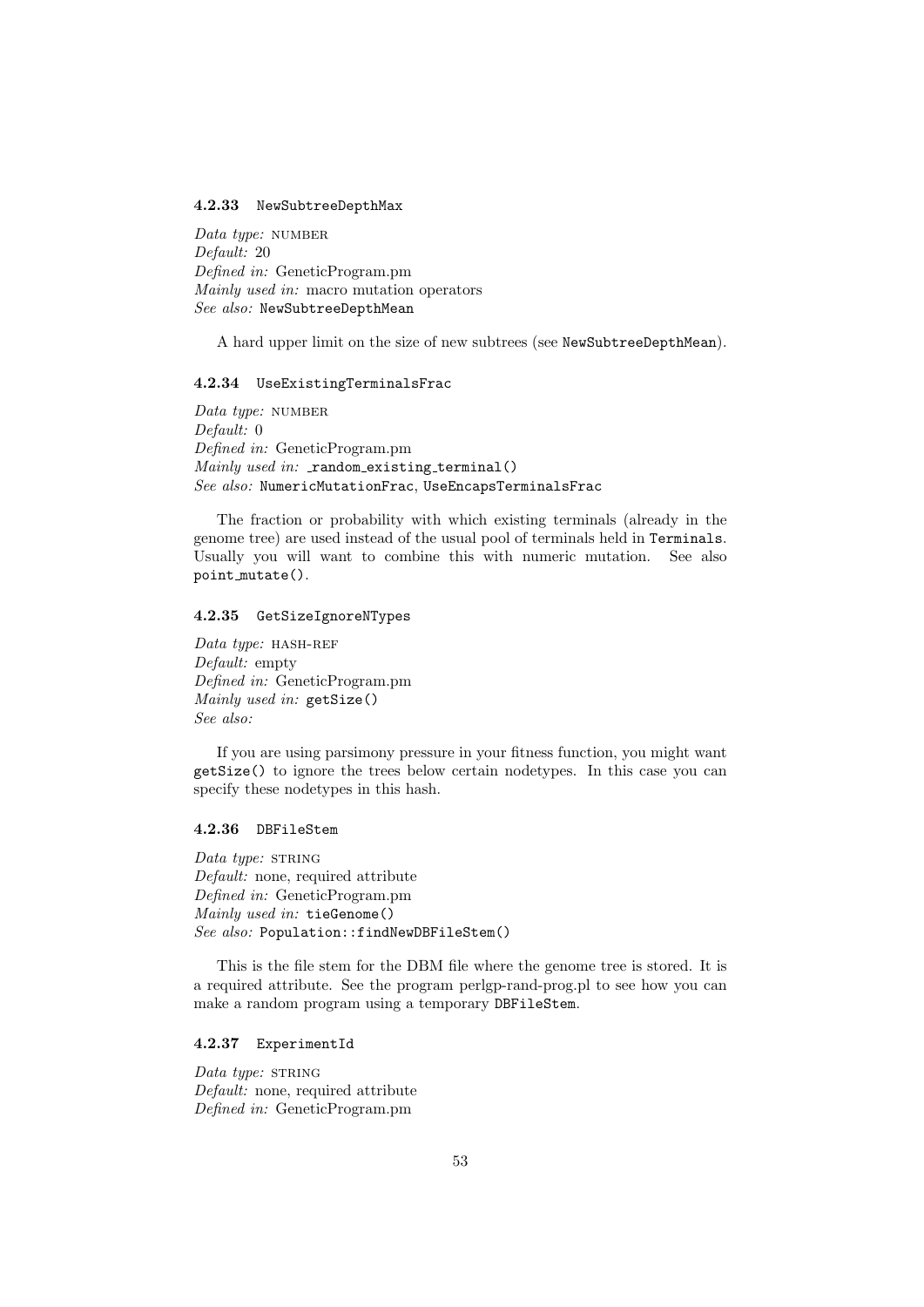Mainly used in: perlgp-run.pl See also:

This is the name of the current experiment directory (not the full path).

### <span id="page-53-0"></span>4.2.38 Population

 $Data type: OBJECT$ Default: none, required attribute Defined in: GeneticProgram.pm Mainly used in: not really used! See also: perlgp-rand-prog.pl

Each Individual knows to which Population it belongs. Currently this is not actually used anywhere. Since it is compulsory, you have to proivide a dummy value in applications such as perlgp-rand-prog.pl, sorry about that - I guess this will change.

### <span id="page-53-1"></span>4.2.39 Functions

Data type:  $HASH-REF$ Default: \%Grammar::F Defined in: GeneticProgram.pm  $\textit{Mainly used in:}$  random function() See also: Terminals

This is where the non-terminal grammar definitions are stored. In the hash, keys are nodetypes and the values are anonymous arrays containing different function options. More details of the format used can be found in Section [7.](#page-60-2) Usually this hash is shared between all Individual objects (otherwise memory usage would be heavy), hence the default is a reference to the hash  $\%\text{Grammar}:F$ .

You could customise the Individual class to dynamically alter Functions and Terminals if you wanted to.

#### <span id="page-53-2"></span>4.2.40 Terminals

Data type:  $HASH-REF$ Default: \%Grammar::T Defined in: GeneticProgram.pm  $\textit{Mainly used in:}$  random terminal() See also: Functions

The terminal node options are stored here, see the entry for Functions, and also Section [7.](#page-60-2)

## <span id="page-53-3"></span>5 Class: Population

### <span id="page-53-4"></span>5.1 Methods

<span id="page-53-5"></span>5.1.1 new()

 $A\textit{rnumbers:}\$  ExperimentId => STRING, ATTRIBUTE-HASH (optional)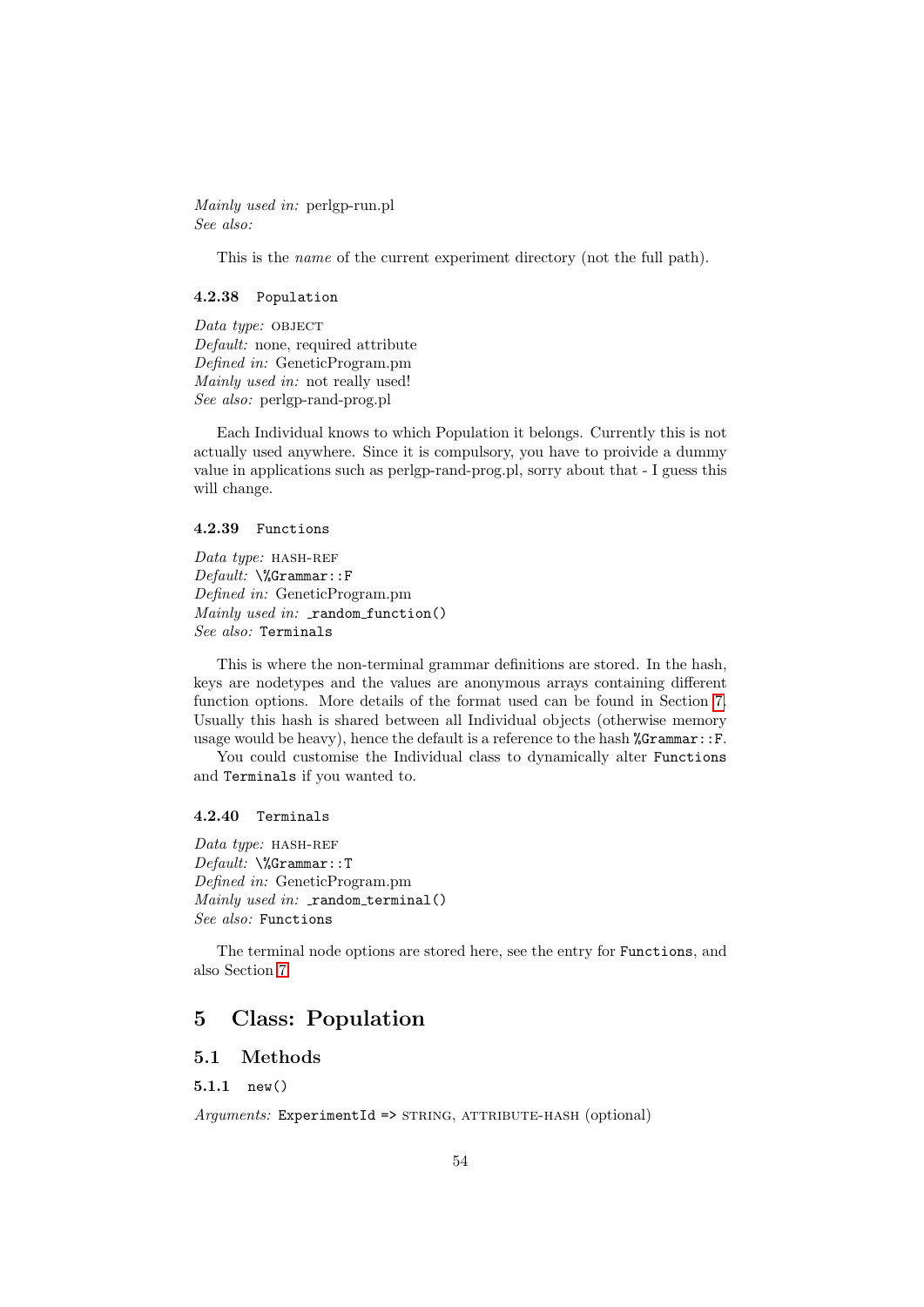Return value: OBJECT Defined in: PerlGPObject.pm Mainly called by: perlgp-run.pl Usually calls:  $\text{init}()$ Relevant attributes: all

The constructor for the Population class. You may customise the object by setting attributes as arguments to the constructor or edit  $\text{init}()$  in Population.pm.

### <span id="page-54-0"></span>5.1.2 init()

Arguments: ATTRIBUTE-HASH Return value: Defined in: GPPopulation.pm Mainly called by: Usually calls: Relevant attributes:

A standard cascading init() routine, which sets attributes. It also creates PopulationDir if it doesn't exist. If you want to change the attributes, edit the hash %defaults in init() in Population.pm.

### <span id="page-54-1"></span>5.1.3 addIndividual()

Arguments: OBJECT individual Return value: Defined in: GPPopulation.pm Mainly called by: Usually calls: Relevant attributes:

Adds individual to Individuals.

#### <span id="page-54-2"></span>5.1.4 findNewDBFileStem()

Arguments: Return value: Defined in: GPPopulation.pm Mainly called by: perlgp-run.pl Usually calls: Relevant attributes:

Searches the scratch directory (PERLGP SCRATCH) for an unused filename of the format "Individual-%06d" where the last bit is a serial number. For speed, instead of checking for the existence of files, a hash table in memory (%usedfilestems) is used.

#### <span id="page-54-3"></span>5.1.5 repopulate()

 $A\eta\eta$ *ments:* RandomFraction => NUMBER (optional) Return value: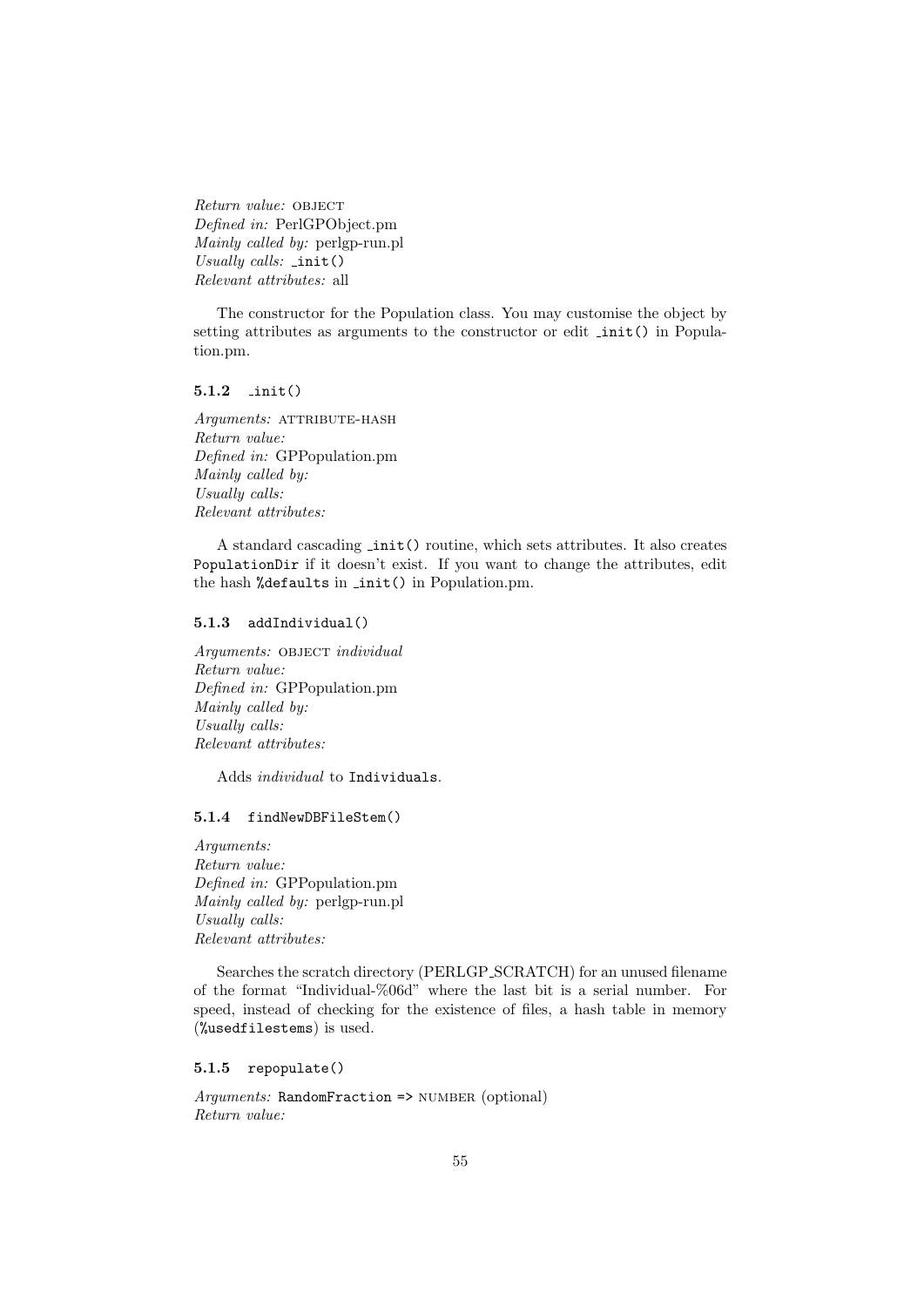Defined in: GPPopulation.pm Mainly called by: perlgp-run.pl Usually calls: addIndividual() Relevant attributes: PopulationDir

This is called on a newly created Population object in perlgp-run.pl in order to load up any pre-existing Individuals. First, it looks in PopulationDir for DBM files. If there are no files and if a gzipped tar file backup exists (see backup() for this Population, then the tar file is unpacked into PopulationDir. In other words, the Population directory in PERLGP SCRATCH is recovered from the backup.

Then all the unique filestems in PopulationDir are used to create new Individual objects which are passed to addIndividual(). In other words, new Individuals are made, each one tied to a DBM file in PopulationDir.

### <span id="page-55-0"></span>5.1.6 backup()

Arguments: Return value: Defined in: GPPopulation.pm Mainly called by: TournamentGP::run() Usually calls: Relevant attributes: ExperimentId

This routine simply tars up the entire PopulationDir and saves it in the directory PERLGP POPS with a name based on ExperimentId. To recover a population, see repopulate().

### <span id="page-55-1"></span>5.1.7 emigrate()

Arguments: Return value: Defined in: GPPopulation.pm Mainly called by: TournamentGP::run() Usually calls: selectCohort(), Individual::save() Relevant attributes: MigrationSize

This method randomly selects MigrationSize Individuals and saves them in a temporary directory, which is then tarred up into a file in PERLGP POPS (the name comes from the method  $\epsilon$ xport\_tar\_file()).

#### <span id="page-55-2"></span>5.1.8 export\_tar\_file()

Arguments: Return value: STRING Defined in: GPPopulation.pm Mainly called by: emigrate(), immigrate() Usually calls: Relevant attributes: ExperimentId

All this does is return the following string: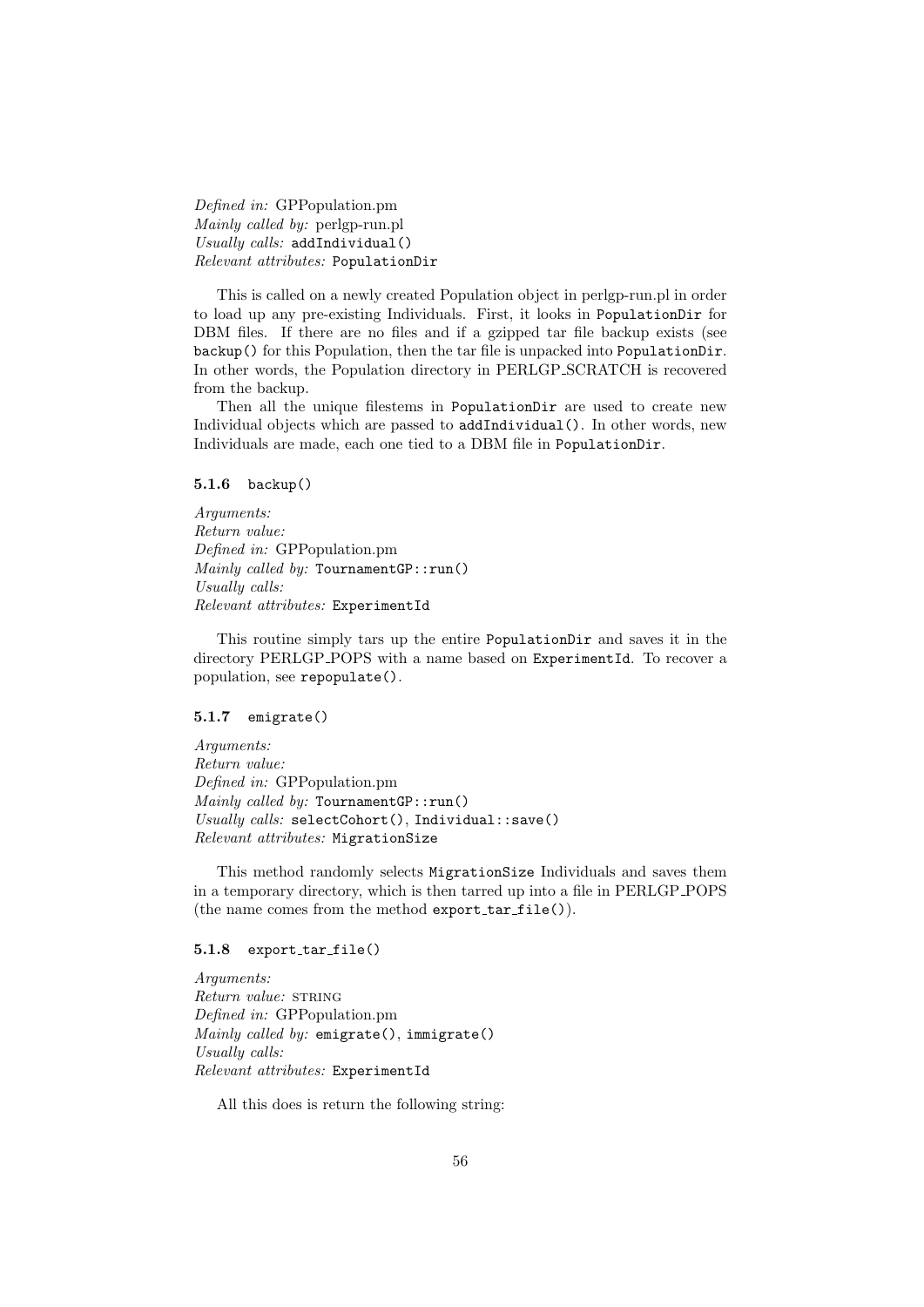sprintf "%s/%s.export.tar.gz", \$ENV{PERLGP\_POPS}, \$self->ExperimentId();

(Sometimes Perl is easier to understand than English.)

#### <span id="page-56-0"></span>5.1.9 immigrate()

Arguments: Return value: Defined in: GPPopulation.pm Mainly called by:  $T$ ournament $GP: run()$ Usually calls: randomIndividual(), Individual::load() Relevant attributes:

First, some explanation of a major assumption we make about migrating populations: that is that mutually migrating populations are assumed to have the same base ExperimentId followed by a minus sign and an integer, i.e. pi-01 pi-02 pi-03 pi-04. These directories are made automatically by the wrapper script perlgp-mrun.pl.

Potential immigrant population samples are gathered by a glob in PERLGP POPS for ExperimentId-\*.export.tar.gz. Then one of these is selected at random (but not a sample exported from this Population, of course), and is unpacked into a temporary directory. This temporary directory contains DBM files, and these are loaded up into randomly selected Individuals from this Population using Individual::load(). Each of the affected Individuals now has a new genome so its fitness is reset with a call to initFitness() (because the previous fitness may have been calculated on different training examples in the other Population).

#### <span id="page-56-1"></span>5.1.10 initFitnesses()

Arguments: Return value: Defined in: GPPopulation.pm Mainly called by: Usually calls: Relevant attributes:

A routine to call initFitness() on each Individual in the Population.

### <span id="page-56-2"></span>5.1.11 countIndividuals()

Arguments: Return value: NUMBER Defined in: BasePopulation.pm Mainly called by: Usually calls: Relevant attributes:

Returns the number of Individuals in the Population, not to be confused with PopulationSize.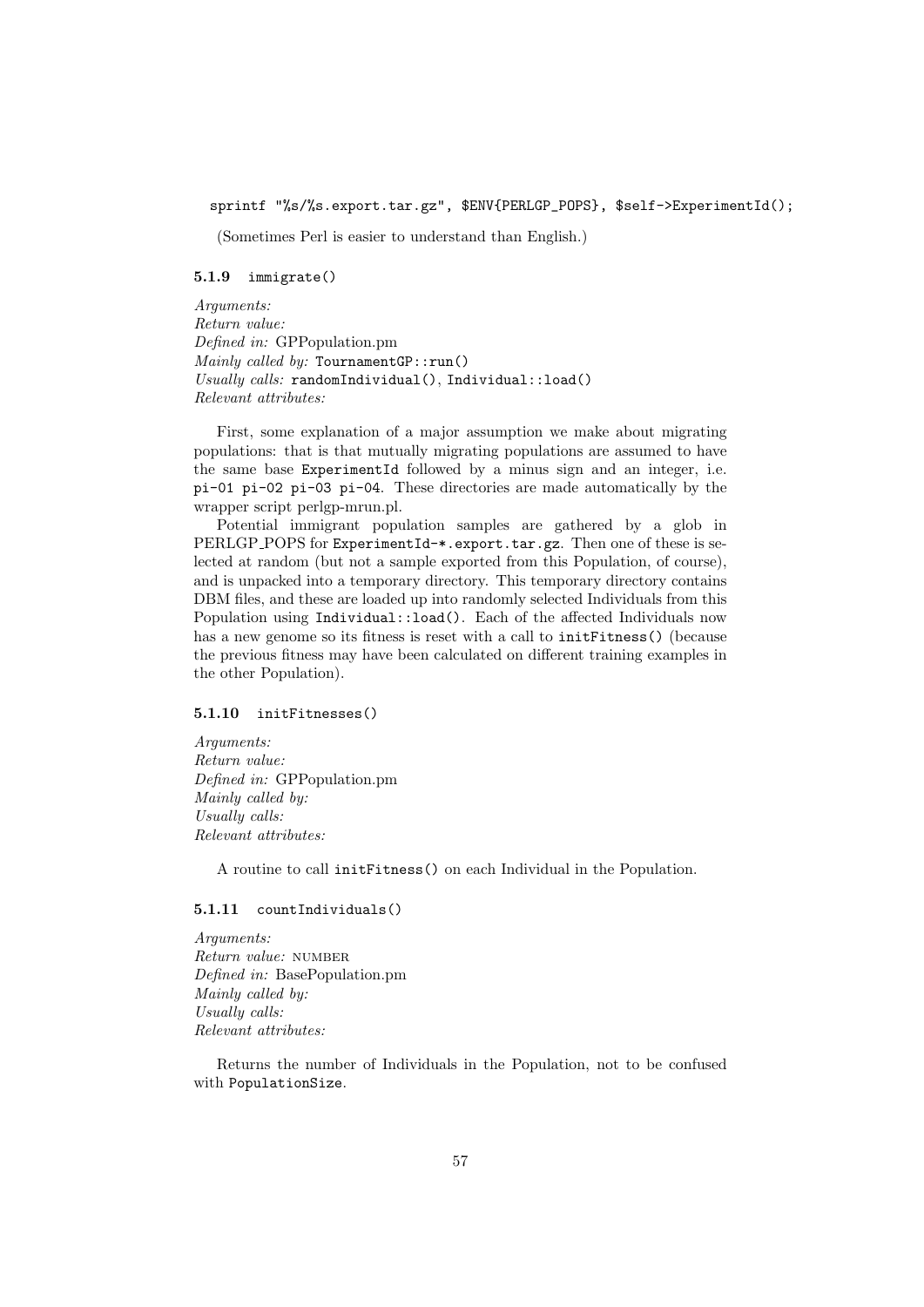### <span id="page-57-0"></span>5.1.12 randomIndividual()

Arguments: Return value: OBJECT Defined in: BasePopulation.pm Mainly called by: selectCohort() Usually calls: Relevant attributes:

Returns one randomly selected Individual from Individuals.

#### <span id="page-57-1"></span>5.1.13 selectCohort()

Arguments: NUMBER size Return value: ARRAY Defined in: BasePopulation.pm Mainly called by: TournamentGP::tournament(), emigrate() Usually calls: randomIndividual() Relevant attributes:

Returns size different, randomly selected Individuals from the Population.

### <span id="page-57-2"></span>5.2 Attributes & Variables

### <span id="page-57-3"></span>5.2.1 Individuals

 $Data$  type: ARRAY-REF Default: empty Defined in: BasePopulation.pm  $\textit{Mainly used in: } \textit{addIndivial(), } \textit{countIndivials(),}$ randomIndividual() See also: PopulationSize

The array where the Individuals in the Population are stored.

#### <span id="page-57-4"></span>5.2.2 PopulationSize

Data type: NUMBER Default: 2000 Defined in: BasePopulation.pm Mainly used in: perlgp-run.pl See also:

This is the maxium allowed size of the Population, if you use perlgp-run.pl to start a run. The Population class does not control the number of Individuals itself.

### <span id="page-57-5"></span>5.2.3 MigrationSize

Data type: NUMBER Default: 50 Defined in: GPPopulation.pm Mainly used in: emigrate() See also: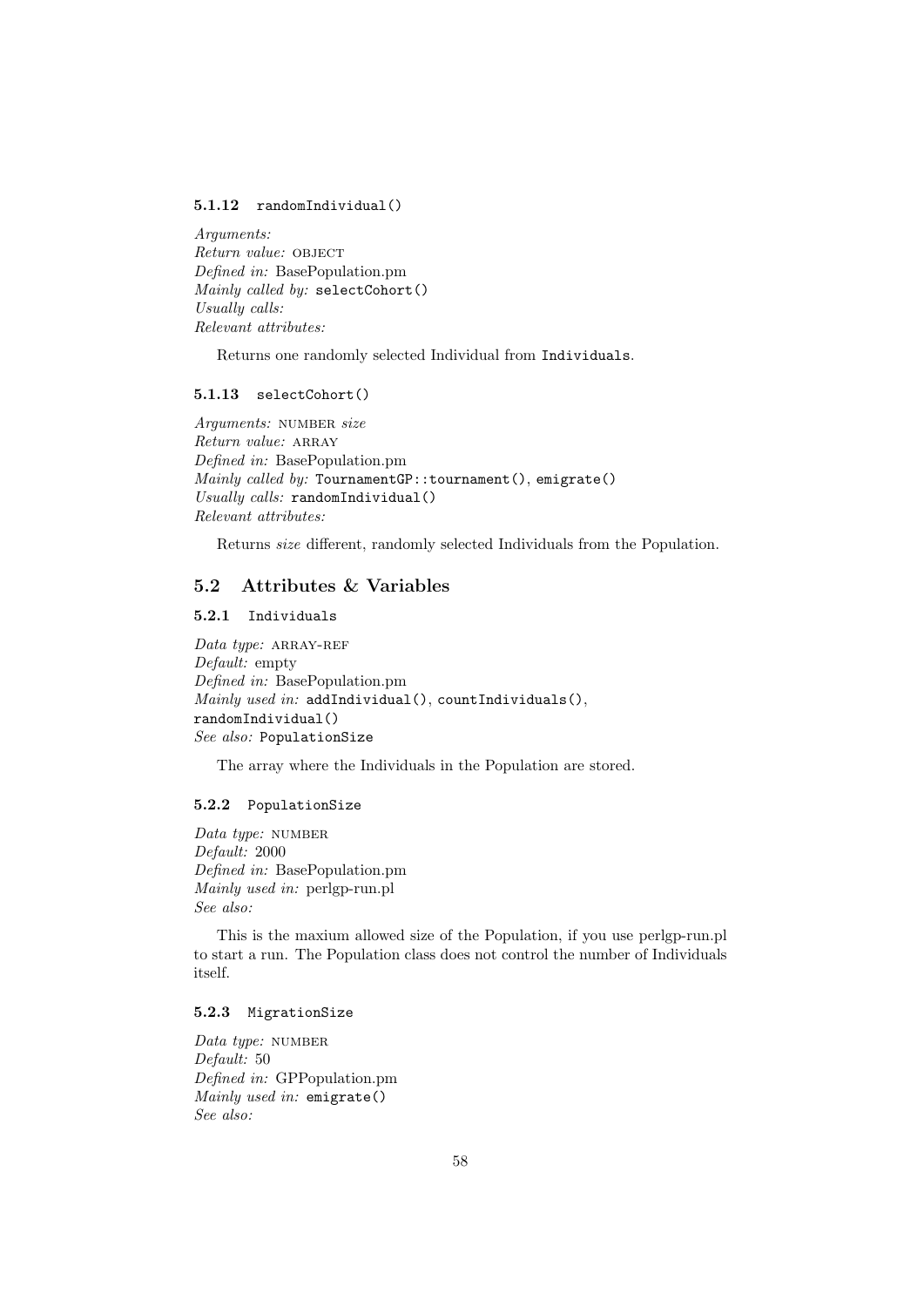If migration is enabled (in the Algorithm class with EmigrateInterval and ImmigrateInterval), then this parameter determines how many Individuals move from one population to another at a time.

### <span id="page-58-0"></span>5.2.4 PopulationDir

Data type: STRING Default: see below Defined in: GPPopulation.pm Mainly used in: repopulate() See also: ExperimentId

The directory where all the per-Individual DBM files are stored. The default is PERLGP SCRATCH/ExperimentId.

### <span id="page-58-1"></span>5.2.5 ExperimentId

Data type: STRING Default: Defined in: GPPopulation.pm Mainly used in: See also:

The same as the attribute in Algorithm with the same name.

# <span id="page-58-2"></span>6 Universal Base Class: PerlGPObject

### <span id="page-58-3"></span>6.1 Methods

### <span id="page-58-4"></span> $6.1.1$  new()

Arguments: none Return value: void Defined in: PerlGPObject.pm Mainly called by: Usually calls: Relevant attributes:

This is actually where the constructor for all PerlGP classes is defined, but it has been explained in more detail above.

### <span id="page-58-5"></span>6.1.2 AUTOLOAD() (get and set attributes)

Arguments: Attribute name or value Return value: Attribute value or \$self Defined in: PerlGPObject.pm Mainly called by: Usually calls: Relevant attributes: all

Thanks to the magic of Perl's AUTOLOAD mechanism, we can use all valid attribute names as methods to get and set their values. So the usage is simply: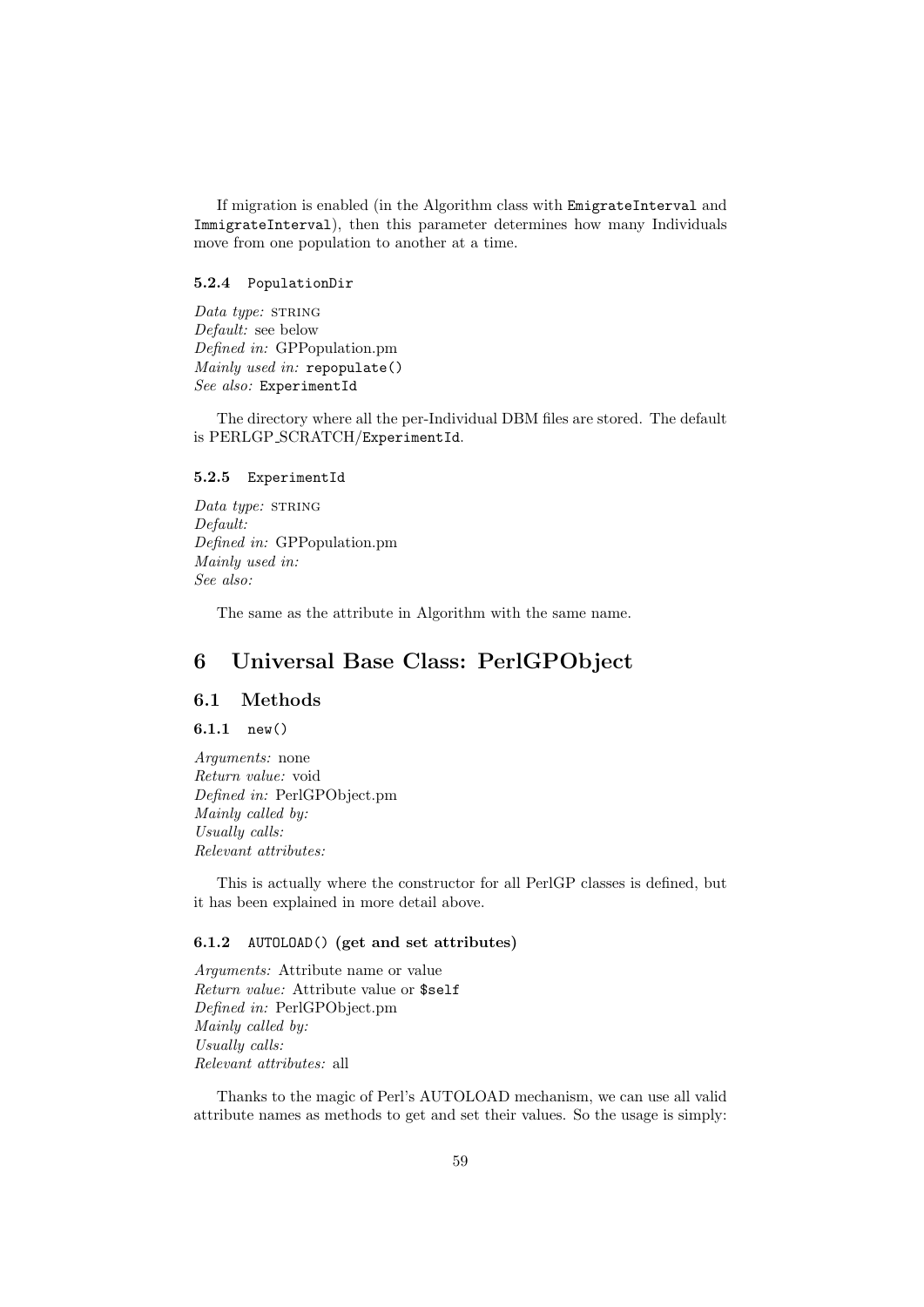```
# getting
my $prob = $individual->NodeMutationProb();
my $size = $population->PopulationSize();
# setting
$algorithm->TournamentsSinceBest(0);
$indivial->Terminals({ WM=>[0 .. 9], CHAR=>['a', . . 'z'] });
```
However, sometimes it's not convenient to use this notation, particularly during string interpolation or with  $+=$ , so you will often see direct access to the attributes in the object hash.

```
$algorithm->{Tournament}++;
print "my file stem is $self->{DBFileStem}\n";
```
In order for this to mechanism to work, an object needs to know which attributes it has. It looks to see if the requested method name is a key in the object's hash table. The simplest way to define these is in the %defaults hash in the top level class definition file (e.g. Algorithm.pm). You can also "reserve" an attribute for later use with optionalParams(), which is equivalent to initialising the attribute with an undefined value.

Because the set routine returns \$self, you can chain "set" calls like this:

```
$object->NodeMutationProb(0.01)->NodeXoverProb(0.02);
```
### <span id="page-59-0"></span>6.1.3 optionalParams()

Arguments: ARRAY attribute\_names Return value: Defined in: PerlGPObject.pm Mainly called by:  $\text{init}()$  methods Usually calls: Relevant attributes:

See the discussion for AUTOLOAD. Add a call to this method in the  $\text{init}()$ routine (after the SUPER:: \_init() call - see GPPopulation.pm for an example) to reserve an attribute name so that the AUTOLOAD get/set routines will recognise it.

### <span id="page-59-1"></span>6.1.4 compulsoryParams()

Arguments: ARRAY attribute\_names Return value: Defined in: PerlGPObject.pm Mainly called by:  $\text{init}()$  methods Usually calls: Relevant attributes:

If you want to make sure that the user provides values for certain attributes in the constructor or top level init() routine, then you can use this routine. See GeneticProgram:: init() for an example.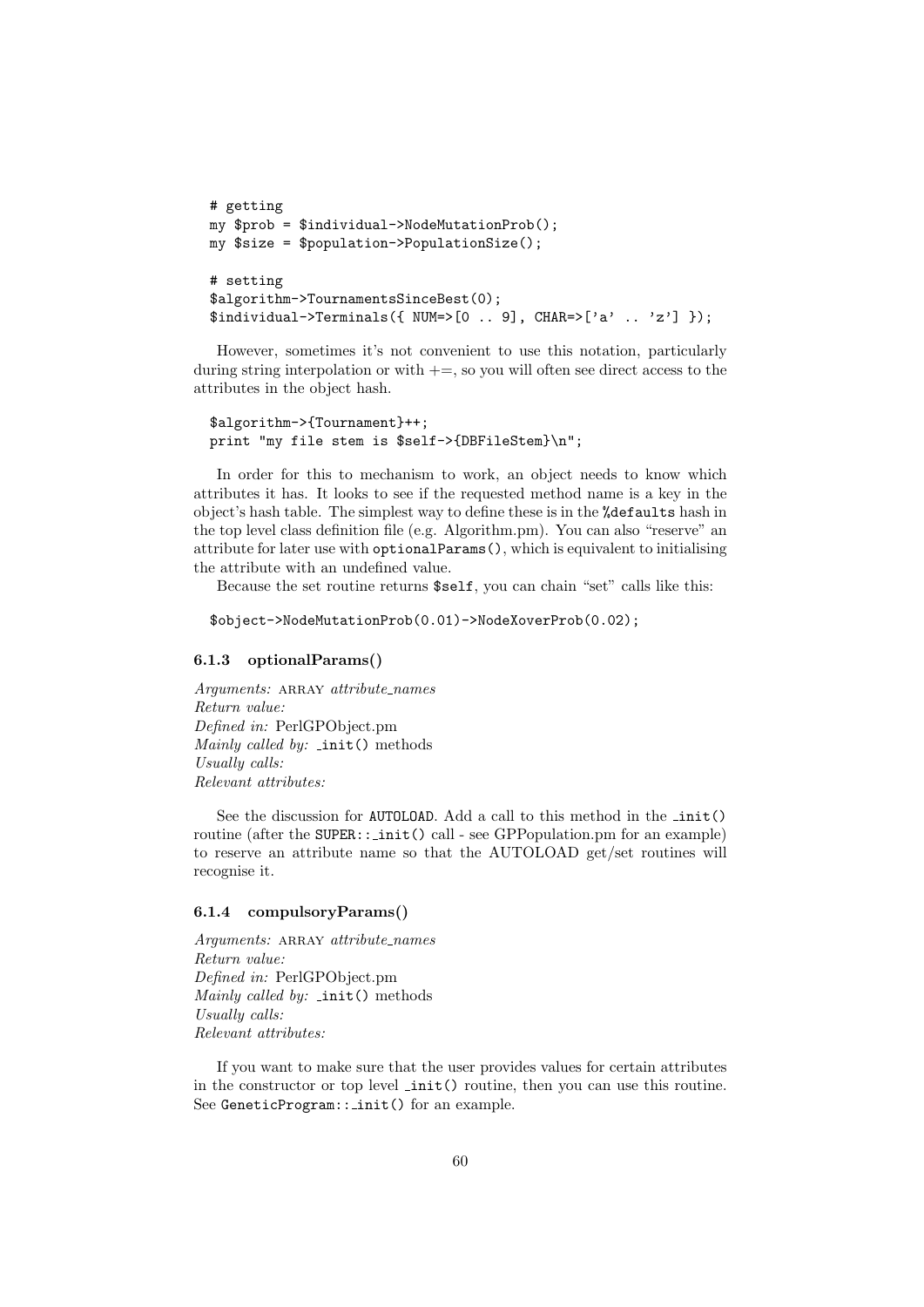### <span id="page-60-0"></span>6.2 Attributes & Variables

<span id="page-60-1"></span>6.2.1 Class

Data type: STRING Default: Defined in: PerlGPObject.pm Mainly used in: nowhere, actually See also:

All objects store their own type in the Class attribute, but this isn't used anywhere. Could be useful for debugging, but then you could just print out the object reference.

# <span id="page-60-2"></span>7 Grammar definition

You control the space explored by your evolving programs by specifying a grammar for their construction. This is done in Grammar.pm in a fairly standard way, except that the production rules are split into functions and terminals. The following sections explain some of the concepts and how the grammar is converted into a real Perl program. But first I explain some strange Perl syntax that you may not have seen before:

```
F{ROOT} = [ <<'_{---}',
package Individual;
sub evaluateOutput {
  my ($self, $data) = 0;
  my ($x, $y, $z, @output);
  foreach $input (@$data) {
    x = $input->{x};
    # begin evolved bit
    *y = {NUM};# end evolved bit
    push Coutput, \{ \gamma y \implies y \};
  }
  return \@output;
}
___
];
```
The right hand side of this assignment is an anonymous array (or reference to an array) containing a single string element. The contents of that string are everything on the lines *between* the  $\langle \langle \cdot \rangle_{---}$  and the following  $---$ . This is known as here-text, and is often used in shell scripts. In Perl there are different flavours of here-text, the one used here is single-quoted here-text, which means things that look like variables (like \$x) are not interpolated.

Why not just put single quotes round this string? Well there are some single quotes in the string and we like those and don't want to mess around with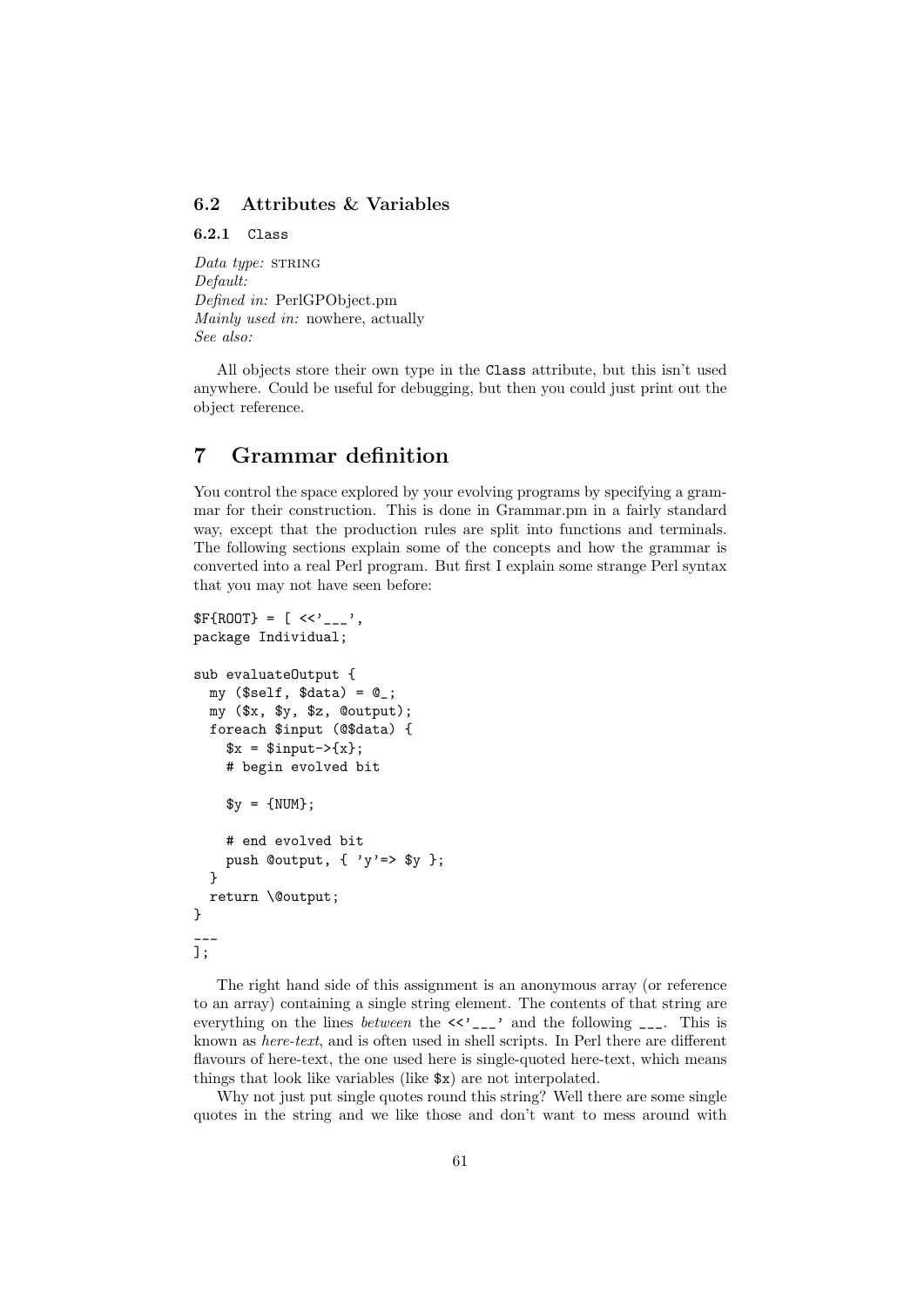backslashes. OK, so why not use  $q()$  or  $q//?$  Then we have to make sure that the delimiter is not in the string anywhere, which is a pain. Here-text does just fine thanks, and tends not to mess up emacs colouring too!

Note that the following, with the square brackets closed before the here-text, is also correct:

```
F{F00} = [ <<'_{---}''];
foreach $foo (@foo) {
  $foo->{FUNC}();
}
\overline{\phantom{a}}
```
Now read on for a short explanation of what's going on with hashes and grammar definition (modified from my EuroGP2003 paper/poster).

### <span id="page-61-0"></span>7.1 Tree-as-Hash-Table Genotype Representation

Hash tables, also known as associative arrays, can be hijacked to encode stringbased tree structures as explained in the code snippet below. The keys in the genome hash-tree follow the syntax: nodeTYPExx, where TYPE is replaced by an all-capitals string describing the type of the node (see Section [7.2\)](#page-61-1), and xx is a unique identifier (for there may be many nodes of the same type).

```
\frac{\text{stree} \{ \text{nodes0} \} = ' \text{One day in } \{ \text{nodes1} \}.';
\{tree{nodes1} = '{nodes2} { nodes3}';
$tree{nodes2} = 'late';$tree{nodeS3} = 'August';
$string = $tree{nodeS0};
do { print "$string\n" } while ($string = s/{(N+)}); stree{$1}/);
# outputs the following:
  One day in {nodeS1}.
  One day in {nodeS2} {nodeS3}.
  One day in late {nodeS3}.
  One day in late August.
```
Tree-as-hash-table explanation. In Perl, the syntax  $\text{Some}$ {two} = 'three' means that in a hash table named 'one', the value 'three' is stored for the key 'two'. The iterated search-and-replace (s/patt/repl/) looks for hash keys contained within curly braces and replaces them with the contents of the hash.

### <span id="page-61-1"></span>7.2 Grammar Specification

PerlGP is a strongly typed system. In fact, all evolved code must be syntactically correct to be awarded fitness. When random individuals or subtrees are generated, PerlGP follows a grammar (defined by the user). The format of this grammar is analogous to the tree-as-hash encoding described above, and is explained in the code below:

```
F{ROOT} = [\quad '{STATEMENT}'];
T{ROOT} = ['# nothing'];
```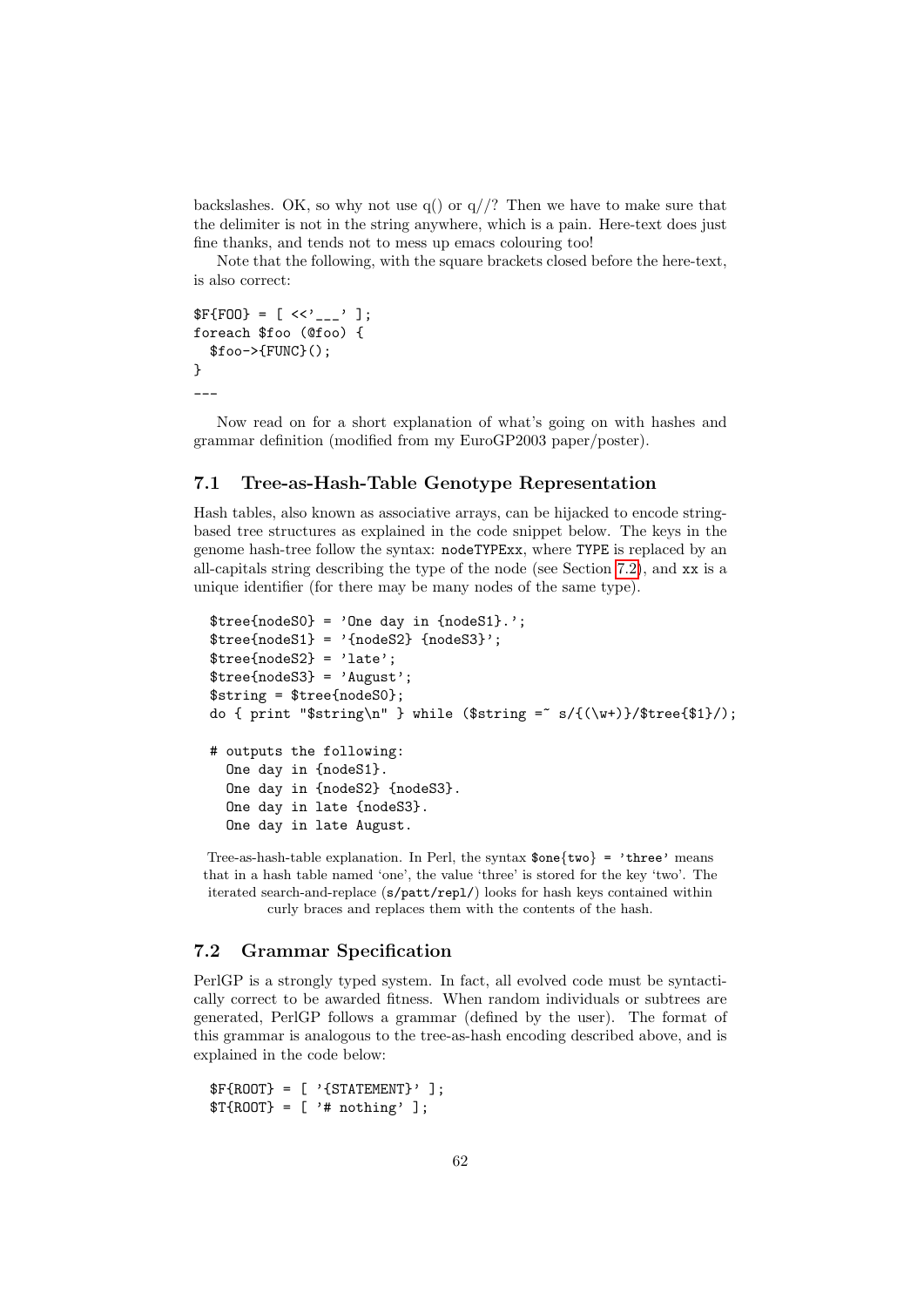```
F{STATEMENT} = [ 'print "{STRING}! \n', ]'$s = "{WORD}";',
                  '{STATEMENT}
{STATEMENT}' ];
T{STATEMENT} = ['# just a comment','chomp(\$s);',];
$F{STRING} = [ '{STRING}, {STRING}' ,'{WORD}' ];
$T{STRING} =
 T{WORD} = [\n'donuts', 'mmm', '$s'];
```
Grammar specification as a pair of hashes, %F for functions and %T for terminals. The keys in the hashes are the user-defined node types (i.e. data types). Node types must be in capital letters only. The values are anonymous arrays containing the possible expansions for that type. When another function or terminal is needed, it is signalled

by a node type in curly braces. The ROOT node type must always be defined. Function definitions are optional (in this example there is no function of type WORD) but terminals must be defined for every type.

### <span id="page-62-0"></span>7.3 Random Initialisation of Programs

A random tree is generated simply by starting with a new node of type ROOT, picking a random element from the array stored in \$F{ROOT}, creating new nodes wherever {TYPE} is seen. This is illustrated below:

|                | 1 \$genome{nodeROOTO}                            | $=$ '{nodeSTATEMENTO}';                                           |
|----------------|--------------------------------------------------|-------------------------------------------------------------------|
|                |                                                  | 2 \$genome{nodeSTATEMENTO} = '{nodeSTATEMENT1} {nodeSTATEMENT2}'; |
| 3              | $$genome[nodesTATEMENT1] = '$$ = "[nodeWORD0]";$ |                                                                   |
| 4              |                                                  | $$genome[nodesTATEMENT2] = 'print "[nodesTRING0]! \n'$            |
| 5              |                                                  | $$genome{} {nodeSTRING0} = 'fnodeSTRING1, {nodeSTRING2}' ;$       |
| 6              | $$genome[nodesTRING1] = '[nodeWORD1]'$ ;         |                                                                   |
| $7\phantom{.}$ | $$genome{[nodesTRING2]} = '[nodeWORD2]'$ ;       |                                                                   |
| 8              | \$genome{nodeWORDO}                              | $= 'donuts';$                                                     |
| 9              | \$genome{nodeWORD1}                              | $=$ 'mmm';                                                        |
| 10             | \$genome{nodeWORD2}                              | $=$ '\$s';                                                        |

To make a new tree: start with a ROOT node, assign a new genome key nodeROOT0 and pick one of the available ROOT type functions from the grammar (see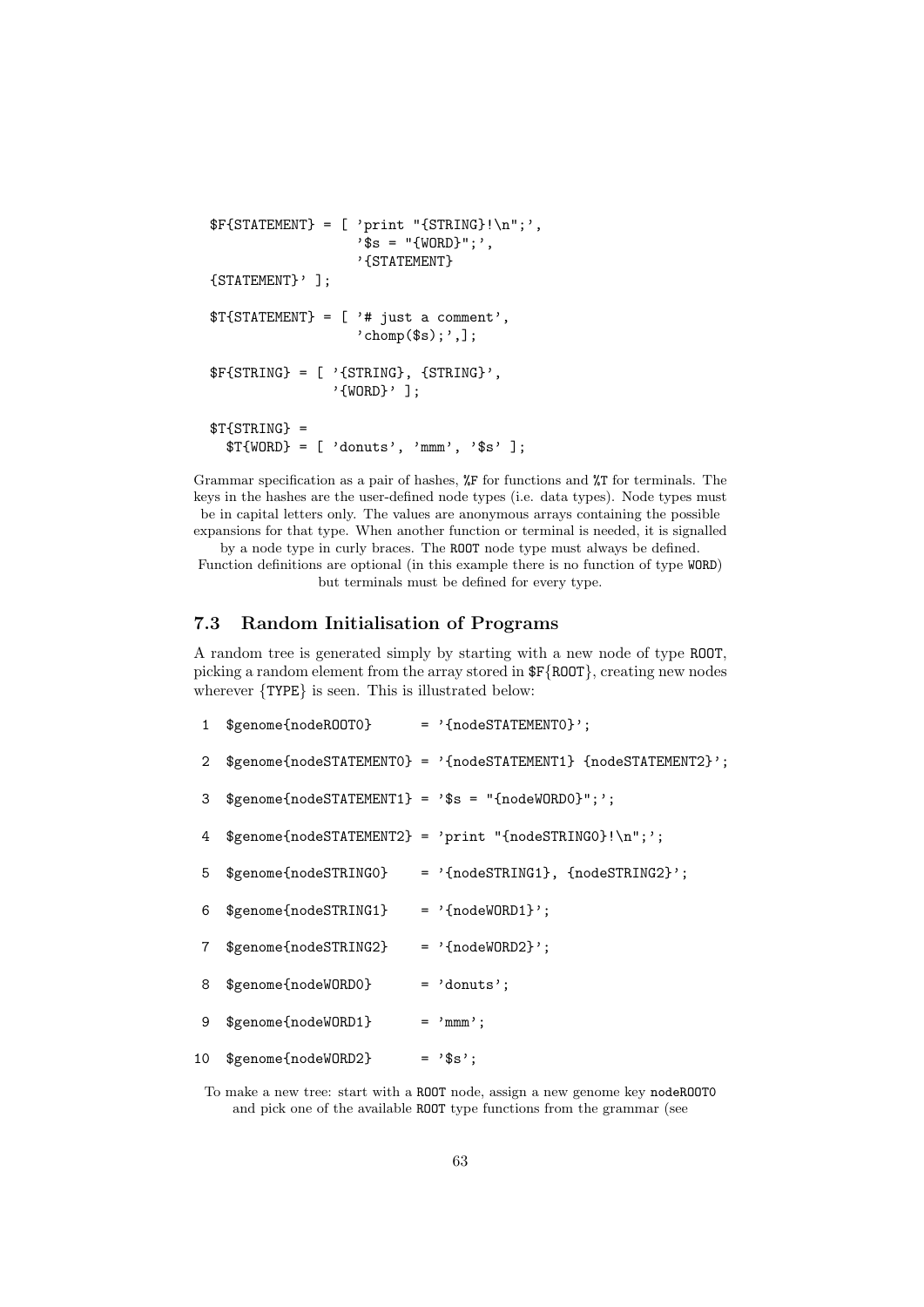Section [7.2\)](#page-61-1). In this case there is only one choice (line 1). The contents of the new node require a new STATEMENT type node to be created, and a random function of that type is chosen (line 2). Now there are two child nodes to be expanded (lines 3 and 4). The process continues recursively along all branches and when a function can not be found, a terminal node is used instead.

Here are a few examples of random code generated from the actual grammar defined in Section [7.2,](#page-61-1) generated with the utility program perlgp-rand-prog.pl, each separated by a blank line.

```
print "$s, donuts, mmm, mmm, $s!\n";
print "$s, mmm, $s!\n";
print "$s!\n";
$s = "$s";
print "mmm, mmm!\n";
s = "s";
print "mmm, s, s, \nmm, mm, \nsin\print "donuts!\n";
$s = "mm";
print "mmm, donuts, mmm, mmm, mmm, $s, mmm, donuts, $s, mmm, $s, $s, donuts,
donuts, donuts, donuts, mmm, $s, donuts, donuts, donuts, donuts, mmm!\n";
print "$s, $s!\n";
s = "donuts";s = "donuts";$s = "mm"s = "s";
```

```
print "donuts!\n";
```

```
s = "donuts":
```
Tree termination and size control can be achieved in three ways. I prefer to construct the Grammar with biased frequencies of branching and non-branching functions so that trees terminate naturally.

Whereas the following grammar definition tends to produce very deep trees:  $\{STRING\} = [\text{'} \{STRING\}, \{STRING\}', \text{'} \{WORD\}']$ ;

this modification produces more reasonably sized trees:

 $F{STRING} = [\text{'} {STRING}, {STRING}', '{WORD}', {'WORD}', '{WORD}','.$ because the WORD type is non-branching and only terminals are defined for it.

Alternatively or additionally, maximum and minimum tree sizes (number of nodes) can be imposed, along with an early termination probability and a maximum tree depth limit.

# <span id="page-63-0"></span>8 Utility Scripts

### <span id="page-63-1"></span>8.1 perlgp-run.pl

This is the main program for running a PerlGP experiment. It expects to be run from the "experiment directory". The only option available is -loop which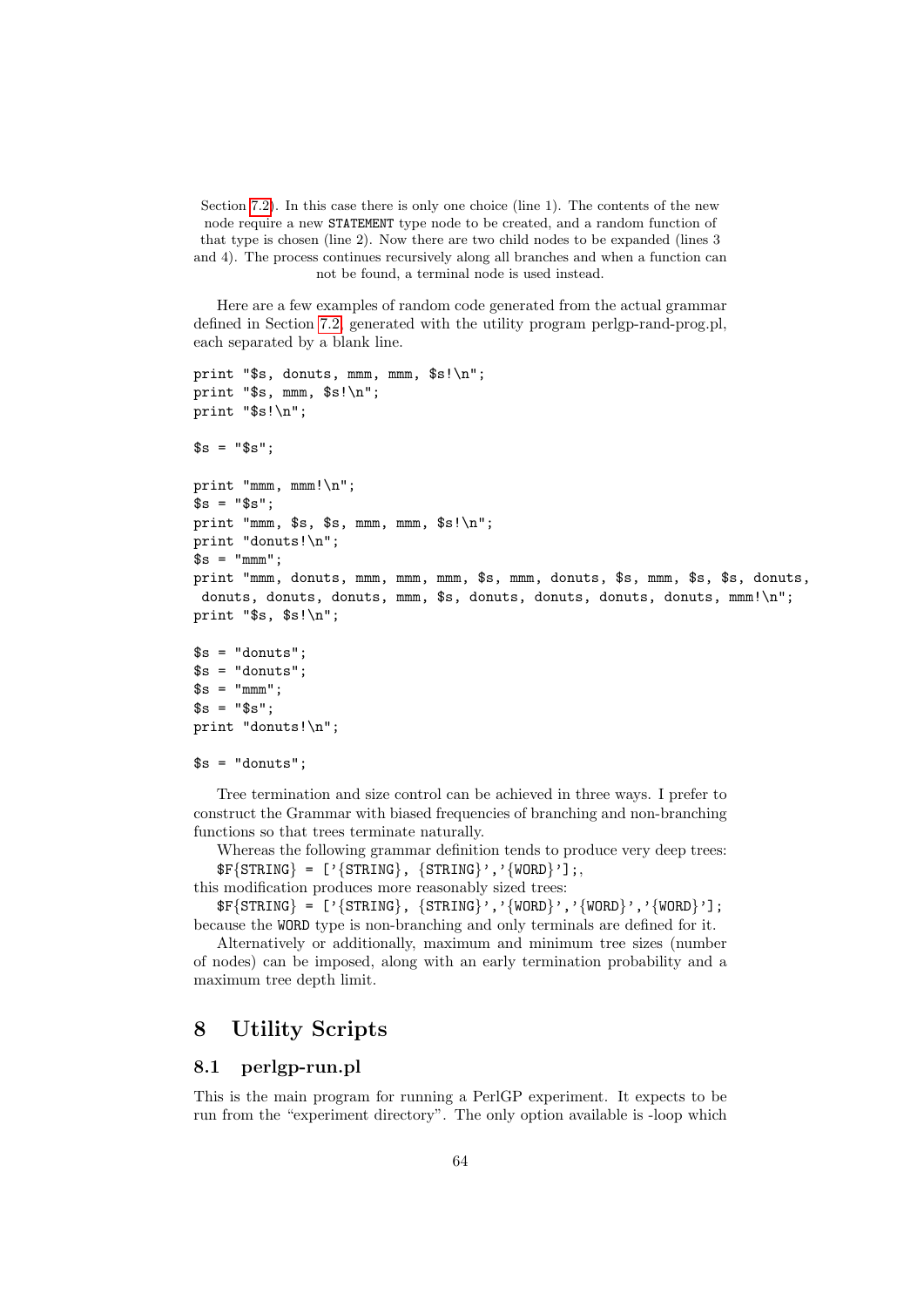causes the program to restart after crashing (with a 60 second sleep). See also the Algorithm attribute ForkForEval if you are having problems with crashing.

### <span id="page-64-0"></span>8.2 plot-tlog.pl

This is the script for plotting the tournament log file (explained in Table [1](#page-16-1) in Section [3.1.9\)](#page-15-0). It uses gnuplot, so you will need to install this if you don't have it and want to use this (simple to adapt) script.

usage: plot-tlog.pl

The main options are:

-refresh S - sleep for S seconds and then replot

- -geometry GEOM X11 geometry specification for window (e.g. -geometry 400x300-0+0)
- -timebased show the number of hours elapsed since the start of the run on the x-axis

-logs  $AXIS$  - use a logarithmic scale on  $AXIS$  (x, y, x2, y2)

-yrange 'RANGE' - fix the y-axis range, (-yrange '[0:100]')

-xrange, -y2range - see -yrange, the program size and complexity values are plotted against the y2 axis

### <span id="page-64-1"></span>8.3 perlgp-wipe-expt.pl

When run from inside an experiment directory, it removes the results directory and also any on-disk populations belonging to this run in PERLGP SCRATCH and PERLGP POPS.

When run from outside an experiment directory, you can give multiple experiment directory paths on the command line and it will go into each and clean them as above.

### <span id="page-64-2"></span>8.4 perlgp-rand-prog.pl

Makes and prints to STDOUT a random program from your grammar definition. (For the interested: it does this by generating a new Individual object with a temporary DBFileStem.)

Extremely useful when defining a new grammar. It is recommended to set MinTreeNodes to zero while experimenting with new grammars (otherwise you don't get a proper sense of how the trees are naturally terminating).

### <span id="page-64-3"></span>8.5 perlgp-sample-pop.pl

usage: perlgp-sample-pop.pl [ 0.1 ] | less (runs inside experiment directory)

Samples a random fraction (default 0.1, but you can give a different value on the command line) of the Population and prints the Perl code to STDOUT. It can be useful to pipe the output through grep and sort to give you an idea of what are the common "genes" (lines of code) in your gene pool.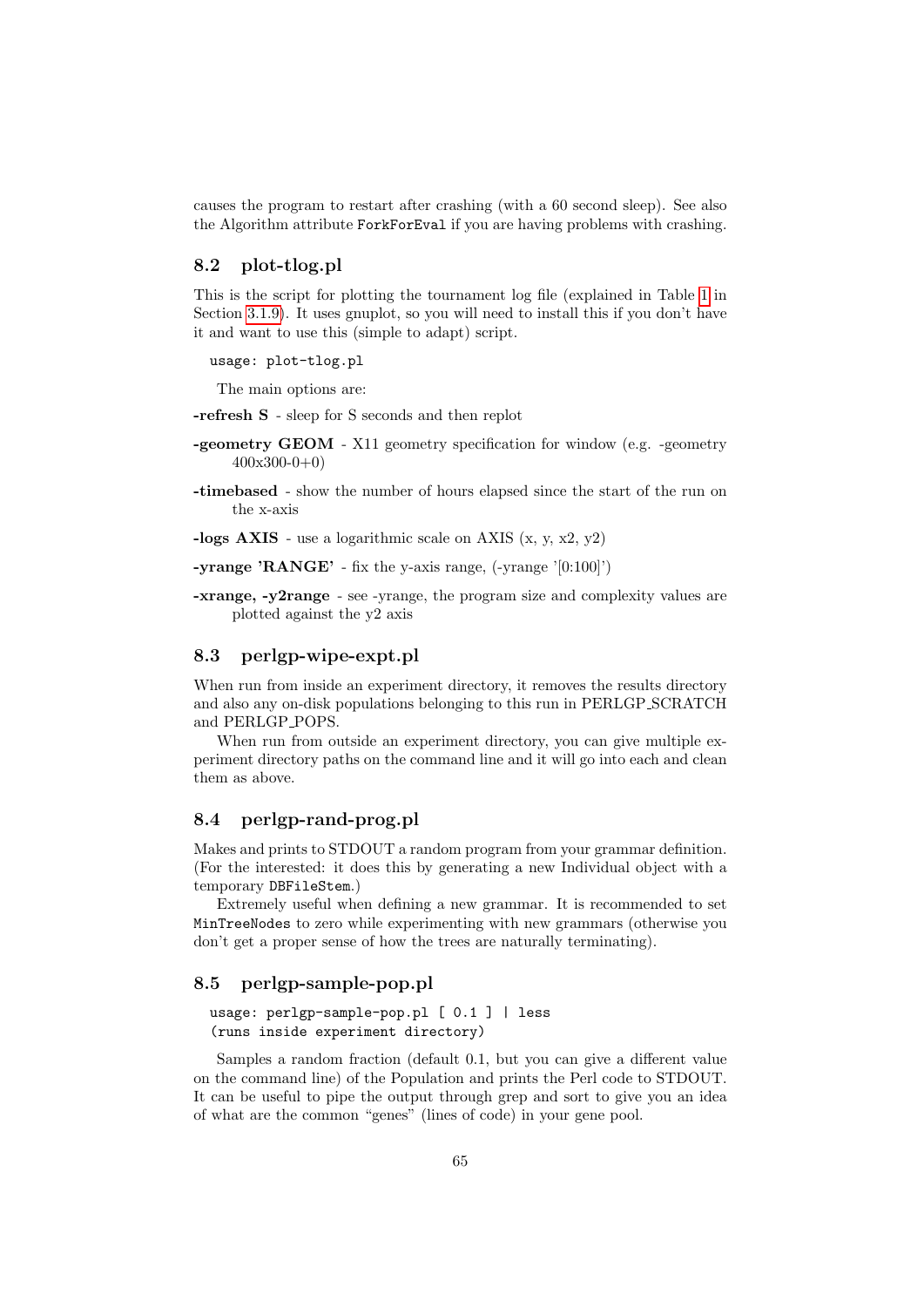### <span id="page-65-0"></span>8.6 perlgp-show-prog.pl

```
usage: perlgp-show-prog.pl db_file_stem
```
example: perlgp-show-prog.pl results/keptbest/Tournament-0000139

Loads up an Individual from a DBM file, which is not human readable, and expands the Perl code and prints it to STDOUT.

### <span id="page-65-1"></span>8.7 perlgp-mrun.pl

A wrapper script for running multiple copies of experiments (in copied directories). You should make sure that there are no large files in the experiment directories (use links for large data files) if you cannot afford the disk space.

On a single processor, this script will run jobs in serial. If you have a cluster, or a multi-processor machine, you can use the -queue option but you must modify the script to work with your local queueing system.

You run the script from the parent directory of the experiment directory:

usage: perlgp-mrun.pl -num 20 -hours 4 expt\_dir\_name

The main options are:

-number X - makes X copies of the experiment and runs them

-hours H - runs the jobs for H hours

-mins M - or use this if you count in minutes

-queue - use a queueing system (see above)

-loop - pass the -loop option to perlgp-run.pl

Other options should be self-explanatory in the script itself.

### <span id="page-65-2"></span>8.8 perlgp-avg-logs.pl

When you've run 50 copies of the same job using perlgp-mrun.pl, this script will take the last line of each 'results/tournament.log' file and calculate the means and standard deviations from each numeric column. For non-numeric columns it prints the most common string seen in that column.

```
usage: perlgp-avg-logs.pl label1 'glob1-??' label2 'glob2-??' label3...
```
Where each label is an arbitrary identifier for the experiments which the following shell glob (protected in quotes) expands to. Perhaps this is best explained with an example. Imagine you are running two symbolic regression experiments, one with trigonometric functions, one without. Assuming you ran perlgp-mrun.pl on two experiments named 'fit-withtrig' and 'fit-notrig', then you would use this program as follows:

```
example: perlgp-avg-logs.pl notrig 'fit-notrig-??' trig 'fit-withtrig-??'
```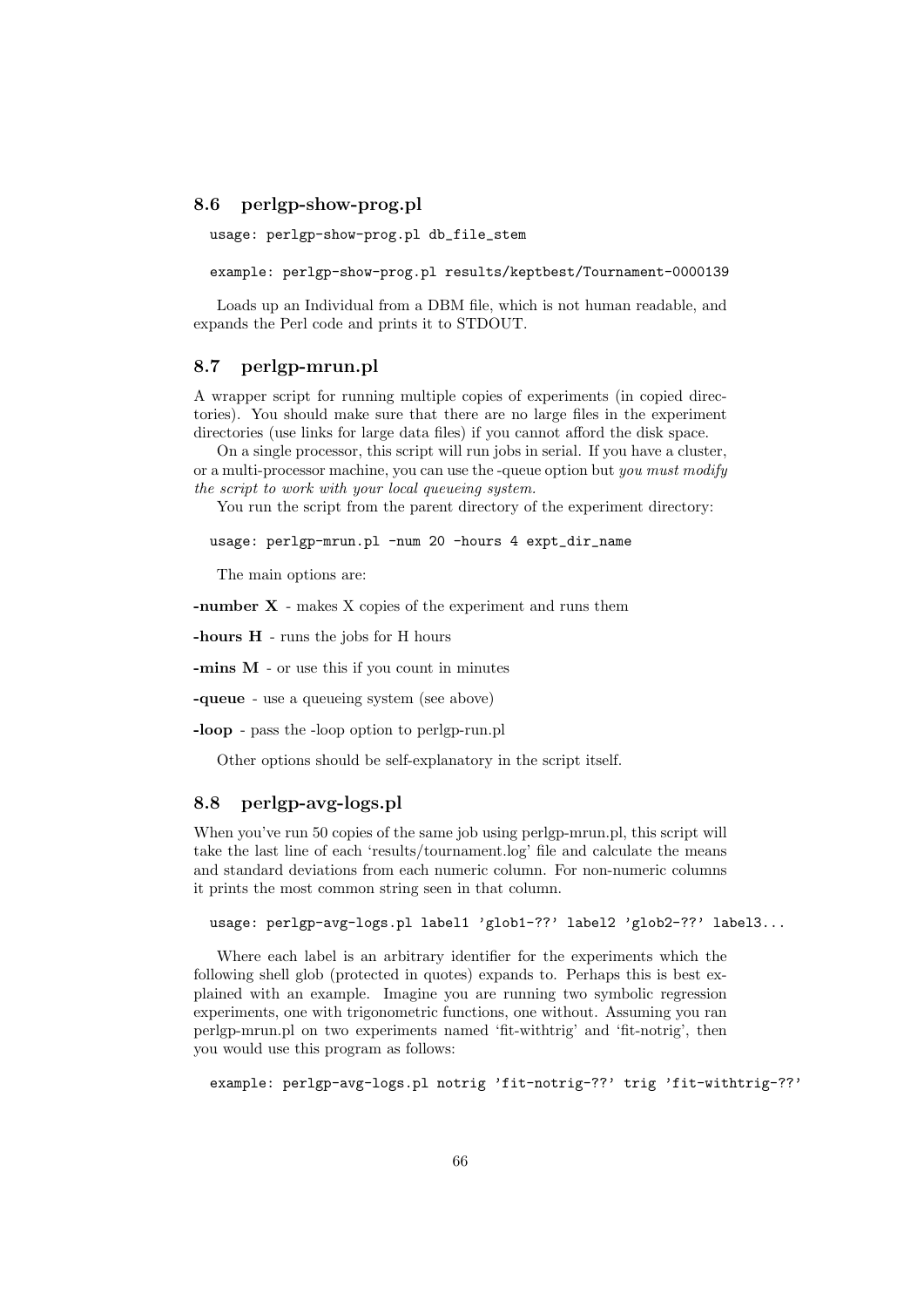When exactly two sets of experiments are given, as above, this program also prints out the d value from a paired t-test (asks if the means from two assumed normal distributions are significantly different). Look this up in any statistics text book, but as a rough guide, if you have done more than 30 replicates of each experiment and the absolute value of  $d$  is greater than 1.96, then the two means are significantly different at the 5% level.

If you want to do the averaging at a particular tournament number, and not on the final tournament, add the option -tournament T, where T is the tournament number. If this tournament is not in the logfile, the last entry in the log is used.

You can specify logarithm-taking of certain columns in the log file with logs COL1 -logs COL2 or -logs 1,5 and set the log base with -base N. Column numbers start at zero.

### <span id="page-66-0"></span>9 Demos

### <span id="page-66-1"></span>9.1 Approximation of pi

Please change directory to 'PERLGP BASE/demos/pi' and look at the README file before running this demo.

#### <span id="page-66-2"></span>9.1.1 Problem definition

Find a integer arithmetic approximation to  $\pi$ , for example  $3 + 1/7$ 

Arithetic operations allowed: plus, minus, multiply and protected division Integers allowed: 1,2,3,5,7

Fitness function: absolute error from  $\pi$  defined as 2\*atan2(2,0) (small is good)

### <span id="page-66-3"></span>9.1.2 PerlGP approach

In this case the training and testing data structures (TrainingData, TestingData), and the output from evaluateOutput() are simple scalar numbers. Usually, as discussed in Section [2.4,](#page-8-1) they would be scalar references to larger data structures. There is no input variable in this situation (unlike the more familiar regression problem). There is also no meaningful concept of "testing"; because no data is sampled, there can also be no out-of-sample data. Hence loadSet() returns just the "true" value of pi for both training and testing instances. This value is only accessed by fitnessFunction() of course, not by the evolved code.

There's not much more to explain, except of course that when the fitness reaches around 1e-15 it can go no further because the limit of double precision floating point numbers has been reached.

In this example, self-adapting mutation and crossover probabilities (NodeMutationProb and NodeXoverProb) are used. You can follow the evolution of these attributes with the gnuplot script plot-evparams.gp.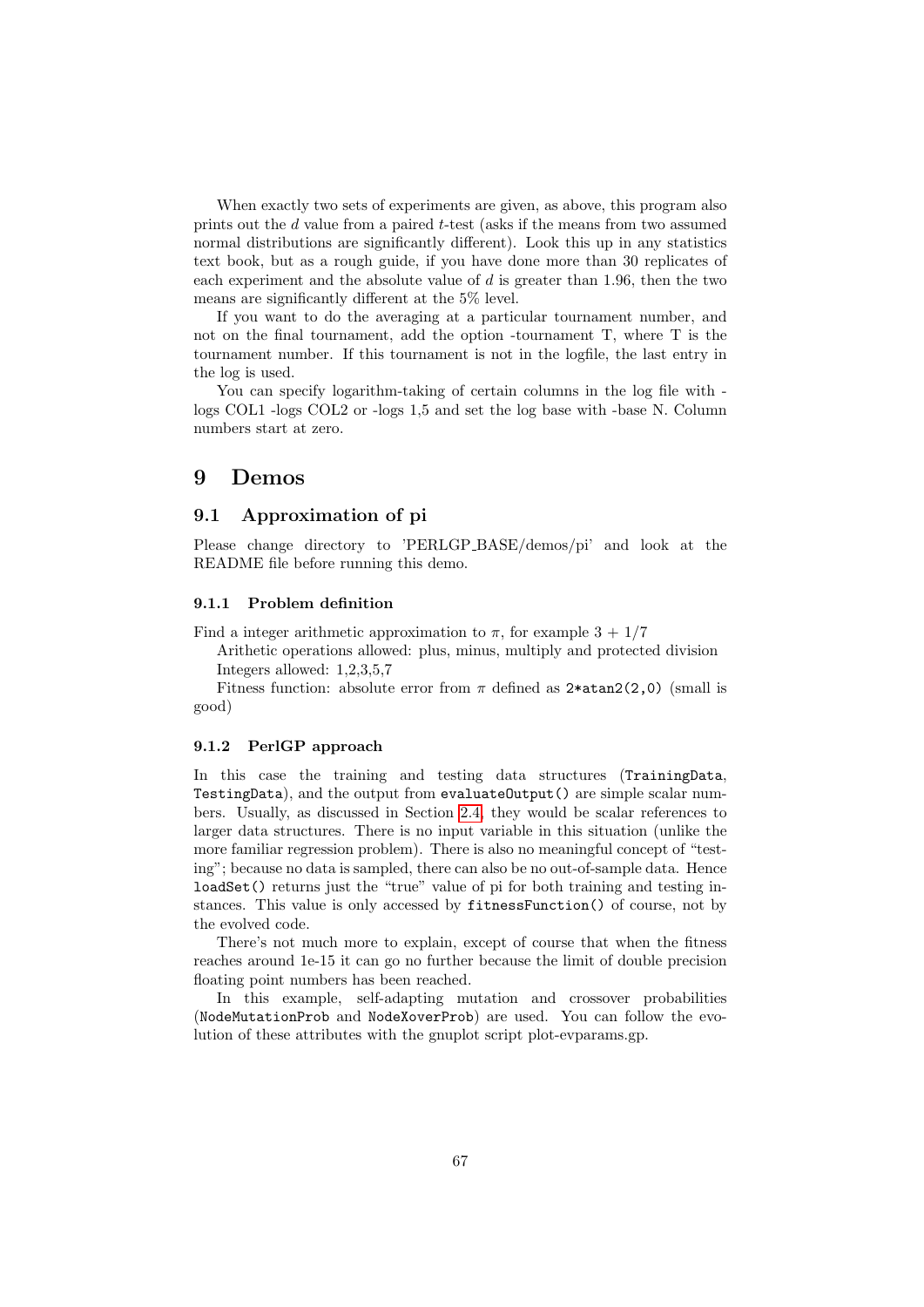### <span id="page-67-0"></span>9.2 Symbolic regression of sine function

Please change directory to 'PERLGP BASE/demos/sin' and look at the README file before running this demo.

#### <span id="page-67-1"></span>9.2.1 Problem definition

Find an approximation to  $\sin 3x$  using arithmetic operations plus, minus, multiply and protected division, and the integers  $1,2,3,5,7$  and the input x.

The fitness measure is basically the root mean squared error or deviation of the predicted function from the target function, measured on a set of randomly sampled points, between  $-1.0$  and  $+1.0$  initially, but the range and number of points increases during the run (see below).

#### <span id="page-67-2"></span>9.2.2 PerlGP approach

Here, loadSet() reads in data (randomly sampled  $x$  values from the files TrainingSet or TestingSet) which is generated by a simple script ./generate data.pl (which gets run by the refresh() method, but more on this later). The general flow of data is discussed in detail in Section [2.4.](#page-8-1)

Two subtle "hacks" seemed to be needed to get well behaved GP runs on this problem. Domain specific knowledge was used in both cases. Firstly, the error function incorporates a cap on the per-sample error. If the squared difference between the predicted and known  $y$  values is greater than 1.0, it is counted as 1.0. This may not be essential, but with prior knowledge of the Taylor expansions of trigonometric functions we know that at  $\pm$  infinity the approximation also deviates infinitely from the  $x$  axis. So this error capping should help not to punish functions containing high powers of  $x$ . The second hack is to start training on a small range of  $x$  values centred around zero and then increase the range (attribute Range) as the evolved solutions reach a certain target fitness. Again we are using domain specific knowledge: we know that the early terms in the Taylor expansion best fit the sine function for values of  $x$  around zero. You can play around with more complex target functions (for example, try  $\sin(3(x-1.23))$  where there is no trivial solution early on.

Take a look at the refresh() method in Algorithm.pm, this is called on the first tournament and subsequently every RefreshInterval tournaments. When the best training fitness goes below a threshold, the Range is increased and the data is regenerated, and loaded up again (and the whole Population's fitnesses are reset). An "anti-stagnation" measure is also implemented in refresh(): if more than 1000 tournaments go by without an improvement in fitness, the data is resampled and reloaded (but Range does not increase).

This demo also uses self-adapting NodeXoverProb and NodeMutationProb attributes.

The various devices employed here may or may not be necessary to get a good result, but they illustrate some of the ways you can customise PerlGP.

Note: the fitness function and data structures are not really optimised for speed (wasteful use of hashes and so on). You can read about speed comparisons against lilgp on the same problem in my EuroGP 2003 paper (available on request and later on the web). It's always a good idea to have something else to do while jobs are running however...